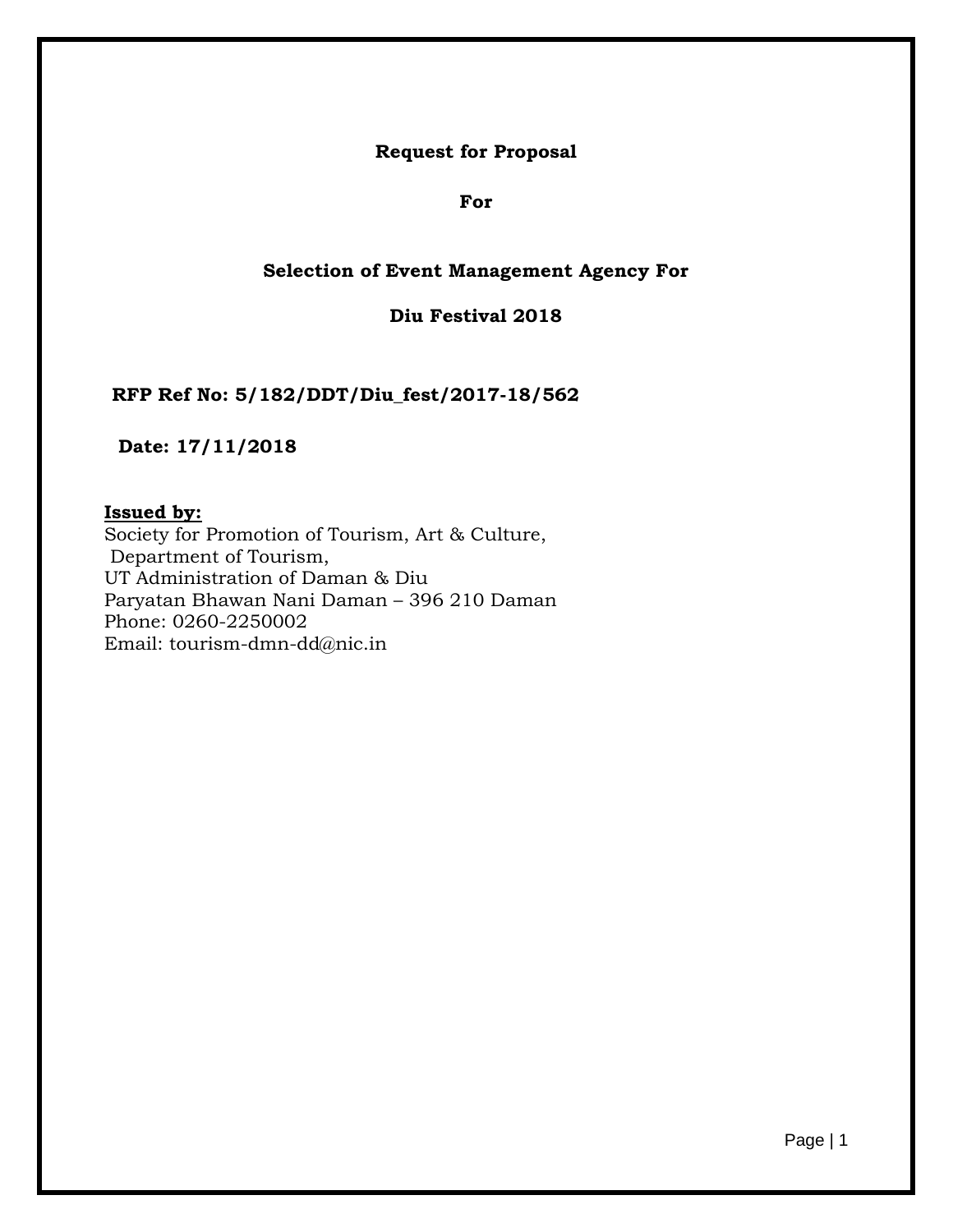#### **Disclaimer**

The information contained in this Request for Proposal document ("RFP") or subsequently provided to Bidder(s), whether verbally or in documentary or any other form by or on behalf of Society for Promotion of Tourism, Art & Culture (SPOTAC), Department of Tourism, U.T. Administration of Daman & Diu (hereinafter referred to as "Authority") or any of its employees or advisors, is provided to Bidder(s) on the terms and conditions set out in this RFP and such other terms and conditions subject to which such information is provided.

The purpose of this RFP is to provide the Bidder(s) with information to assist in the formulation of their Bidding Document. This RFP does not purport to contain all the information each Bidder may require. This RFP may not be appropriate for all persons, and it is not possible for the Authority, their employees or advisors to consider the business/ investment objectives, financial situation and particular needs of each Bidder who reads or uses this RFP. Each Bidder should conduct its own investigations and analysis and should check the accuracy, reliability and completeness of the information in this RFP and where necessary obtain independent advice from appropriate sources. The Authority, their employees and advisors make no representation or warranty and shall incur no liability under any law, statute, rules or regulations as to the accuracy, reliability or completeness of the RFP.

The Authority also accepts no liability of any nature whether resulting from negligence or otherwise however caused arising from reliance of any Bidder upon the statements contained in this RFP. The Authority may, in their absolute discretion, but without being under any obligation to do so, update, amend or supplement the information in this RFP.

The issue of this RFP does not imply that the Authority is bound to select a Bidder or to appoint the Selected Bidder, as the case may be, for the Event Management Services and the Authority reserves the right to reject all or any of the proposals without assigning any reasons whatsoever.

The Bidder shall bear all its costs associated with or relating to the preparation and submission of its Proposal including but not limited to preparation, copying, postage, delivery fees, expenses associated with any demonstrations or presentations which may be required by the Authority or any other costs incurred in connection with or relating to its Proposal. All such costs and expenses will remain with the Bidder and the Authority shall not be liable in any manner whatsoever for the same or for any other costs or other expenses incurred by the Bidder in preparation or submission of the Proposal, regardless of the conduct or outcome of the Selection Process.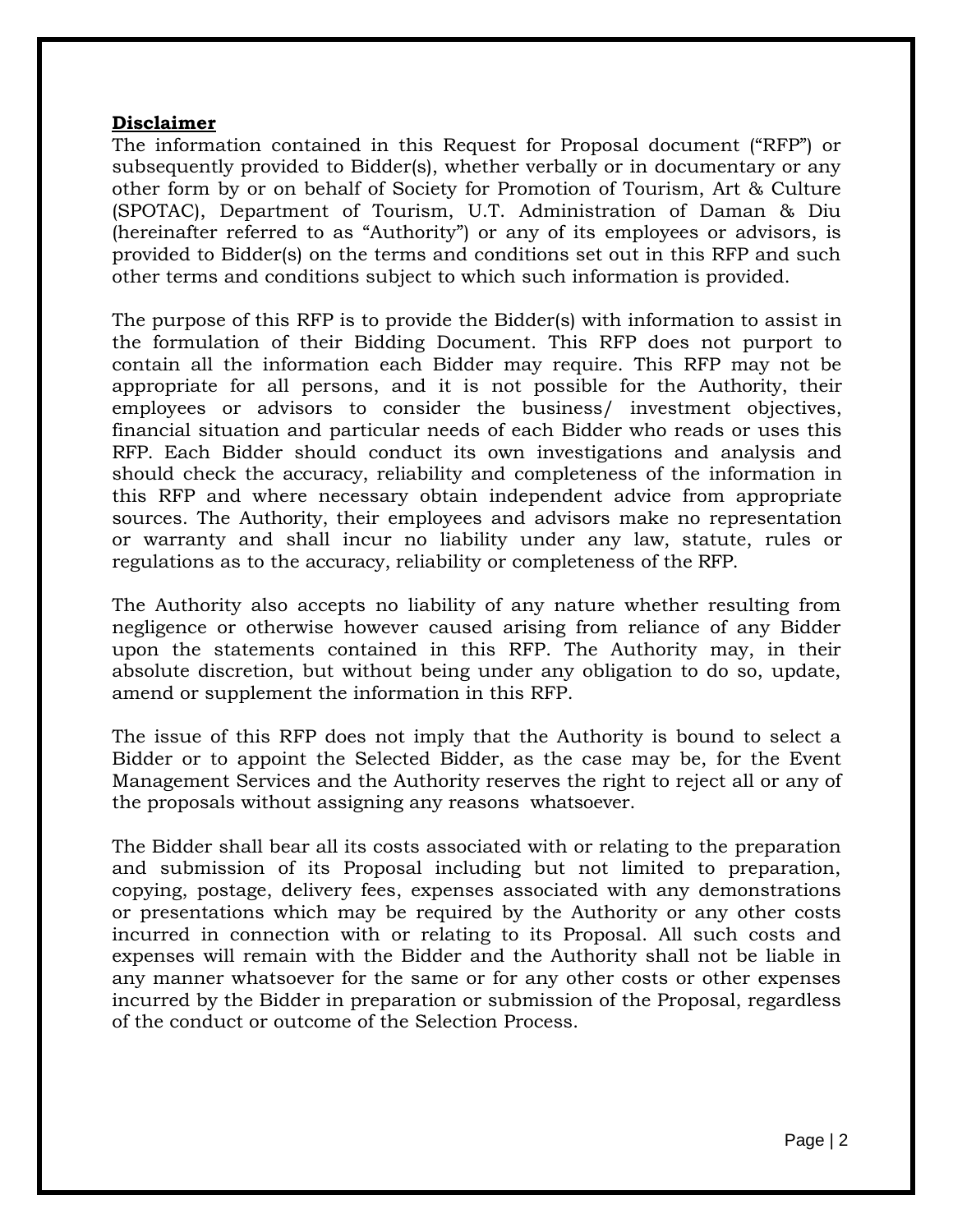# **E-Tender (On Line) Invitation Notice**

The Society for Promotion of Tourism, Art & Culture (SPOTAC) U.T. Administration of Daman & Diu invites online tender on [www.nprocure.com](http://www.nprocure.com/) from approved and eligible Company(s) for the following:

| Sr. | <b>Name of Work</b>                                                                 | <b>Earnest Money</b> | <b>Tender Fees</b>  |  |  |  |  |
|-----|-------------------------------------------------------------------------------------|----------------------|---------------------|--|--|--|--|
| No. |                                                                                     | <b>Deposit</b>       | (Non Refundable)    |  |  |  |  |
| 1   | Event Management                                                                    | $Rs. 60, 000/-$      | Rs. 5,000/- (Rupees |  |  |  |  |
|     | Services for                                                                        | (Rupees Sixty)       | Five Thousand) only |  |  |  |  |
|     | Diu Festival 2018                                                                   | Thousand) in form    | in form of DD       |  |  |  |  |
|     |                                                                                     | of DD                |                     |  |  |  |  |
|     | *On line downloading Starting of tender                                             |                      | 17.11.2018 at 18.00 |  |  |  |  |
|     |                                                                                     |                      | hrs                 |  |  |  |  |
|     | Pre Bid Meeting at Conference Hall, Secretariat, Daman                              |                      | 26.11.2018 at 11.30 |  |  |  |  |
|     |                                                                                     |                      | hrs                 |  |  |  |  |
|     | *Last Date for Online Submission of tender                                          |                      | Up-to 07.12.2018,   |  |  |  |  |
|     |                                                                                     |                      | 12.00 hrs           |  |  |  |  |
|     | Physical submission of Technical Document as per RFP                                |                      | 07.12.2018, 12.00   |  |  |  |  |
|     |                                                                                     |                      | hrs                 |  |  |  |  |
|     | *Bidders have to submit price bid in electronic format                              |                      | 07.12.2018, 12.00   |  |  |  |  |
|     | only on https:/www.nprocure.com website till the last                               |                      | hrs                 |  |  |  |  |
|     | date and time for submission. Price Bid in physical                                 |                      |                     |  |  |  |  |
|     | format shall not be accepted in any case.                                           |                      |                     |  |  |  |  |
|     | *Online opening of Technical Bid                                                    |                      | 07.12.2018 at 12.30 |  |  |  |  |
|     |                                                                                     |                      | hrs                 |  |  |  |  |
|     | Presentation                                                                        |                      | 10.12.2018 from     |  |  |  |  |
|     |                                                                                     |                      | 11.30 hrs           |  |  |  |  |
|     | Opening of Financial Bid                                                            |                      | 10.12.2018 at 15.30 |  |  |  |  |
|     |                                                                                     |                      | hrs                 |  |  |  |  |
|     | The Tender Inviting Authority reserves the right to accept or reject any or all the |                      |                     |  |  |  |  |
|     | tenders to be received without assigning any reasons thereof.                       |                      |                     |  |  |  |  |

 $Sd$  /-

Member Secretary SPOTAC, Daman

Copy to:

- 1. All Head of Office, for wide publicity.
- 2. F.P.O. for wide publicity.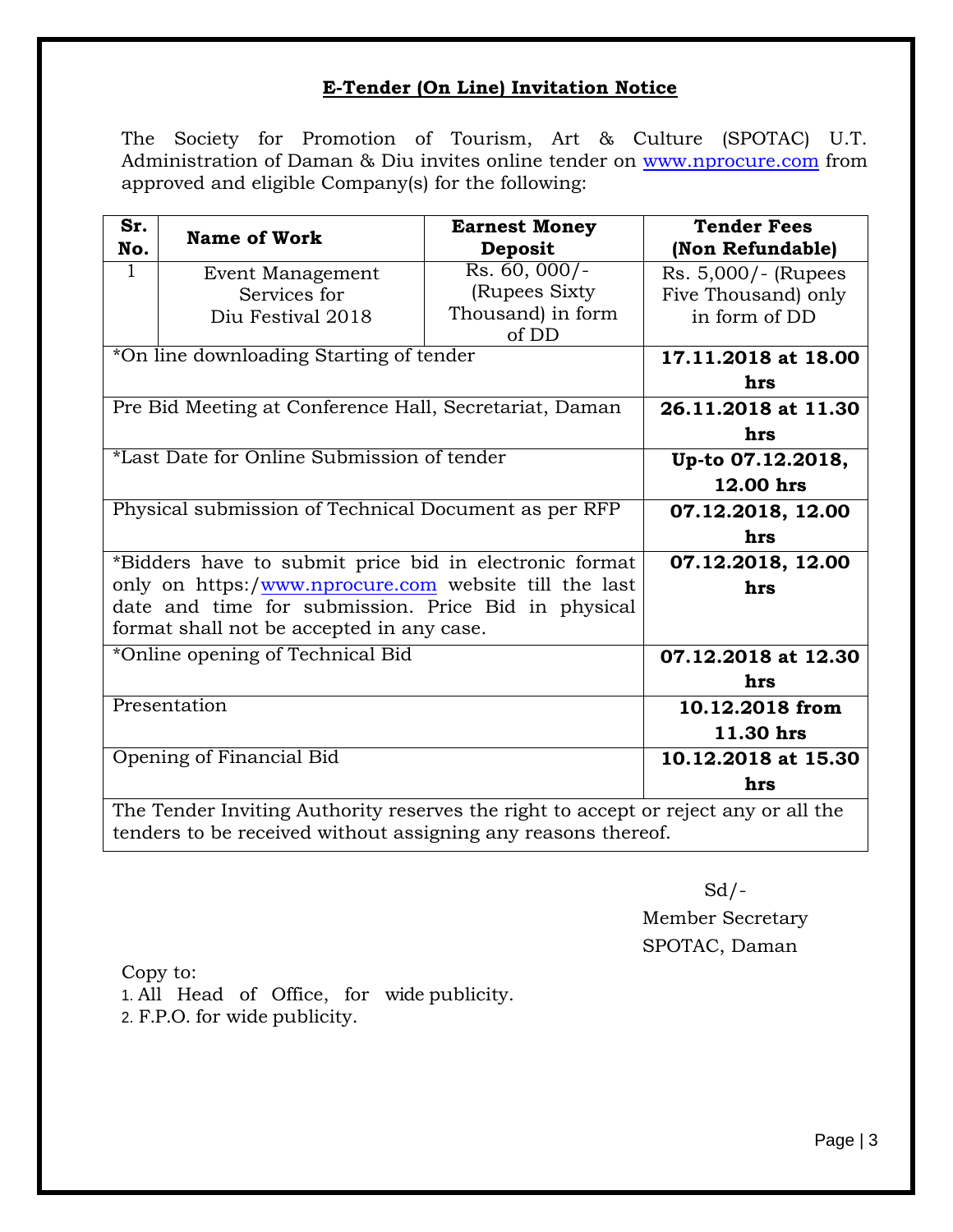# **1. Letter of invitation**

**Sub: The Society for Promotion of Tourism, Art & Culture (SPOTAC), Department of Tourism, U.T. Administration of Daman & Diu invitation to bid for Selection of Firm / Company for Providing Event Management Services for Diu Festival 2018**

Dear All,

On behalf of the Society for Promotion of Tourism, Art & Culture (SPOTAC), Department of Tourism, U.T. Administration of Daman & Diu, the Member Secretary (SPOTAC) invites proposals from Firms / Company(s) for Providing Event Management Services for Diu Festival2018.

The Authority is seeking to appoint a Firm / Company for carrying out various activities as mentioned in the RFP enclosed herewith.

The RFP includes the following documents:

Section 1 - Letter of Invitation

Section 2 - Instructions to Bidders

Section 3 - Terms of Reference

Section 4 - Standard Formats -

Technical Section 5 –Standard Formats

– Financial

Please note the last date for submission of your bid is 07/12/2018.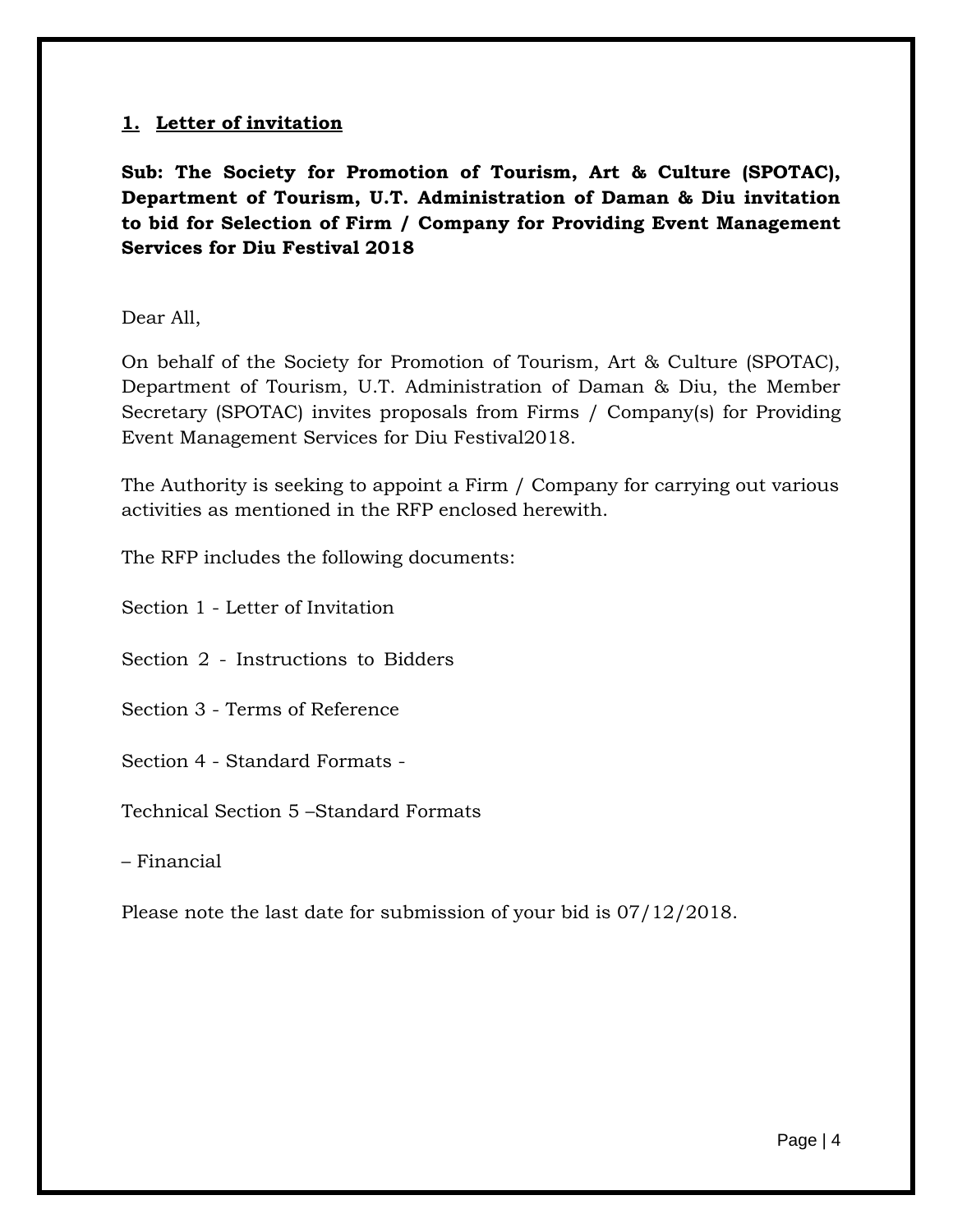# **2. Introduction:**

# **2.1 General**

The Society for Promotion of Tourism, Art & Culture (SPOTAC), Department of Tourism, U.T. Administration of Daman & Diu, the Member Secretary (SPOTAC) is engaged in the development of Tourism activities in the UT Administration of Daman and Diu and as part of this endeavor, the Administration has decided to organize the Diu Festival 2018 for promotion of tourism, art and culture at Diu.

The Authority intends to qualify suitable Applicants (the "Bidders") who will be eligible for participation in the Bid Stage, for awarding the Project through an open competitive bidding process in accordance with the procedure set out herein.

The Authority intends to develop and execute Diu Festival 2018 of international standards. The Authority proposes to procure the services of Event Management Agency for proper planning, structuring and execution / implementation of the Diu Festival 2018.

For the said Festival, the services of the Event Management Agency will be required on a turn- key basis from date of signing of the Agreement till 120 days after the conclusion of the proposed events. The proposed events shall be held as per the following schedule:

Diu Festival 2018: At Diu from December 29 - 30,2018

The task would be begin forthwith with the execution of the Agreement and the Event Management Agency will assist in all matters of the Festival Planning including but not limited to contracting artists & performers, licenses, infrastructure development, permissions, warranties and undertakings required to be obtained from various agencies and vendors / players at various stages. The entire range of activities given hereinafter is required to be carried out by the Event Management Agency.

# **2.2 Background**

Diu – The Sound of Silence A paradise in its own right and situated off the southernmost tip of the Saurashtra Peninsula of Gujarat, Diu, the Isle of Calm is surrounded by the blue waters of the Arabian Sea on three sides and the picturesque Chasi on the North.

A travelers' "El Dorado", Diu has some of the most breath-taking natural and manmade wonders packed within minutes of each other. Cocooned in an area of just 38.80 sq. kms; it has few small but beautiful beaches each carrying a different charm for an unforgettable experience.

Small but yet sublime, this tiny pendant of Saurashtra is steeped in immense history.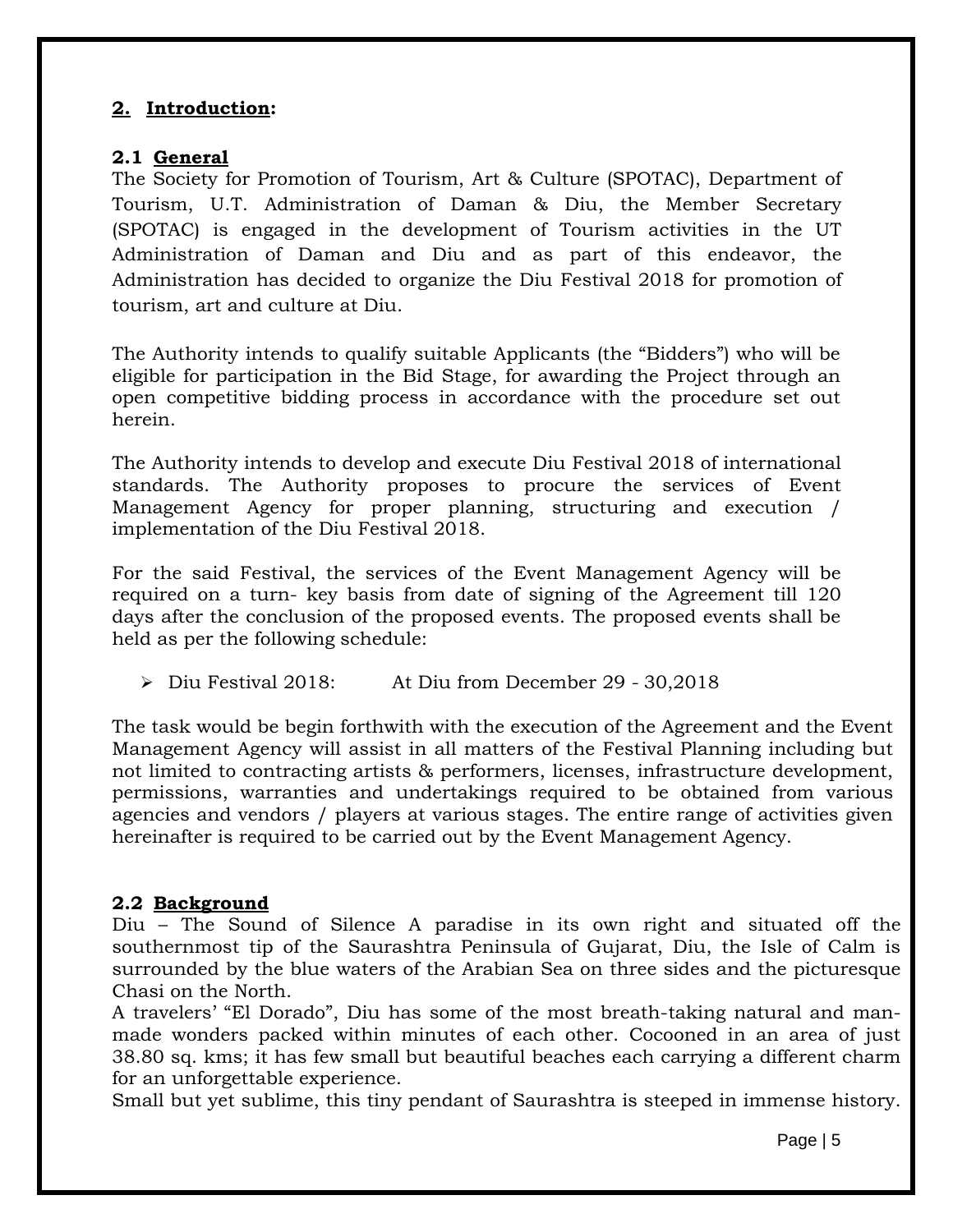The Mauryas, Chalukyas, Rajputs and Mughals have all shaped and affected its history but it is the distinct Portuguese impact of over four centuries, lasting right upto the liberation of Diu in 1961 which is evident even today.

As a grand testimony to the strategic importance the island held for its rulers, the Diu Fort, built in the 16th Century by the Portuguese, stands engulfed in peace and silence as a witness of the fierce past.

Discover your Quantum of Solace at the peaceful and beautiful Naida Caves situated just outside the Fort Walls. As you descend from its natural opening through intriguing network of hollows and steps, be amazed as the natural light plays hide and seek through the openings in its ceilings.

One may indulge in a variety of activities or just laze around for your blissful sojourn!

**Nagoa Beach:** Nagoa Beach is perhaps the most beautiful and serene beach in Diu. A dip in its crystal clear waters is a must. Or simply unwind, sunbathe, wade in the shallow waters, ride on a camel or pony or try water sports available at the beach. Nagoa beach is home to a peculiar branching palm called "Hoka". Brought by the Portuguese, Diu is the only place in India to have a luxuriant growth of these trees.

**Ghoghla Beach:** Ghoghla Beach, with its golden sands, is the largest beach on the island of Diu. For those seeking adventure, this beach presents the perfect opportunity for swimming, sunbathing, parasailing or surfing. Food and accommodation are easily available at the beach. Ghoghla beach offers splendid views with occasional sightings of dolphins.

**Chakratirth Beach & INS Khukri Memorial:** One of the advantages of being on an island is that you are bound by a beautiful coastline. Diu has a number of beautiful beaches including Chakratirth Beach. This beach is centrally located, adjoining the town of Diu.

During the India Pakistan War of 1971, the Indian Naval Ship Khukri sank as a result of three torpedoes fired at her by a Pakistani Submarine, taking down a crew of 18 Officers and 176 sailors. Captain Mahendra Nath Mulla Mahavir Chakra of the Indian Navy, the then Commanding Officer of the ship, chose to go down with the warship. The Memorial pays homage to the heroic act of Captain Mulla and his valiant crew. There is an amphitheater adjoining the memorial. Also, one can see the beauty of sunrise and sunset from the same point here.

**Gomtimata Beach:** With its quiet environment, ceaselessly rolling waves and whitesands, the Gomtimata Beach has a mesmerizing effect on those who come seeking a moment of repose. Swaying palm trees and the cool sea breeze makes this beach popular with tourists from all over the world. Swim, sunbathe or simply dip your feet in the waters of this serene beach. Gomtimata Beach is located to the west of Diu and is easily accessible from anywhere on the island.

**Jalandhar Beach:** For those looking for a divine experience, a visit to the Shrine is a must. Climb the hillock located just off Jallandhar beach to find the stone carved face of Jallandhar, a mythological demon who was killed by Lord Krishna. Enjoy the beachfront and amazing sea views from up here and let go of all your worries.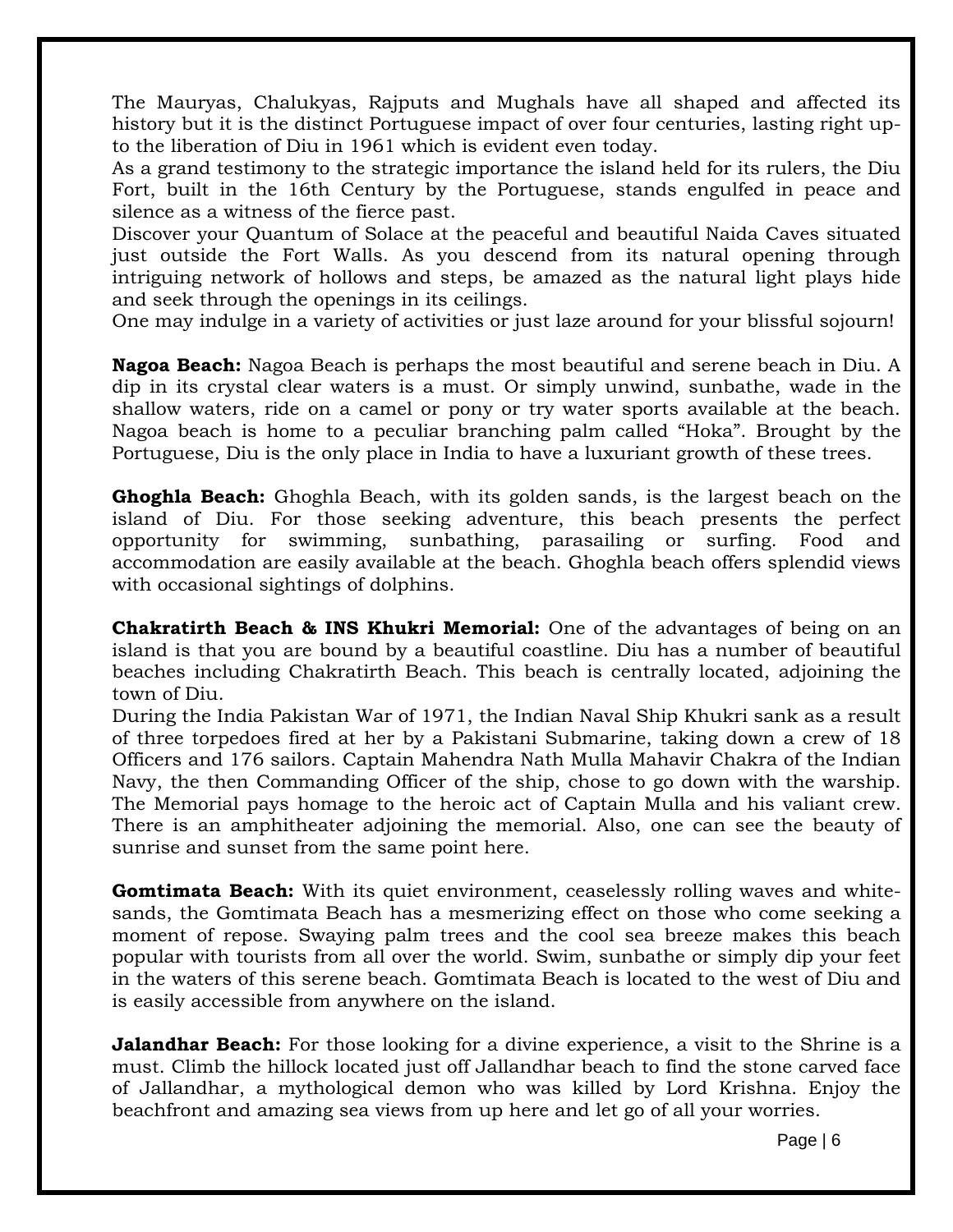**Diu Fort & Panikota:** The Diu Fort is a majestic sentinel silently overlooking the Arabian Sea. Built in 1535, this Portuguese fort was known to provide a strategic vantage point against enemy attacks. The fort with its double moat, a splendid array of cannons, small chapels, engraved tombstone fragments, and look-out points, presents a perfect getaway for those looking to escape the humdrum of city life. Prepare for a truly unique and calming experience when you visit the Fortress of Panikota. Also known as "Fortim do Mar", this magnificent seafort is built at the mouth of the creek and can be accessed only by canoe or motor boat. In it also reside a lighthouse and a chapel consecrated to Our Lady of the Sea.

**Naida Caves:** The Naida Caves are an explorers delight. Located outside the city wall of the Diu fort, these caves are a network of hewn hollows and steps which beg to be explored. The history of the caves suggests that the Portuguese hacked off building materials during their reign, which resulted in the formation of the caves. Plan a visit on a clear sunny day, and be assured that the cave's natural openings will not disappoint with a spectacular display of light.

**St. Paul's Church** Built in 1610, this impressive church is dedicated to Our Lady of Immaculate Conception. Its baroque style of architecture and curiously treated volutes make it the most elaborate of all the Portuguese churches in India. This place of worship, with its white spires that seem to reach out to the skies, proclaims peace and divinity in the quite, little enclave of Diu.

**Gangeshwar Temple** The temple finds its name in mythology as the temple where the five Pandavas worshipped Lord Shiva during their exile. The most remarkable feature of the Gangeshwar Temple are the five shivlings set amidst the rocks. The shiv lings get washed by the waves of the sea, exposing only the tip of the lingams during high tides. The cave temple exudes powerful energy and is much revered by devotees of the mighty Lord Shiva from around the world.

**Church of St Francis of Assisi** Built in 1593, the Church of St Francis of Assisi is one of the oldest and most beautiful churches on the island. A divine message seems to reverberate everywhere when you stand in this church of immaculate architectural beauty. This old church overlooks the mesmerizing Arabian Sea. Besides the above, there are various other important sites frequented by visitors like the Nagar Sheth Haveli, Seashell Museum etc.

The Authority intends to organize a Music and Cultural Festival in Diu to showcase its cultural heritage and natural bounties which are frequented by tourists from Rajkot and other nearby areas.

#### **2.3 Details of Event Management for Diu Festival 2018:**

The Diu Festival is scheduled to be held from 29-30 December 2018. Please refer to Scope of Work for details.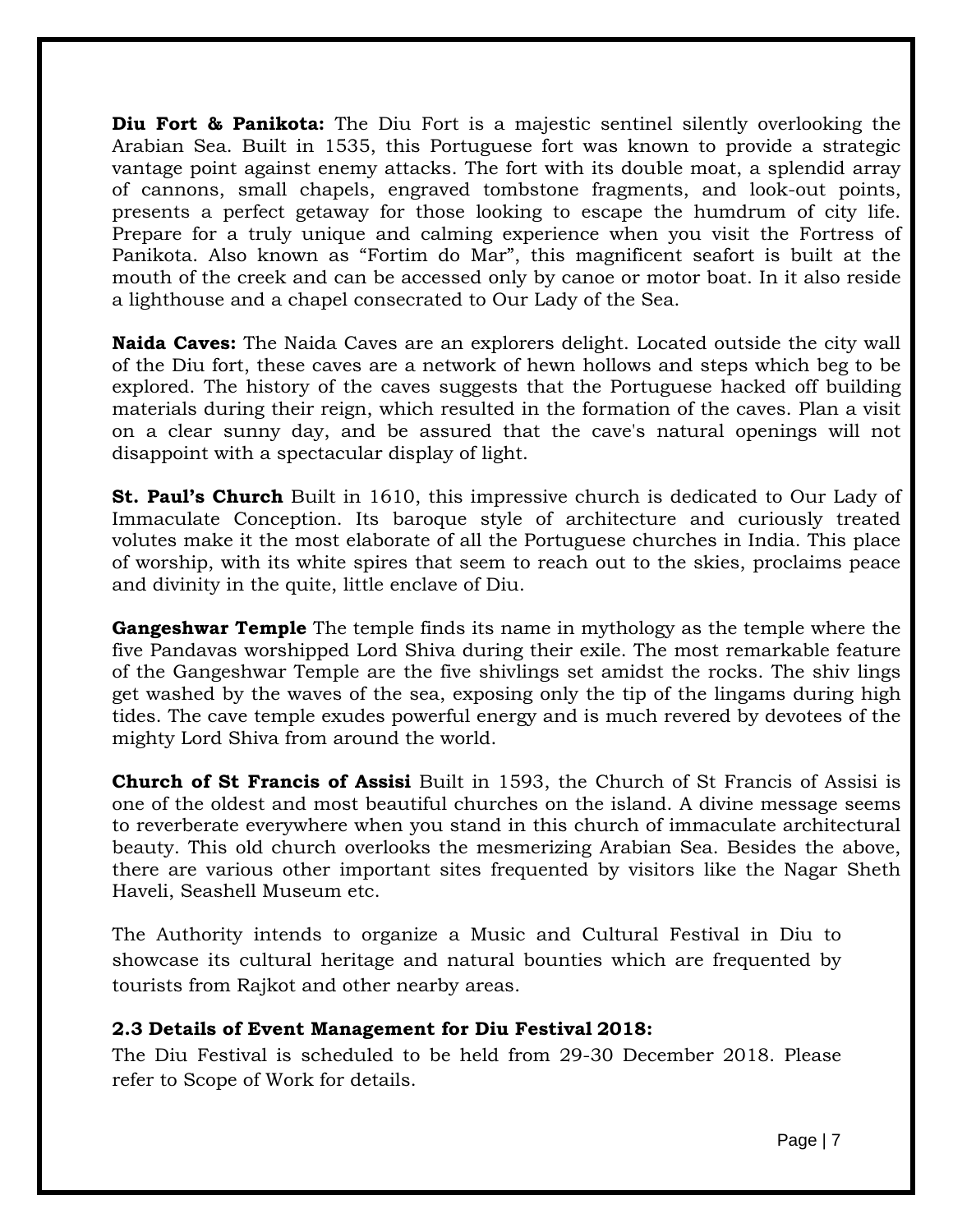The appointment of the Event Management Company shall be made on Combined Quality cum Cost Based Selection (CQCCBS) and procedures described in this RFP.

# **3. Instructions to Bidders**

# **3.1 General instructions**

- i. The Authority will select a Firm / Company, in accordance with the method of selection specified in the RFP. Bidders shall be deemed to have understood and agreed that no explanation or justification for any aspect of the Selection Process will be given and that Authority's decisions are without any appeal whatsoever.
- ii. The Bidders are invited to submit a Technical Proposal and Financial Proposal to provide Event Management Services for Diu Festival2018.
- iii. All Bidders should familiarize themselves with local conditions and take them into account in preparing their Proposals. To obtain first-hand information on the assignment and local conditions, Bidders are encouraged to visit the Authority before submitting a proposal and to attend a Pre-bid Meeting, if any. Attending the Pre-Bid Meeting is optional. Bidders should contact the Authority's representative to obtain additional information on the Pre-Bid Meeting.
- iv. The proposal could form the basis for future negotiations and ultimately may lead to contract between the successful bidder and the Authority.
- v. The cost of preparing the proposal and all subsequent negotiations, if any, with Authority and other experts on tasks and actions directly and indirectly related or presentation of proposal shall be borne by the bidder.
- vi. Authority reserves the right to accept or reject any and / or all the proposals without assigning any reasons thereof.
- vii. The Authority requires that the Bidders provide professional, objective and efficient services at all times and holds the Authority's interests paramount, avoids conflicts with other assignments or its own interests and act without any consideration for future work. The Bidder(s) shall not accept or engage in any assignment that may place it in a position of not being able to carry out the assignment in the best interests of the Authority and the said Festivals.
- viii. Proposal and Bid means the same in this document and he also means to include she and vice-versa. The bidders are requested to add extra lines / sheets, wherever necessary.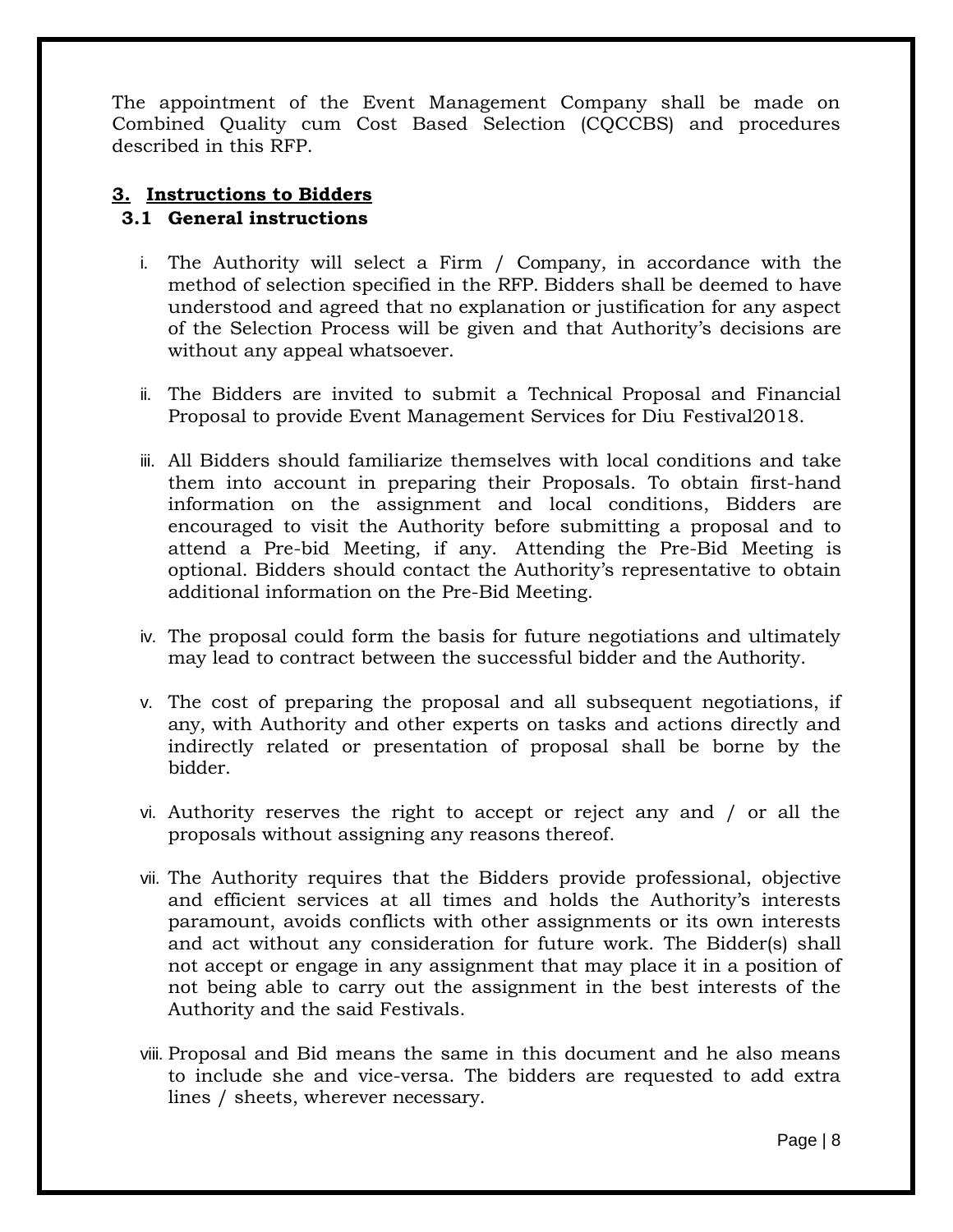ix. All Bidders would be required to register with nprocure and get their digital signature which normally takes 3-workingdays.

#### **3.2 Purchase of the RFP document**

Bidders are required to make a payment of INR 5,000/- (Rupees Five Thousand Only) in the form of Demand Draft drawn on any Nationalized / Scheduled Bank in favour of Member Secretary SPOTAC payable at Daman, which shall be furnished along with the Technical Proposal. This fee is non-refundable.

# **3.3 Earnest Money Deposit**

Proposal would need to be accompanied by an Earnest Money Deposit for an amount of INR 60,000/- (Rupee Sixty Thousand only) in the form of a Demand Draft drawn on any Nationalized / Scheduled Bank in favour of Member Secretary-SPOTAC payable at Daman.

EMD shall be returned to the unsuccessful Bidders without interest within a period of two months from the date of signing of Agreement between Authority and the Successful Bidder. EMD submitted by the Successful Bidder shall be released upon execution of the Agreement and furnishing of Performance Security without any interest.

Proposals received without EMD will be rejected and their Technical and Financial Bids will be returned un-opened.

EMD shall be forfeited in the following cases:

• If any information or document furnished by the Bidder turns out to be misleading or untrue in any material respect;

• If the Successful Bidder fails to execute the Agreement within the stipulated time or any extension thereof provided by Authority.

• If the Bidder engages in a corrupt practice, fraudulent practice, coercive practice, undesirable practice or restrictive practice.

• If the Bidder withdraws its Proposal during the period of its validity as specified in this RFP and as extended by the Bidder from time to time.

• If the Selected Bidder fails to provide the Performance Security within the specified time limit.

• Authority will not be liable to pay any interest on Earnest Money Deposits under any circumstances.

# **3.4 Performance Security**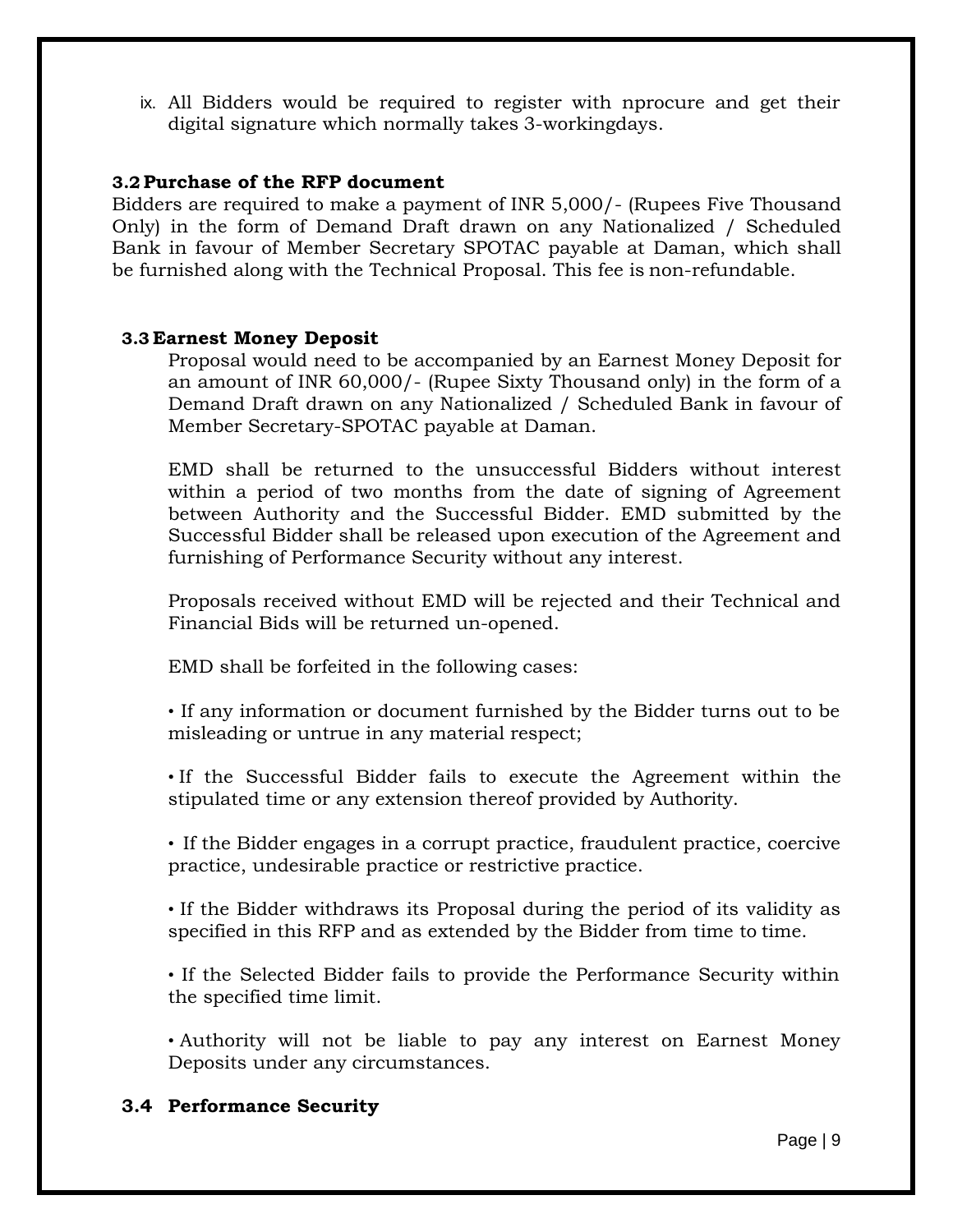- i. Performance Security for an amount equivalent to 5% of the Agreement Value rounded off to the next Lac shall be furnished before signing of the contract in form of a Bank Guarantee substantially in the form specified in this document.
- ii. For the successful bidder, the Performance Security shall be retained by the Authority until the completion of the Festivals and be released within 90 days after the completion of the Festival.
- iii. The Bidder, by submitting its Application pursuant to this RFP, shall be deemed to have acknowledged that without prejudice to the Authority's any other right or remedy hereunder or in law or otherwise, the Performance Security, shall be forfeited and appropriated by the Authority as the mutually agreed pre-estimated compensation and damage payable to the Authority for, inter alia, the time, cost and effort of the Authority in regard to the RFP including the consideration and evaluation of the Proposal under the following conditions:
	- a) If a Bidder engages in any of the Prohibited Practices specified in this RFP
	- b) If the Bidder is found to have a Conflict of Interest as specified in this RFP
	- c) If the Selected Bidder commits a breach of the Agreement

#### **3.5 Proposal Due Date(PDD)**

Schedule of submission & opening of Proposal is as below- Last Date for Submission of Proposal: 07.12.2018

On-line Technical Bid Opening : 07.12.2018 at 12.30 hrs

#### **3.6 Only One Proposal**

Bidders to only submit one proposal. If a Bidder submits or participates in more than one proposal, all such proposals shall be disqualified.

#### **3.7 Due Diligence by Bidders**

Bidders are expected to inform themselves fully about the local conditions, facilities, infrastructure available at the respective Project sites. Bidders may also like to send queries to the Authority for any clarification which shall be given during the Pre Bid Conference to be held on the prescribed date.

# **3.8 Pre-Bid Visit To the Site and Inspection of Data**

Prospective Bidders may visit the Site and review the available data at any time prior to PDD.

# **3.9 Pre-Bid Meeting**

The date, time and venue of Pre-Bid Meeting shall be: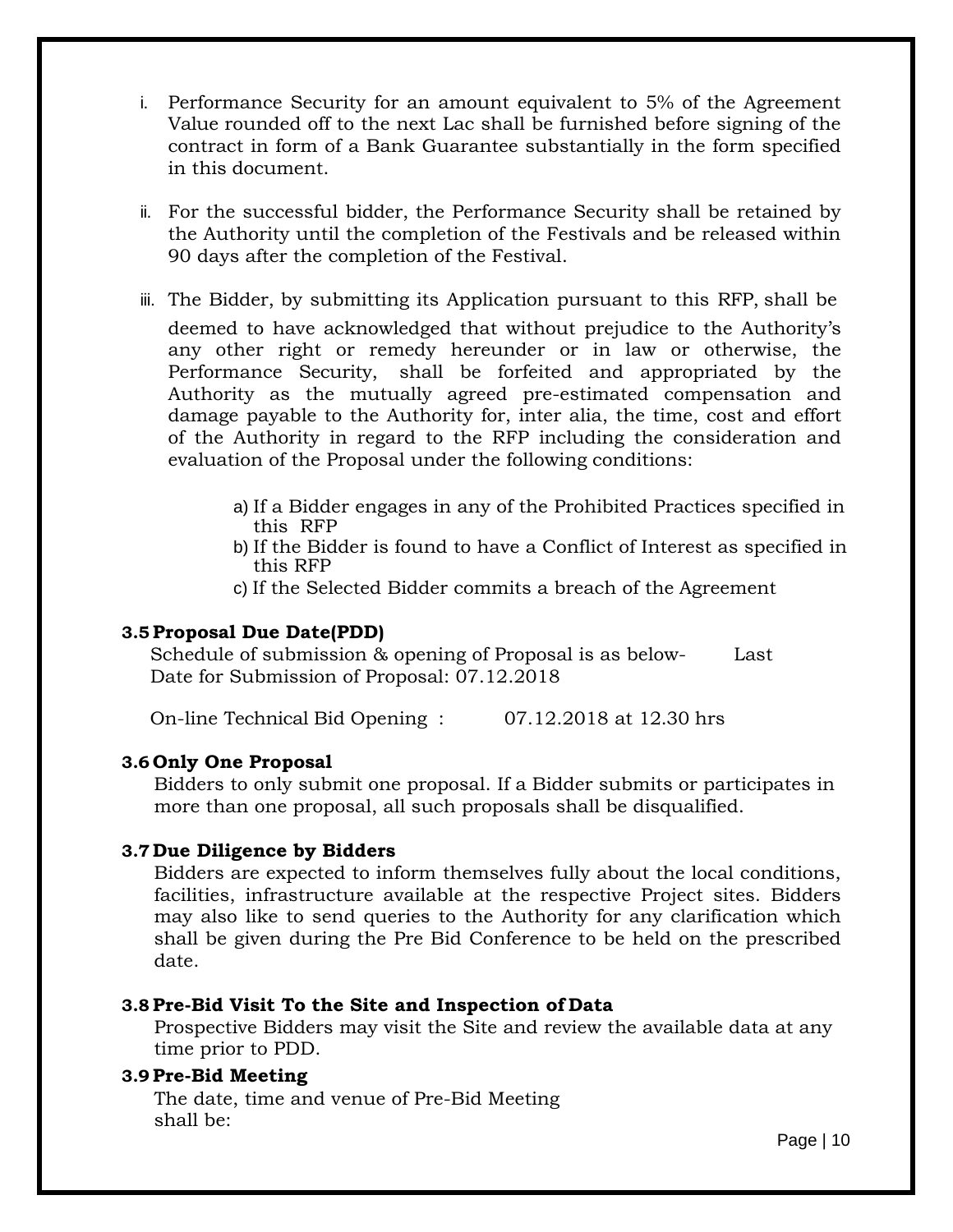Date: 26.11.2018 Time: 11.30Hrs Venue: Conference Hall, Secretariat,Daman.

#### **3.10 Communications**

All communications including the submission of Proposal should be addressed to:

The Member Secretary Society for Promotion ofTourism, Art and Culture (SPOTAC) Deputy Director of Tourism Department of Tourism UT Administration of Daman Daman – 396 210 Phone: 0260- 2250002

The Authority will endeavour to respond to the queries not later than 1 (one) week prior to the Proposal Due Date. The Authority will post the reply to all such queries on its official website.

At any time before the submission of Proposals, the Authority may amend the RFP by issuing a corrigendum in writing by standard electronic means. The addendum shall be sent to all the Bidders and will be binding on them. Bidders shall acknowledge receipt of all amendments. To give Bidders reasonable time in which to take an amendment into account in their Proposals the Authority may, if the amendment is substantial, extend the deadline for the submission of Proposals.

#### **3.11 Clarification And / Or Interpretation Of Proposal**

After submission of the final Proposal by the Bidders, to the satisfaction of the Authority, if clarifications are required or doubt arises as to the interpretation of anything included in the proposal, the Bidder(s) shall, on receipt of written request from the Authority, furnish such clarification to the satisfaction of Authority within two (02) working days without any extra charge.

#### **3.12 Download of RFP document**

The RFP Document can be downloaded from the following websites:

- https:/[/www.nprocure.com](http://www.nprocure.com/)
- [www.daman.nic.in](http://www.daman.nic.in/)

However, the bidders shall apply on-line only. The mandatory documents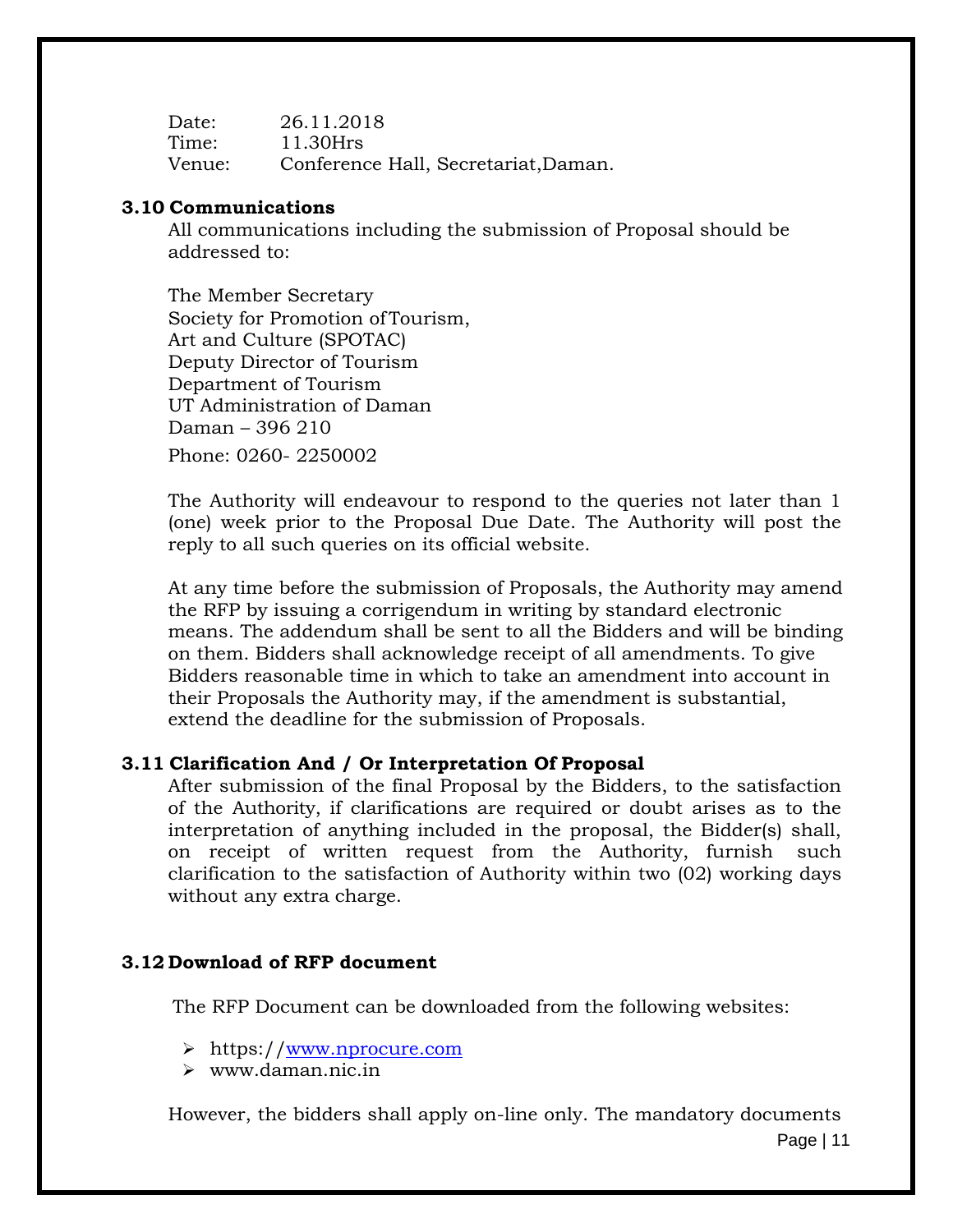specified in this document shall be submitted before the prescribed dates physically in the office of the Authority at the following address:

The Member Secretary Society for Promotion ofTourism, Art and Culture (SPOTAC) Deputy Director of Tourism Department of Tourism UT Administration of Daman Daman – 396 210 Phone: 0260- 2250002

At the same time, it shall be the responsibility of the bidders to make the payment of the RFP document of Rs. 5,000/- in the form of DD only along with the mandatory documents.

#### **3.13 Proposal Validity Period**

The proposal shall be valid for acceptance by the Authority for a period of 180-days from the Proposal Due Date (PDD), and may be extended for further period as mutually agreed.

#### **3.14 Presentation**

The Firm / Company will have to make a presentation of the Technical Proposal to the Authority. The presentation shall cover in sufficient detail

the appreciation of the Festival, conceptual design, thematic understanding, quality of artists & performers, blend of cultural experience, quality of visual appeal, overall project management capabilities, proposed organizational structure, work plan, implementation strategy etc. The objective of the presentation is to evaluate the Event Management Company regarding their understanding and preparations for the Festivals and get clarifications, if any, as required by the Authority. The date and venue of presentation is per the RFP.

#### **3.15 Preparation of Proposal**

**3.15.1** Bidders are requested to submit their proposal in English language and strictly in the formats prescribed online in this RFP. The Authority will evaluate only those proposals that are received in the specified format and complete in all respects.

**3.15.2** In preparing their Proposal, Bidders are expected to thoroughly examine the RFP document. Material deficiencies in providing the information requested may result in rejection of a proposal.

**3.15.3** The bid document must be duly numbered and indexed with spiral binding. Each page of the submission shall be initialed by the Authorized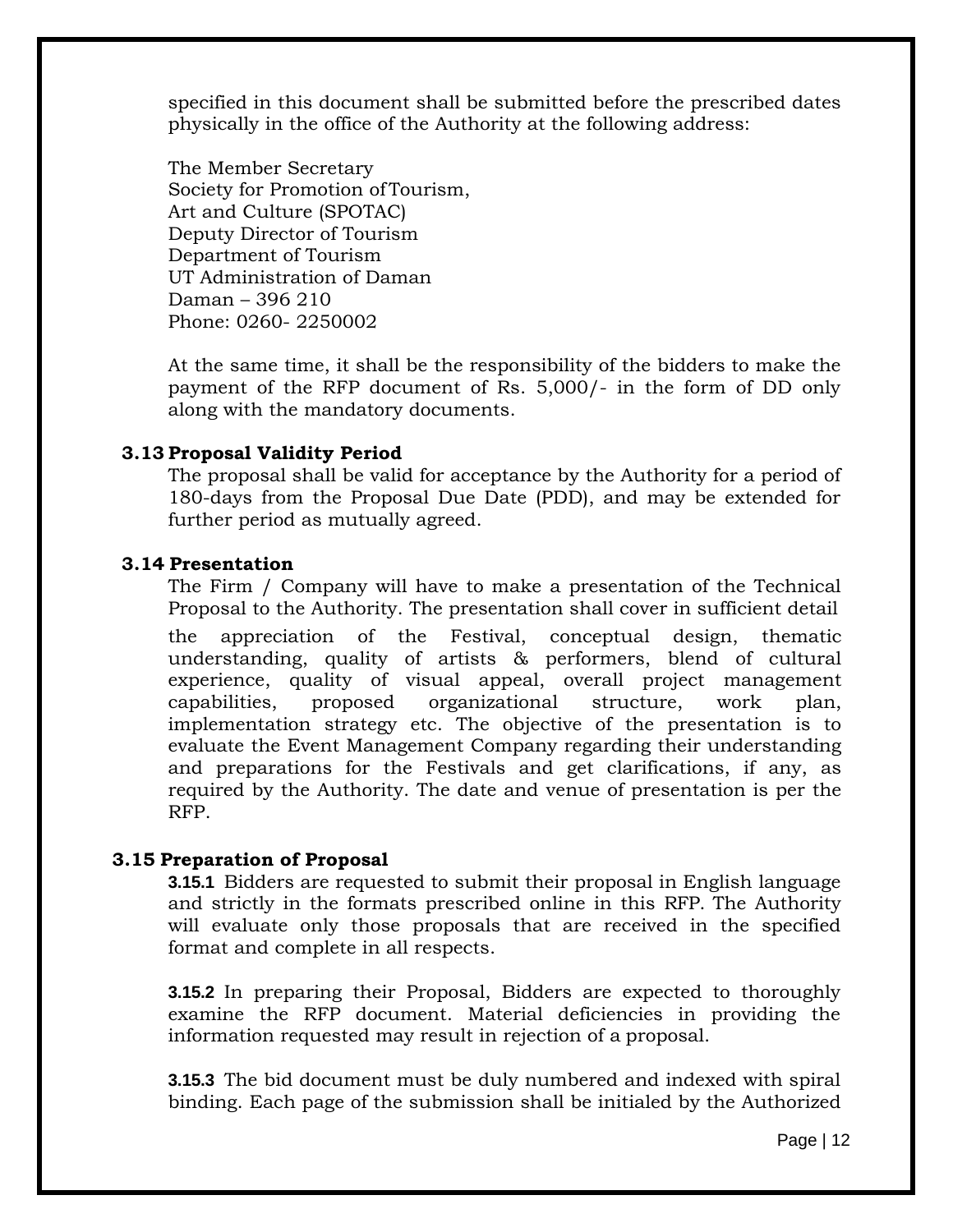Representative of the Bidder.

**3.15.4** While preparing the Technical Proposal, Bidders must give particular attention to the following:

i) The team leader proposed must be a permanent full time employee of the firm. It is desirable that the other key staff be either permanent full time employees of the Firm / Company or have a dedicated full time contract to work on this project.

ii) Bidder is to ensure that the time allocated for the proposed key staff does not conflict with the time allocated or proposed for any other assignment.

iii) The composition of the proposed Team and Task Assignment to individual personnel is clearly stated.

iv) The personnel proposed should possess good working language of English.

v) No key personnel should have attained the age of seventy (70) years at the time of submitting the proposal. The Authority reserves the right to ask for proof of age, qualification and experience at any stage of the project.

vi) A firm can bid for the project as a sole consultant. Joint Ventures / Consortiums are allowed to participate.

#### **3.16 Non-Conforming Bid**

Any bid may be construed as a non-conforming bid and ineligible for consideration if it does not comply with the requirements of this RFP. In addition, bids that appear to be "canned" presentations of promotional materials that do not follow the format requested in this RFP or do not appear to address the particular requirements of the task may also be disqualified.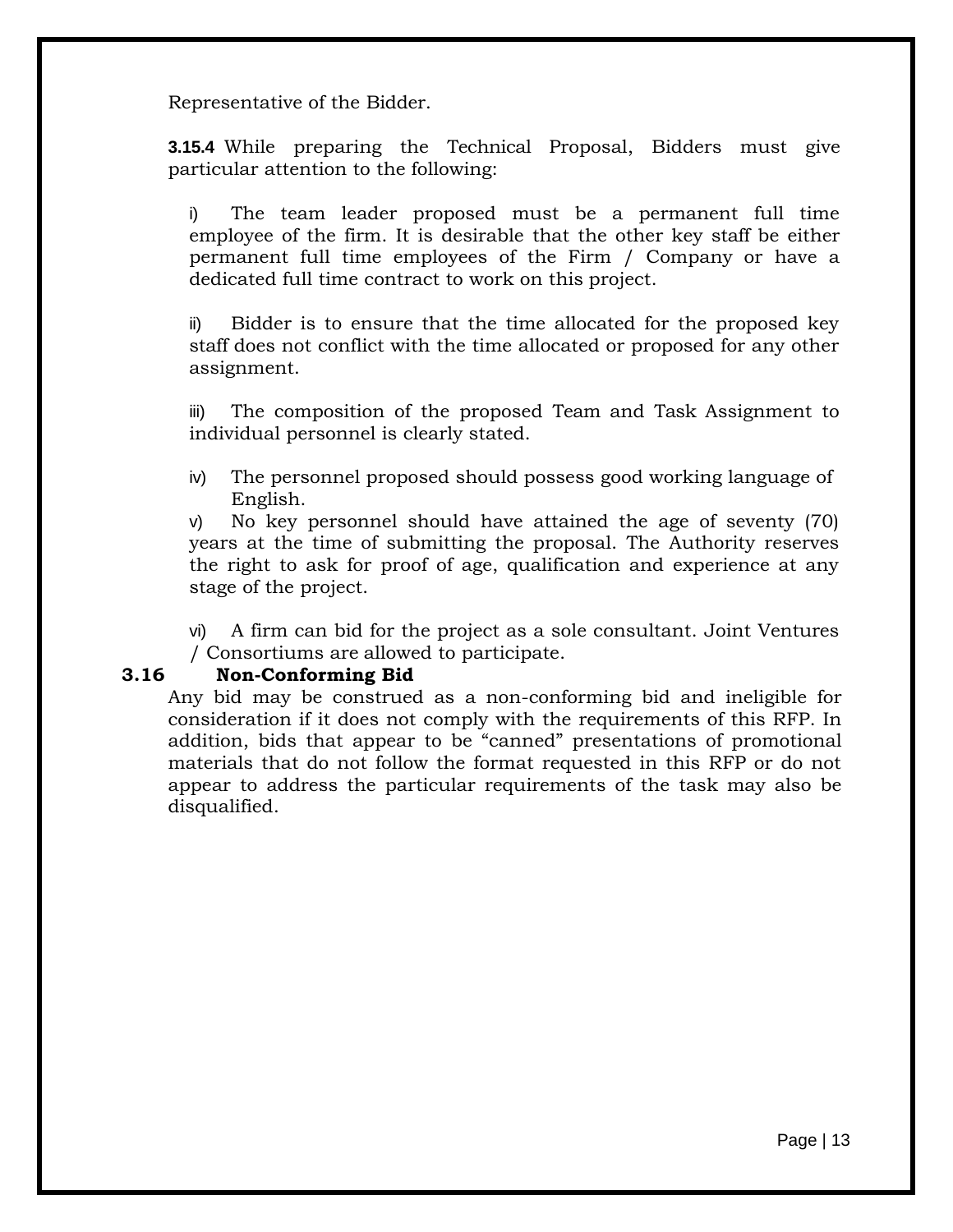# **3.17 Disqualification**

The bid is liable to be disqualified in the following cases:

a) Bid not submitted in accordance with this document.

b) The bidder qualifies the bid with his own conditions.

c) Bid is received in incomplete form.

d) Bid is received after due date and time.

e) Bid is not accompanied by all requisite documents.

f) Information submitted in technical bid is found to be misrepresented, incorrect or false, accidentally, unwittingly or otherwise, at any time during the processing of the contract (no matter at what stage) or during the tenure of the contract including the extension period, if any.

In case the terms and conditions of the contract applicable to this invitation to tender are not acceptable to any bidder, he should clearly specify any deviation.

# **3.16 Methodology**

This will vary for each component of the contract. However, the following cardinal principals would be followed:

- i. Technical Capability of the Company to deliver the Event Management to International Level
- ii. Concept
- iii. Project Cost and Feasibility
- iv. Best Practices else where

# **3.17 Working Conduct**

The Event Management Company will work in close association with the Authority which is the implementing agency to take this work forward. Close collaboration will be required with other consultants, vendors and implementing partners working on other components in the project.

#### **3.18 Scope of Work**

1. The scope of the tender document are as below:

a. RFP through two tier bid system is invited by SPOTAC for Selection of Event Management Agency for Diu Festival 2018. Interested agencies, may submit the bids in this regard.

b. Scope of Work: The scope of services shall include but not be limited to the following:

i) The tentative schedule of the Festival may be as under: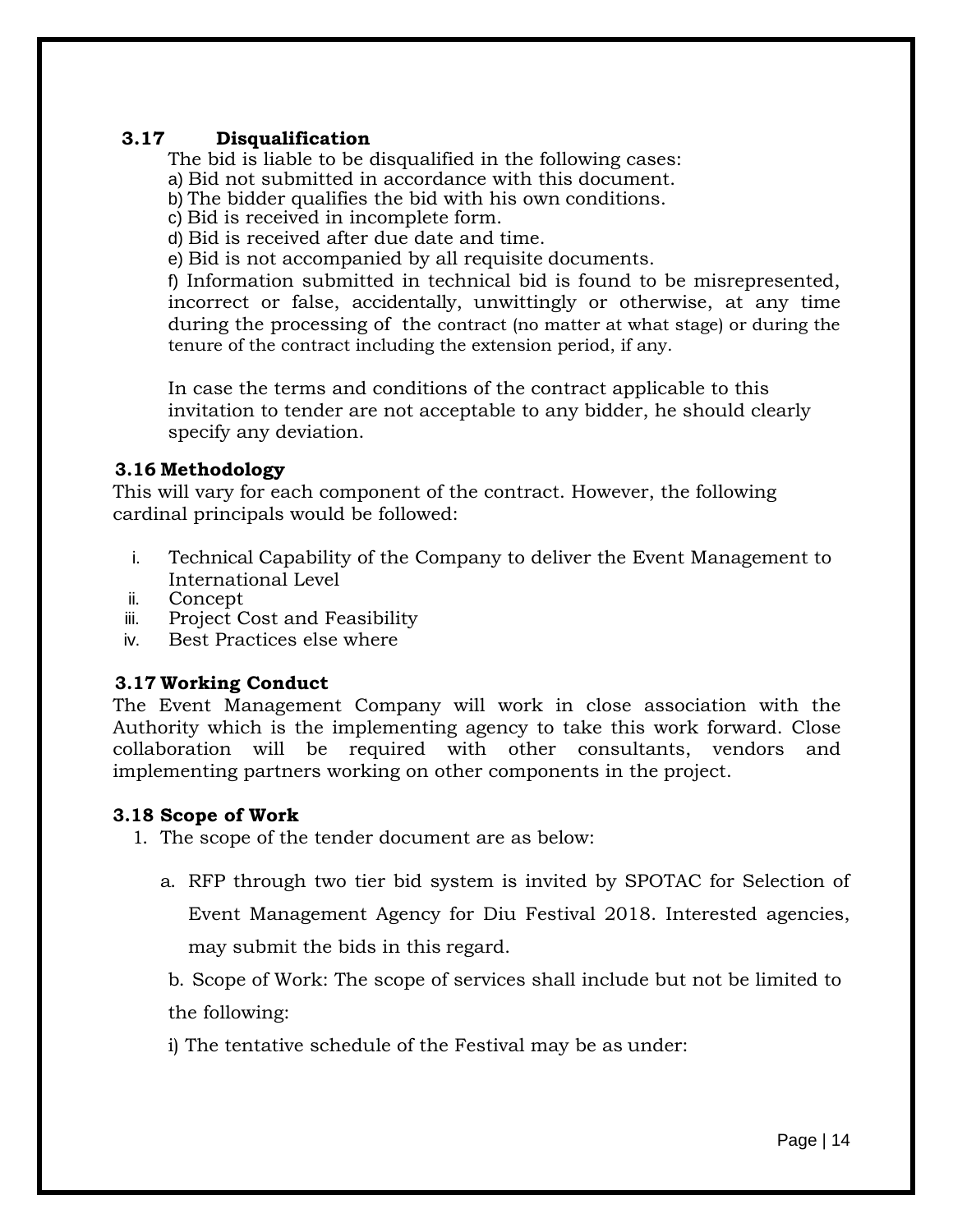|                | 29th Dec 2018                                                                                           |                  |                                        |
|----------------|---------------------------------------------------------------------------------------------------------|------------------|----------------------------------------|
| Sr<br>No.      | <b>Items</b>                                                                                            | Time             | location                               |
| $\mathbf{1}$   | Flag off Carnival                                                                                       | 10:00 AM         | Starting from<br>Diu Fort              |
| $\overline{2}$ | Photography<br>Competition                                                                              | 11:00 AM         | Padmabhushan<br>Sports<br>Complex, Diu |
| 3              | Mehendi<br>competition                                                                                  | 12:00 PM         | Padmabhushan<br>Sports<br>Complex, Diu |
| 4              | Best out of waste                                                                                       | 12:30 PM         | Padmabhushan<br>Sports<br>Complex, Diu |
| 5              | Stand up comedy<br>act                                                                                  | 06:00 PM         | Ghogla Jetty,<br>Diu                   |
| 6              | Mega Night by<br>Celebrity singer<br>Duo                                                                | 07:30 pm onwards | Ghogla Jetty,<br>Diu                   |
|                | 30th Dec 2018                                                                                           |                  |                                        |
| Sr<br>No.      | <b>Items</b>                                                                                            | Time             | location                               |
| 1              | Poster making<br>Competition                                                                            | 10:00 am onwards | Padmabhushan<br>Sports<br>Complex, Diu |
| 2              | Tug of war (Male &<br>Female)                                                                           | 11:00 am onwards | Padmabhushan<br>Sports<br>Complex, Diu |
| 3              | Cultural<br>performance &<br>Martial Arts by<br>Puducherry under<br><b>Ek Bharat</b><br>Shrestha Bharat | 07:00 pm onwards | Ghogla Jetty,<br>Diu                   |
| 4              | Gujarati Drama                                                                                          | 08:00 pm onwards | Ghogla Jetty,<br>Diu                   |

ii) Important Inclusions:

a) Fire Works Show during Closing Ceremony at Diu Festival 2018.

b) Organizing flag off carnival with a minimum of 6 floats representing the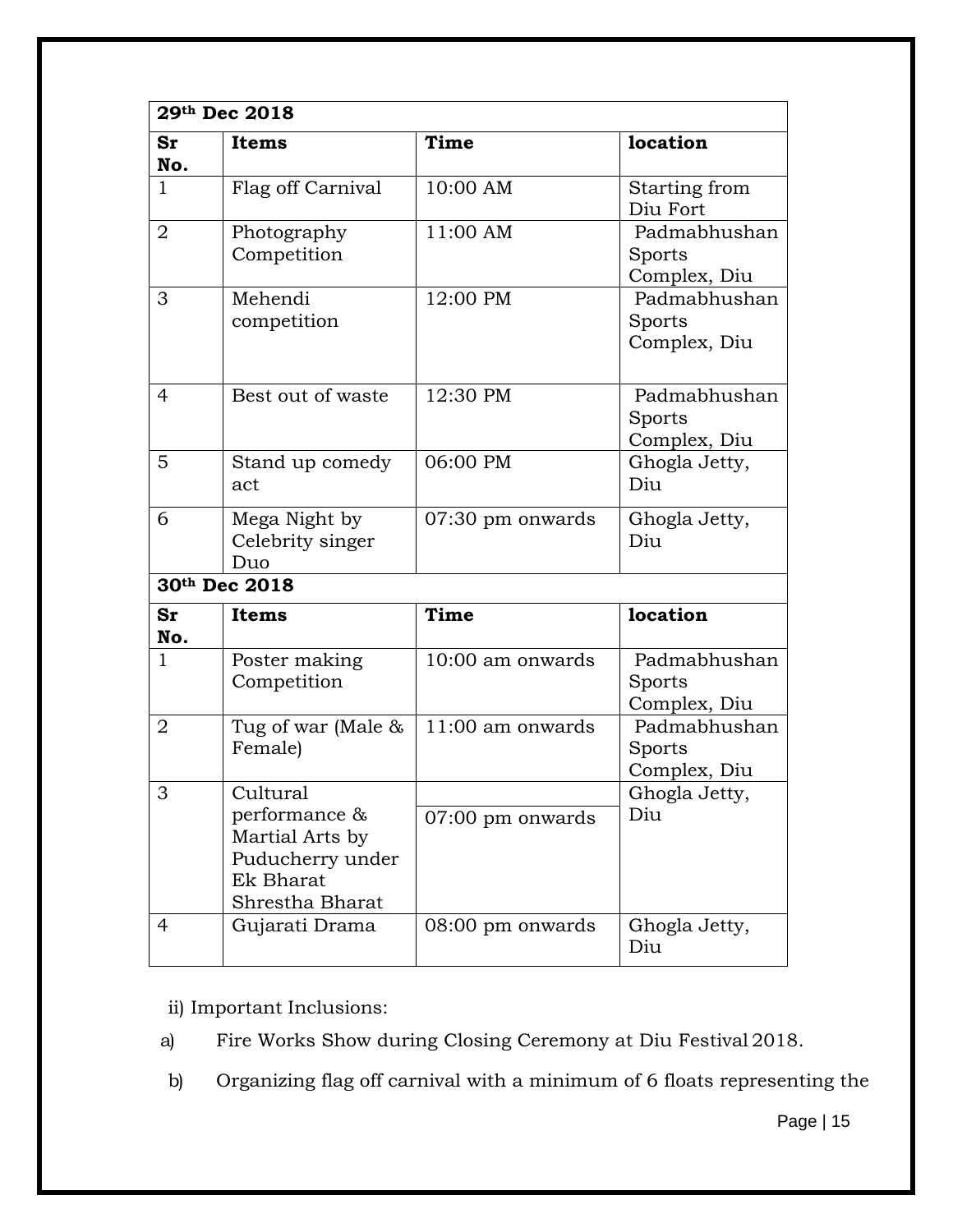places of tourist interest and culture of Diu and the schemes of Govt. of India along with stilt walkers, jugglers and cultural performance troupes.

c) Branding and Advertisement of all the programs scheduled for Diu Festival 2018. Branding may be done through colorful Hoardings, Pole kiosks, banners, entry gate, branding boxes at prominent squares of the city etc so as the city gets a vibe in itself of the festival. The Hoardings must be on Digital Flex Banners of minimum 340 GSM and with wooden framing and Poles as required and must be of the Hindi, Gujarati and English languages. A tentative quantity of gates and hoardings are as below:

| Sr No.         | <b>Particulars</b>                  | <b>Tentative</b><br>quantity |
|----------------|-------------------------------------|------------------------------|
|                | Hoardings (sizes $20x10 \& 10x10$ ) | 20                           |
| $\overline{2}$ | Pole kiosks (size 3x2)              | 15                           |
| З              | Standees/ branding boxes (Size 8x4) | 5                            |
| 4              | Invitees                            | 300                          |
| 5              | Entry gates (size: $25 \times 16$ ) | 2                            |

d) The agency shall also arrange for complete execution of all the following events as per the schedule (as mentioned above).

e) All artist / performers management including accommodation and travel costs, food & beverage costs would be borne by the society and it is not a part of the budget proposal of the event management agency. However, arranging for refreshments of the artists and any other requirement of the artists at venue (including arrangement of Vanity Van etc) shall be organized by the appointed agency.

iii) Preparation and presentation of a detailed plan on various products, services and areas of the Project including Concept, Layout, Thematic understanding, logo for the event, Quality of Visual Appeal, Blend of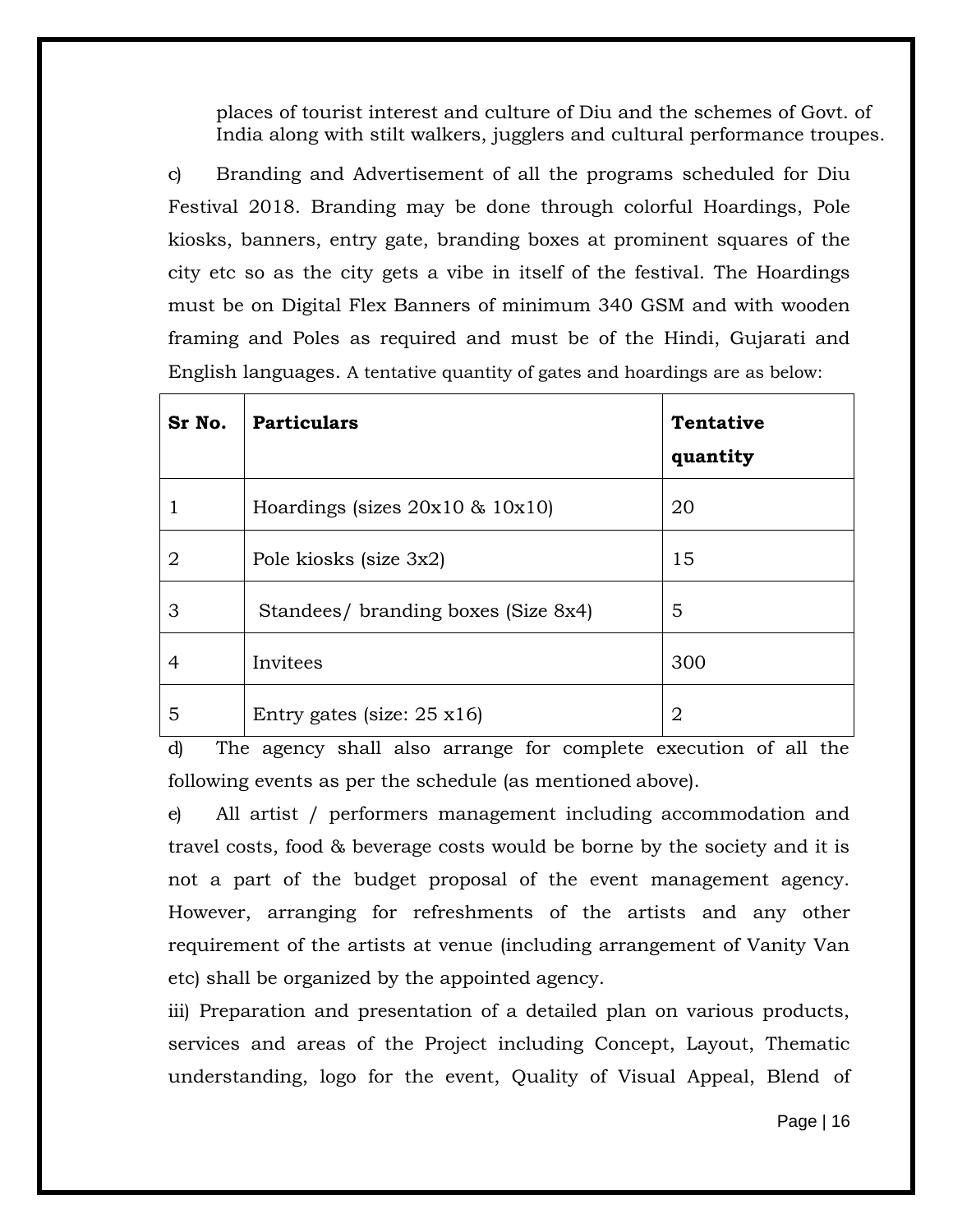Cultural Experiences, Overall Project Management Capabilities, Development & Execution.

iv) Management of the event logistics pertaining to overall deliverability in the areas of the following:

- Setup of main Stage (80 ft x 50 ft) along with stage décor for two days with LED backdrop & LED side wings at Ghogla jetty.
- Green Rooms (minimum 4) for two days along with Vanity Van for the mega show at Ghogla jetty on 29th December 2018 & 30th December 2018 as per the requirement of the mega star.
- All the other required elements like Truss, Lights, AV, Set &Décor, Infrastructure, venue décor and lighting, LED Screens at all venues for the Management of Entertainment Activities.
- The agency will have to arrange all the sound and light facilities at Ghogla jetty.
- Daily activity & entertainment programs and to provide manpower and support staff for the management of the activities listed in this document, setup of kids entertainment zone (Mela) at the venue for all two days.

vii) The date of the festival is as per this RFP, subject to minor modifications. Certain items will be required in functioning condition as mentioned herein like A/V equipment should be working and tested before the event. Bidder's plans / presentations / nos. are always subject to modification by the Authority keeping in mind the changing needs of the event.

ix) Complete event infrastructure to be set up at Diu for 2-days.

xii) The Work will entail set up of an office at the site, which will require deputation of staff in advance as well as during the event.

Page | 17 xiii) The Event Management Agency will supply, control and manage the manpower including temporary manpower required to discharge various event related works like setup of stage, transportation, artists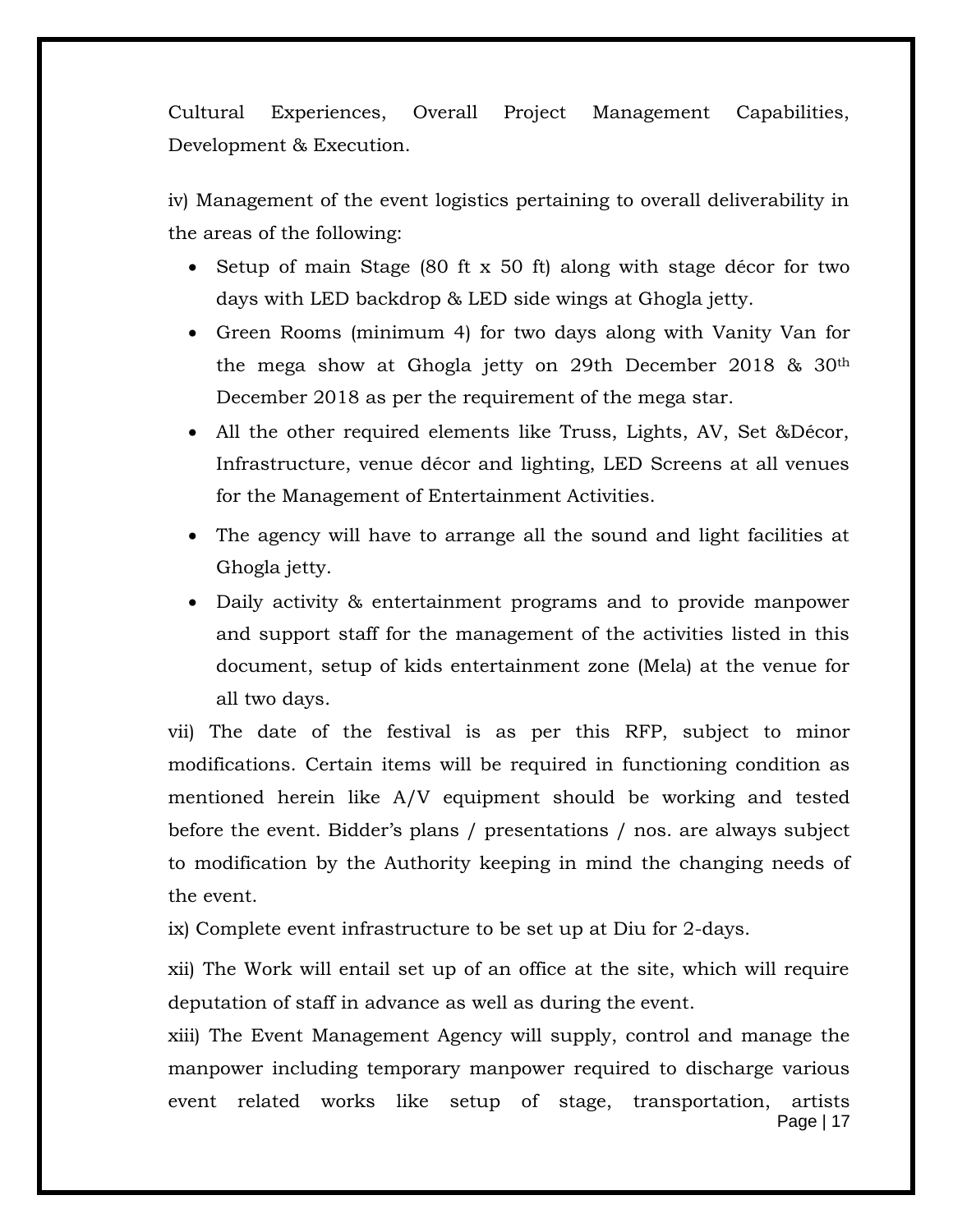management, floor management, usherers, hosts/hostesses etc. and should provide a list of manpower that will be deployed for the complete event.

xiv) The Event Management Agency will present a plan on the management of the various areas and get it approved from the organizing committee.

xv) The Event Management Agency will also make arrangements for Inaugural like lamp, oil and flowers for Festival.

xvi) The Event Management Agency shall be responsible for arranging photography, videographer, Drone Photography & Videography and internet streaming (Live) on website & other social Media platforms and setting up of 1 LED Screen of Size 12x8 at the end of the venue for crowd to enjoy. The Event Management Agency shall also provide and handover to the Authority, DVD and albums of the event and performances at the venue.

xvii) All the equipment should be of brands as per the specifications of the artists in excellent working condition with technical manpower support and also qualified engineer to certify. All bidders are required to provide a detailed list of all equipment with brands and technical specification which should be of highest quality to the Authority. The agency shall also be responsible for arranging the tech rider of the Mega Artists as per specifications well in advance.

xviii) All equipment to be in working condition 1 day prior to order date for testing purpose.

xix) The transportation installation & dismantling of materials would be done by the Event Management Agency.

xx) Adequate manpower for all the areas as advised by the Authority to be deployed. All bidders are required to provide a detailed a list of manpower that will be deployed for the complete event.

Page | 18 xxi) Emcees / Anchor for all events on all days and at all venues wherever programs are being proposed by the Bidder. The Event Management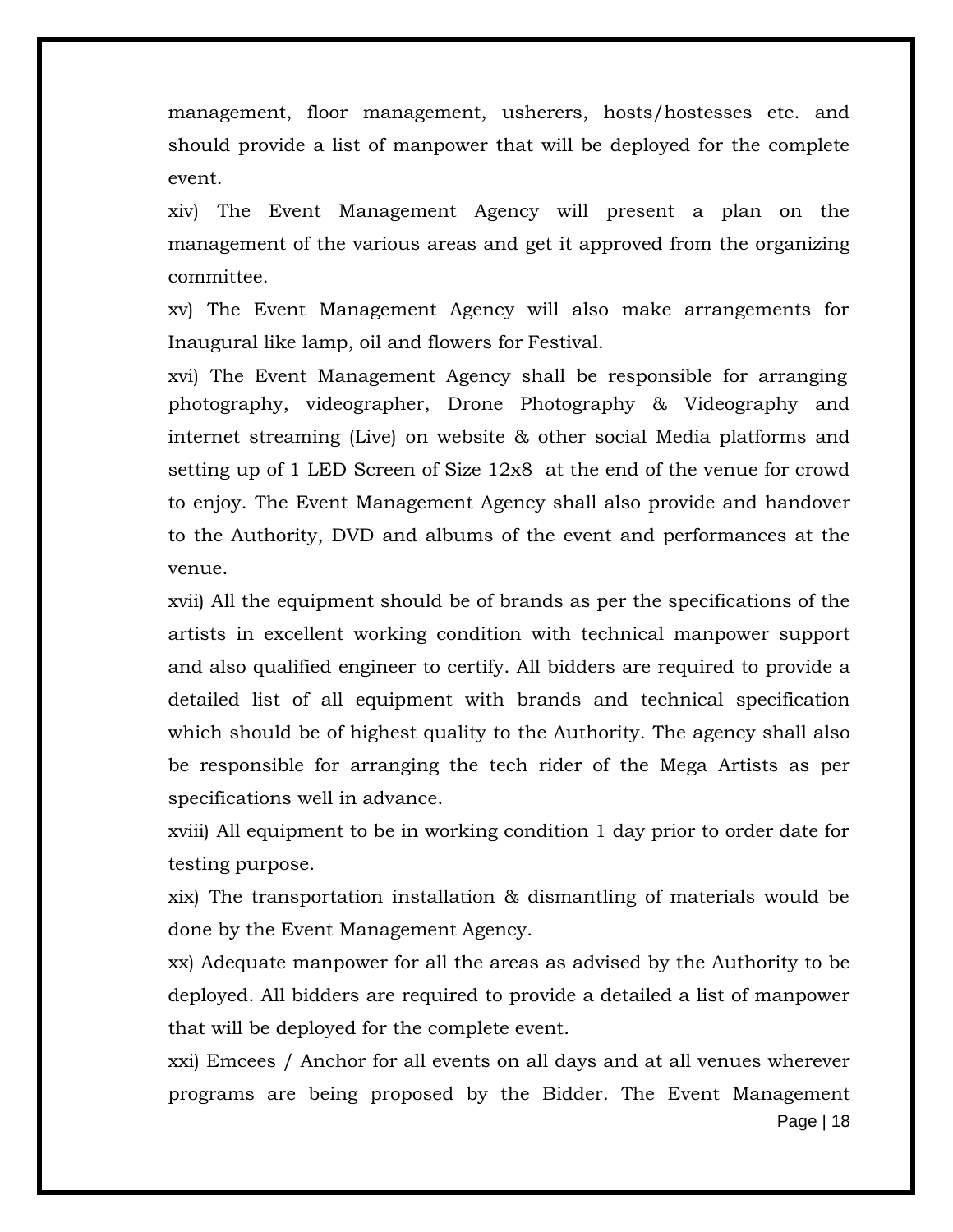Agency to give 3-4 options for Emcees / Anchor who have experience of conducting events of such grandeur.

xxii) Manpower Deployment Plan including Maintenance Team, Project Team including Engineers', Designers', Technical & Event Consultants, which will be dedicated to this Project. This also includes supply, control and management of the temporary manpower required to discharge various project related works.

xxiii) Arrangement of Seating for VIPs (100 nos.) and General Public (2000 nos.) as per Protocol and arrangement and Service of Refreshments to all artists on demand for all two days.

xxiv)Maintenance, Safety and Security

xxv)Environment Compliance Plan

xxvi)Insurance of equipment, man-power and Public Liability Insurance of at least Rs. 50 Lakhs for venue.

xxviii)The Scope of Services specified in this Clause are not exhaustive and the Event Management Agency shall undertake such other tasks as may be necessary to successfully implement the event.

#### **3.19 Period of Engagement**

Work will start from Date of Issuance of LoA.

# **3.20 Use of Event Documents and Information**

(1) Bidder shall not, without prior written consent from the Authority, disclose the Contract, or any provision thereof, or any specification, plan, pattern, sample or information furnished by or on behalf of the Authority in connection therewith, to any person /agency in the performance of the Contract.

(2) All project related documents issued by the Authority, other than the Contract itself, shall be the property of the Authority and shall be returned (in all copies) to the Authority on completion of the work under the Contract.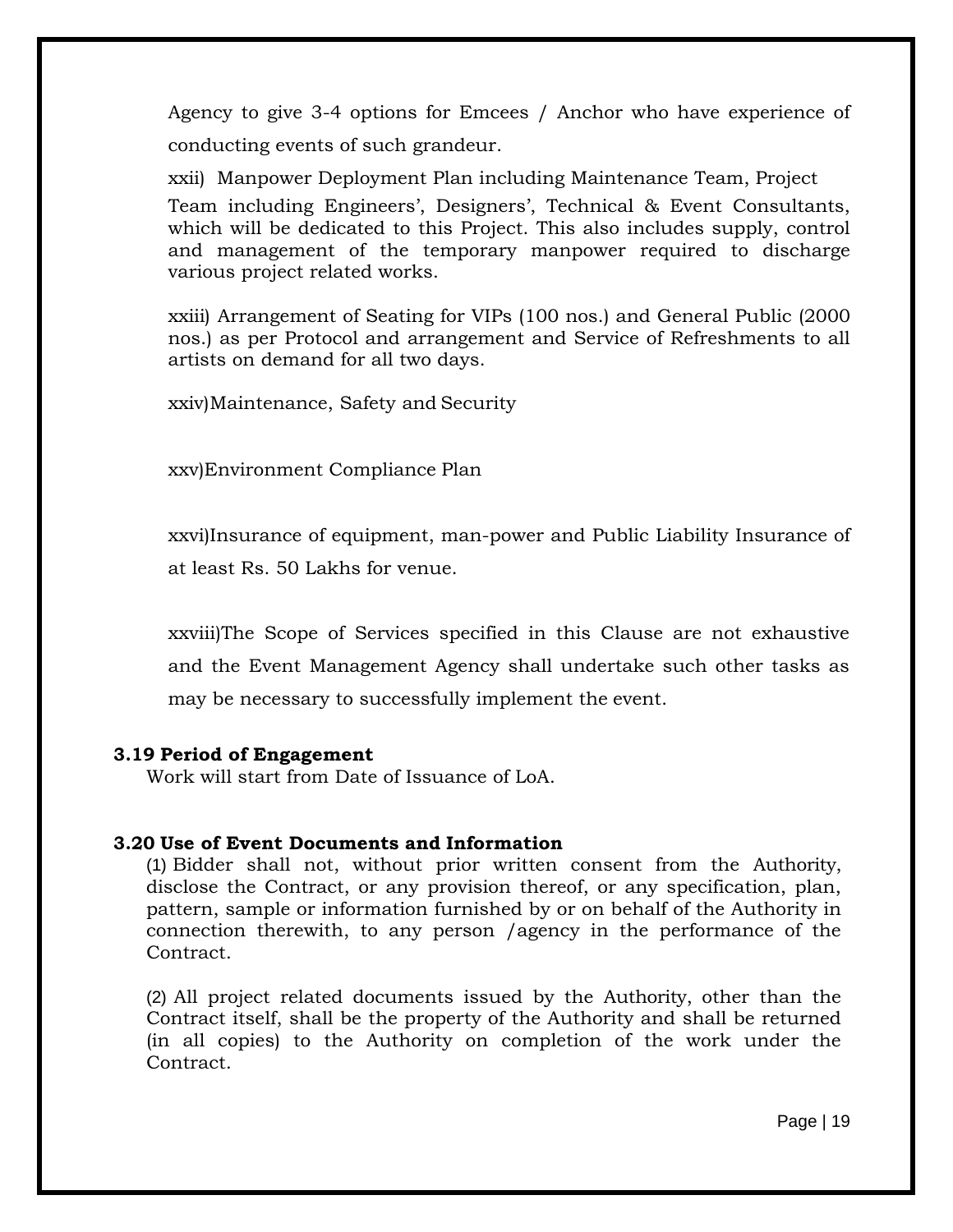(3) Copyright of all the plans / documents lies with the Authority and Bidder cannot exercise any rights on the documents. No information should be made public either directly or indirectly nor allowed to be accessed by an unauthorized person.

(4) In any circumstances, for any conditions breach on developer's behalf, Bidder will be fully responsible for the same and if required, the Authority may levy penalty for the same and / or any legal or administrative action taken against the developer.

(5) Bidders should ensure no unauthorized distribution of audio / video recording of the event / conferences should be shared to anyone

# **3.21 Maintenance of Facility**

Bidder who qualifies shall be responsible for storage, maintenance and safety of all materials that is procured, manufactured or fabricated in the interim period of award of the contract and set up at the venue.

# **3.22 Completeness of Work**

All sundry fixtures and fittings, assemblies, accessories, hardware items, foundation bolts, termination plugs for electrical connections as required, and all other sundry items which are useful and necessary for proper assembly and efficient working of the various components of the work shall be deemed to have been included in the tender, whether such items are specifically mentioned in the tender documents or not.

After conclusion of the event, dismantling and removal of all material from the site and restoration of the soil which shall also be done within 02 days of completion of the Event.

#### **3.23 Tools for Handling and Erection**

All tools and tackles required for handling of equipment and materials at site of work as well as for their assembly and erection, maintenance & security and also necessary test instruments shall be the responsibility of the Bidder.

#### **3.24 Provision for Electricity and Water**

Electricity & water shall be arranged by the Authority at strategic locations of the venue. However further distribution arrangement shall be done by the Bidder. All cabling and distribution from the temporary substation at site or across the road is to be arranged by the Bidder. The Bidder shall be liable to pay for electricity and water consumed as per bill raised by the concerned department.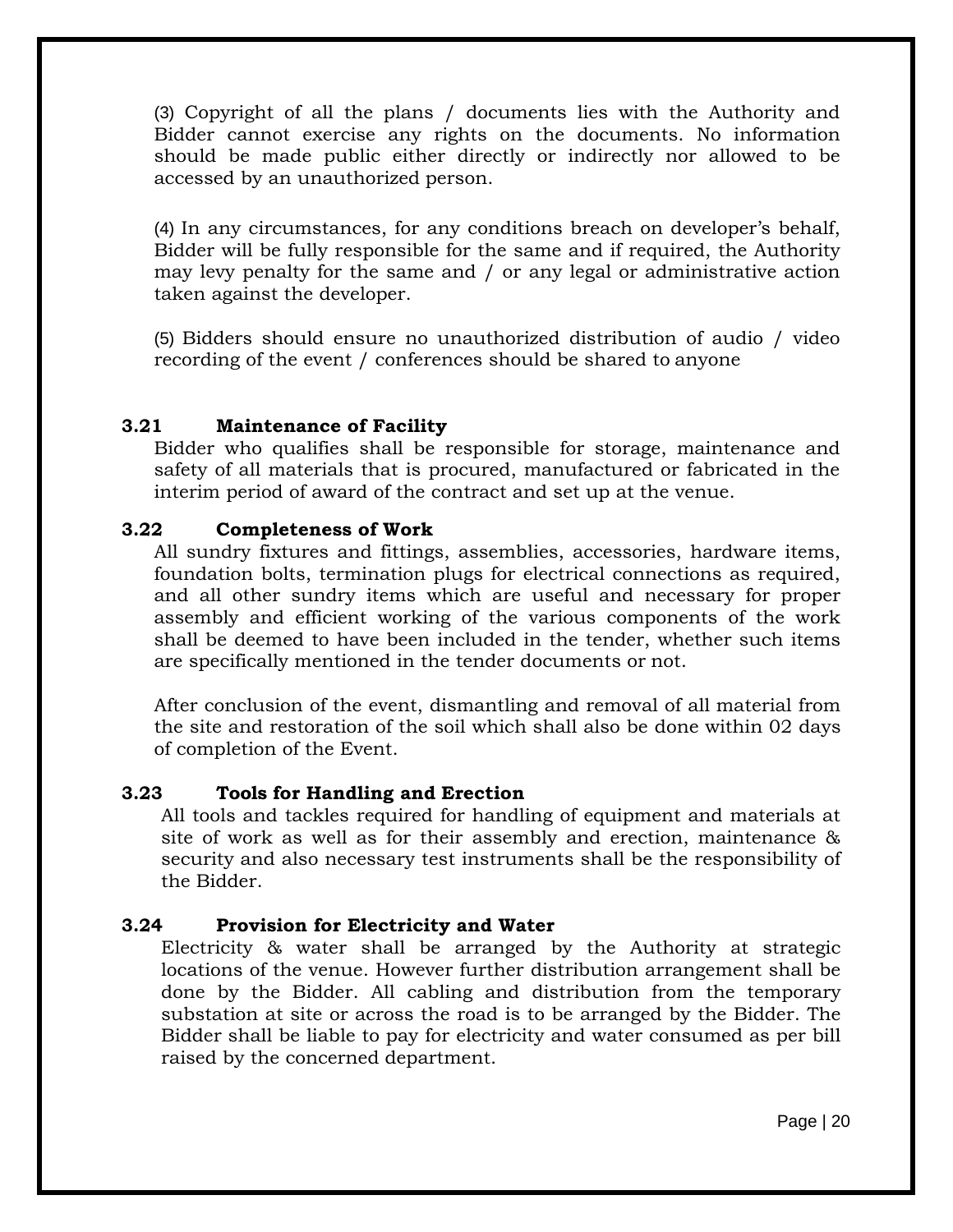#### **3.25 Site Availability**

Bidders must note that the Sites are a Government facility and all works to be carried out not disturbing the day to day work of the facility, the Bidder will take all necessary consent and permissions for the same from/through the Authority.

All workers would need to carry a photo Identity card issued by the selected Bidder at all times.

#### **3.26 Precaution at Venue**

The Bidder must ensure at all times that the land provided for the Festivals is a Government land and no deed is to be performed which spoils the dunes.

#### **3.27 Maintenance and Security**

The Bidders shall be responsible for maintenance of the provided area/venue and will keep the same clean/tidy during the occurrence of the event.

The Bidders shall be responsible for maintenance and watch and ward of the Structures and Equipment and other infrastructure, safety of all fittings and fixtures during the occurrence of the event.

The Bidder would also solely be responsible for all his staff, whether permanent or temporary, and ensure their safety and security. The Authority will not be, under any circumstances, responsible for this.

#### **3.28 Venue Details**

Diu: (Proposed Ghogla Jetty – subject to change)

#### **3.29 Change in Management / Bidder Composition**

No change in the composition of a Bidder will be permitted by the Authority during the Proposal Stage.

#### **3.30 Right to Accept and Reject any or all Application(s)**

i) Notwithstanding anything contained in this RFP, the Authority reserves the right to accept or reject any Application and to cancel or withdraw the RFP process and reject all Applications in full or in part, at any time without any liability or any obligation for such acceptance, rejection or annulment, without assigning any reasons.

ii) The Authority reserves the right to reject any Application, if at any time a material misrepresentation is made or uncovered. This would lead to the disqualification of the Application.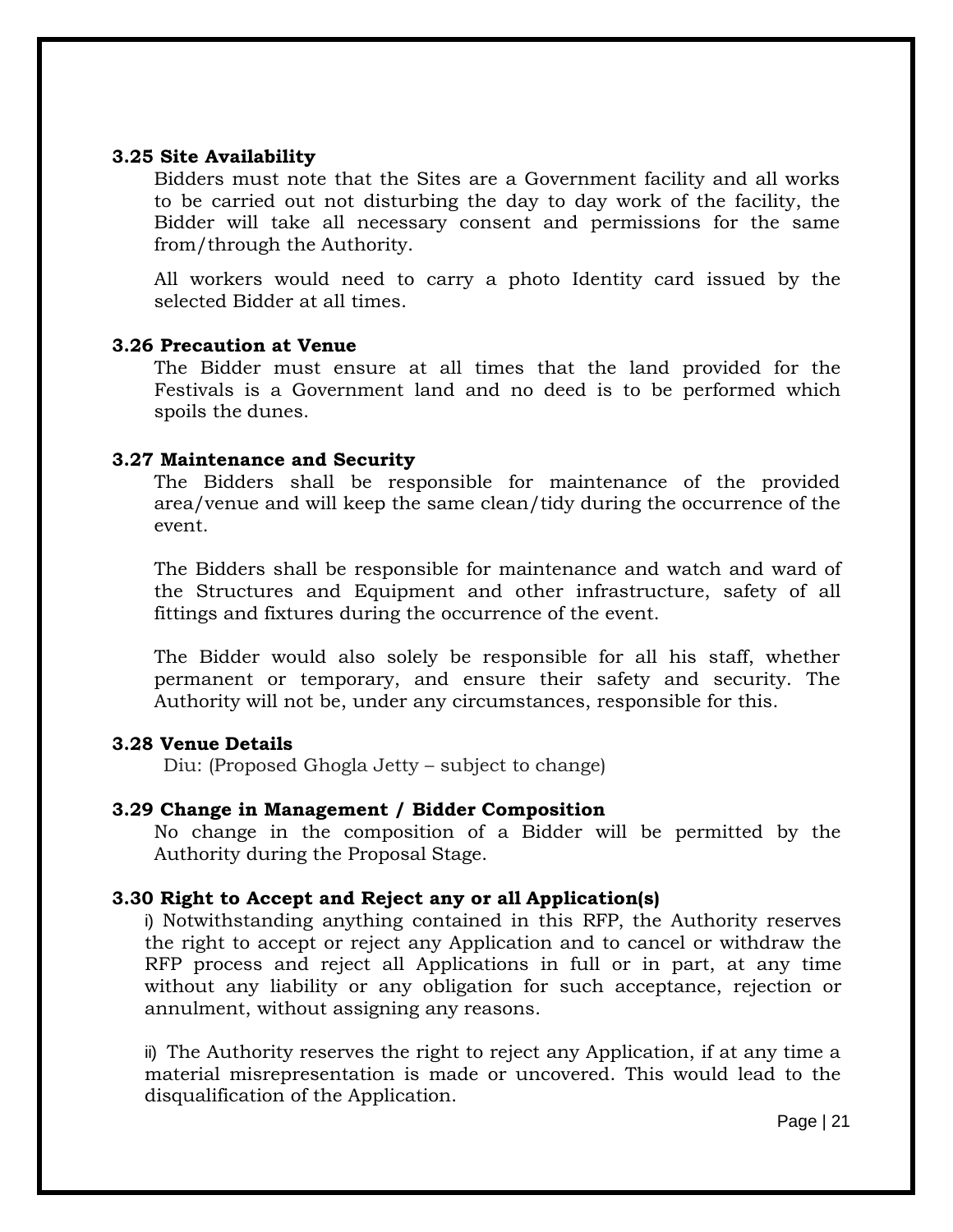#### **3.31 Dispute Resolution Mechanism**

If a dispute of any kind whatsoever arises between the Authority and the Company in connection with or arising out of the BID or the execution of the Logistics, whether during the execution of the Event or after its completion and whether before or after repudiation or termination of the Agreement, including any dispute as to any decision, opinion, consent, expression of satisfaction, approval, determination of value, action or instruction of the Authority, the matter in dispute shall be referred in writing to the Legal Department of the Authority. Not later than 28 days after the day on which it received such reference, the Authority shall give notice of its decision of the same to the Bidder/successful bidder. If such a decision made under this Clause is not acceptable to any party,the U.T. ADMINISTRATION OF DAMAN & DIU shall resolve the dispute except for issues falling under Jurisdiction.

# **3.32 Other Terms and Conditions**

- i) The cables used should be ISI/BIS standard
- ii) All equipment should be ready one day prior to the festival dates in working condition.
- iii) The quantity mentioned in the RFP is as per the scope of work as ondate.
- iv) Quantities can be increased or decreased one week prior to the festival or as the case maybe.
- v) The rates quoted in Price Bid should be inclusive of all taxes/VAT etc. VAT except Service tax which shall be charged as per rates prevalent at the time of award/execution of work.

# **4. Eligibility Criteria**

# **4.1 Conditions of Eligibility of Bidders**

The Bidder shall meet the below mentioned criteria:

#### **(a) Technical Capacity:**

(i) The Bidder shall have undertaken a minimum of 3 (three) eligible Event Management & Exhibition assignments as specified hereafter of which at-least 1 (one) should be of minimum Rs.20 Lacs value or more and the balance 2 (two) should be of minimum Rs. 10 Lacs value or more.

# **Eligible assignments:**

For the purposes of determining and satisfying Conditions of Eligibility and for evaluating the Proposals under this RFP, the Assignments in respect of *Event Management & Exhibition Projects*, the following projects shall be deemed as eligible assignments (the "Eligible Assignments").

Page | 22 *Hospitality &Tourism Industry projects from Government / State Government /*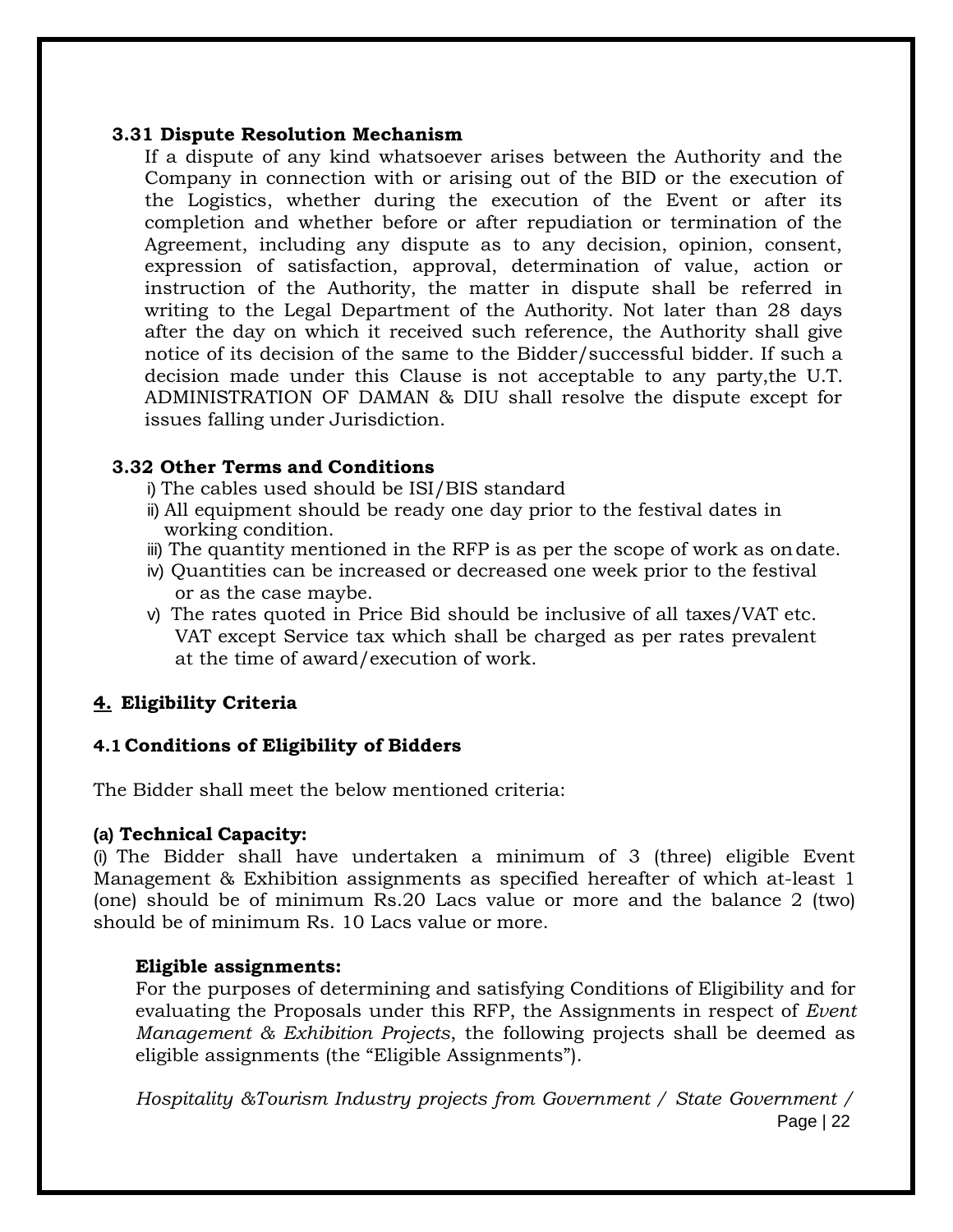*Semi- Government / PSUs / Departments / Chambers of Industry Associations / Tourism Boards / Companies / Multinational brands*

(ii) The Applicant shall have professional experience of minimum 3 years and above in the field of Event Management. The Company which has the Work Orders / Invoices / Agreements for all 3 years shall only be considered for this purpose. Sub-contracted or sublet job on their name will not be considered towards eligibility.

(iii) The Applicant can be a sole Proprietorship firm / a Partnership firm / a Company incorporated under the Companies Act 1956 / 2013. Consortia, joint ventures, academic and voluntary organization are eligible to participate in the RFP process.

#### **(b) Financial Capacity:**

The Bidder shall have received a Cumulative Turnover of Rs. 2 crores (Rupees Two Crores) during the last Three financial years preceding the PDD.

#### **4.2 Documents to be submitted by Eligible Bidders:**

Bidders must read carefully the minimum conditions of eligibility (the "Conditions of Eligibility") provided herein. Proposals of only those Bidders who satisfy the Conditions of Eligibility will be considered for Evaluation. Bidders should upload scanned copy of the following with the Technical Bid to be submitted online. The hard copy should be submitted as specified in the RFP.

- i. Tender Fee of Rs. 5,000/- in the form of a Demand Draft drawn on any nationalized / scheduled bank in favour of The Deputy Director of Tourism payable at Daman.
- ii. Earnest Money Deposit of Rs. 60,000/- in the form of a Demand Draft drawn on any nationalized / scheduled bank in favour of The Deputy Director of Tourism payable at Daman.
- iii. Company/Firm Registration Details with certificates
- iv. PAN card details and GST Registration certificate.
- v. Cumulative Turnover details of last three years along with CA Certificates. Cumulative Turnover from Event Management & Exhibition Activities during last 3-years should be at least Rs. 2 crores.
- vi. Audited Balance Sheet of the last three years
- vii. Copy of Income Tax Return (ITR) of last three years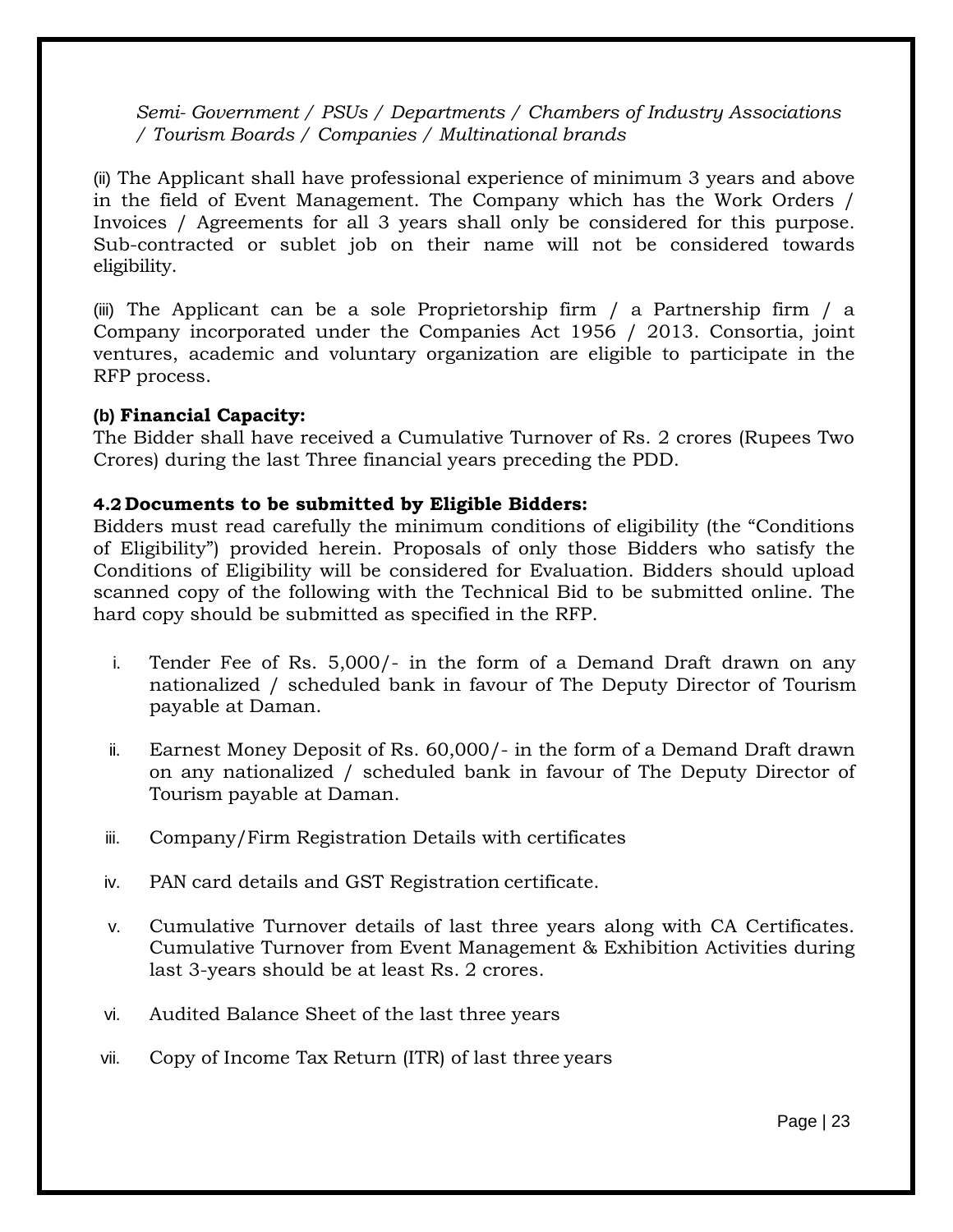- viii. Proof of Three eligible Event Management & Exhibition assignments of which at-least 1 (one) should be of minimum Rs.20 Lacs value or more and the balance 2 (two) should be of minimum Rs. 5 Lacs value or more.
- ix. Proof of professional experience of minimum 3 years and above in the field of Event Management. The Company which has the Work Orders / Invoices / Agreements for all 3 years shall only be considered for this purpose. Subcontracted or sublet job on their name will not be considered towards eligibility.

# **5.KEYPERSONNEL**

The Selected Company will be required to provide required experienced personnel including experts in the relevant fields as per requirement. The Selected Company shall have sufficient personnel and resources to accomplish all the tasks specified in this RFP. This will require a high degree of management and technical expertise directly related to the implementation of the proposed festival events. The Selected Company is expected to bring together a team of professionals capable of completing all aspects of the assignment.

# **6. Proposal Evaluation**

# **6.1 Evaluation of Technical Proposals**

6.1.1 In the first stage, the Technical Proposal will be evaluated on the basis of Company's experience, understanding of scope of work and proposed methodology.

6.1.2 In case the bidder does not fulfill the Minimum Eligibility Criteria as specified in Clause 4.2, the bid shall be disqualified.

The scoring criteria to be used for evaluation shall be as follows:

| <b>SN</b> | <b>Evaluation</b>                                                | <b>Scoring methodology</b>                                       | <b>Maximu</b> |  |  |  |  |  |  |
|-----------|------------------------------------------------------------------|------------------------------------------------------------------|---------------|--|--|--|--|--|--|
|           | criteria                                                         |                                                                  | m             |  |  |  |  |  |  |
|           | Presentation                                                     |                                                                  | <b>100</b>    |  |  |  |  |  |  |
|           | 1.1 Presentation reflecting Concept, Proposed Methodology & Work |                                                                  |               |  |  |  |  |  |  |
|           |                                                                  | Plan. Evaluation will be based on the quality of presentation.   |               |  |  |  |  |  |  |
|           |                                                                  | The presentation should cover the following in sufficient detail |               |  |  |  |  |  |  |
|           |                                                                  |                                                                  |               |  |  |  |  |  |  |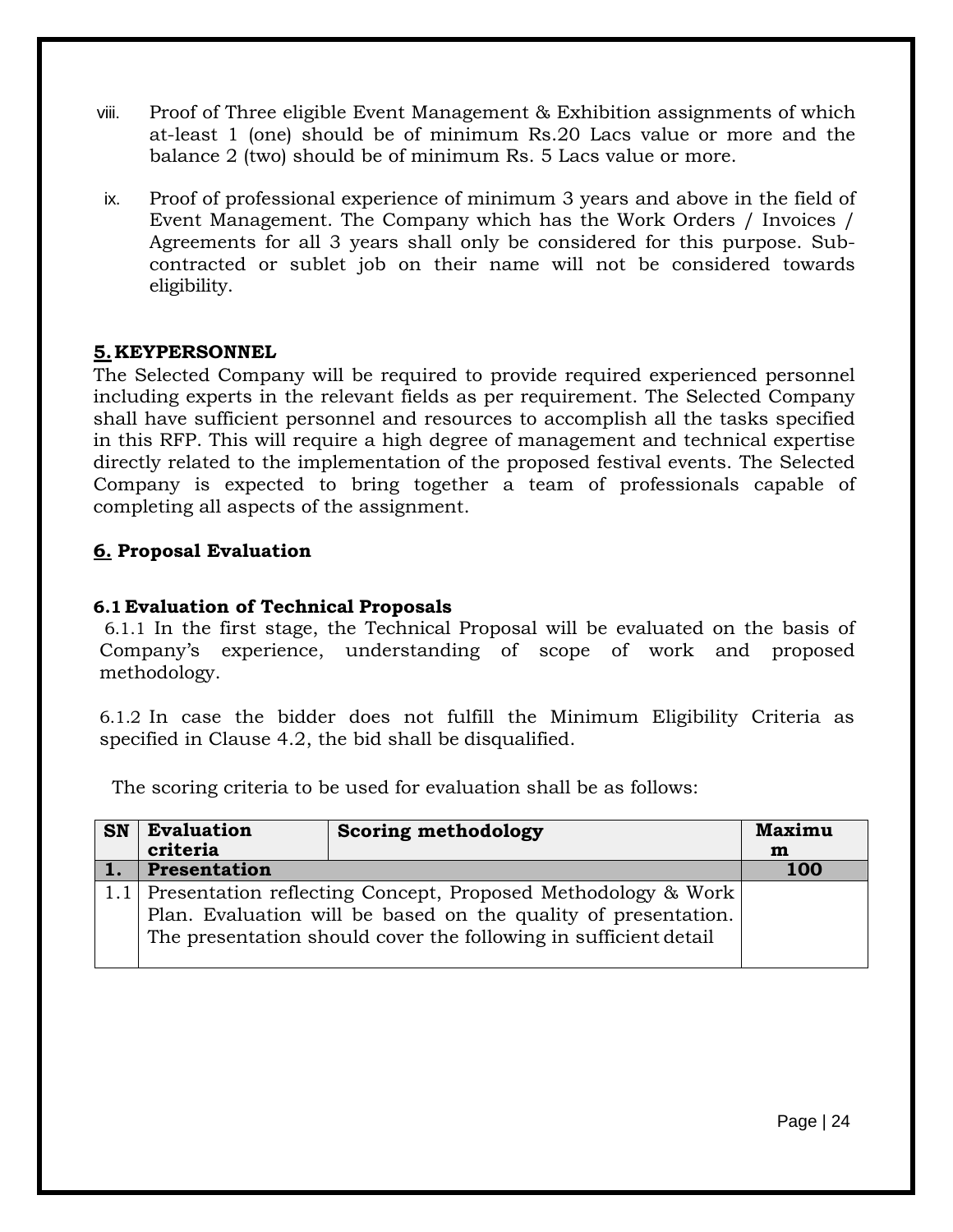a) Presentation of a detailed plan on various products, services and areas of the Project including Conceptual and Thematic understanding of the Festival, Layout, Quality of Visual Appeal, Quality of Artists, Blend of Cultural Experiences, Overall Project Management Capabilities, Development & Execution. The Company should have well-trained in-house client services team, production team and creative team. b) Presentation of a Plan for the complete event including setup of stage, Infrastructure Material to be used including Truss, Lights,

Sounds and other equipment's and units as per the proposal, Safety, Security, Event Crew, Technical Crew &Manpower. Higher weightage would be given if bidder offers higher quality of equipment. Bidders to give a comparative table of such equipment with make and specifications. **Total ( 1 + 2) 100**

**Note:**

In case the Event Management Company fails to submit the documentary proof in respect of above, then the Event Management Company will not be allotted proportionate marks in respect of the unavailable documentary proof for those particular item/criteria.

# **7. Evaluation of Financial Proposal:**

7.1 In the second stage, the financial evaluation will be carried out as per this Clause 7.2. Financial Proposal will be assigned a Financial score(FS).

7.2 For financial evaluation, the total cost indicated in the Financial Proposal for all of the services will be considered.

7.3 The Authority will determine whether the Financial Proposals are complete, unqualified and unconditional. The cost indicated in the Financial Proposal shall be deemed as final and reflecting the total cost of services for each services. Omissions, if any, in costing any item shall not entitle the firm to be compensated and the liability to fulfill its obligations as per the scope of work within the total quoted price shall be that of the Selected Company. The lowest Financial Proposal (FM) will be given a financial score (FS) of 100 points. The financial scores will be computed as follows:

 $FS = 100 \text{ X} \text{ FM/F}$ (FS = Financial Score) (FM = Amount of Lowest Financial Proposal) (F = Amount of Financial Proposal quoted by the Event Management Company)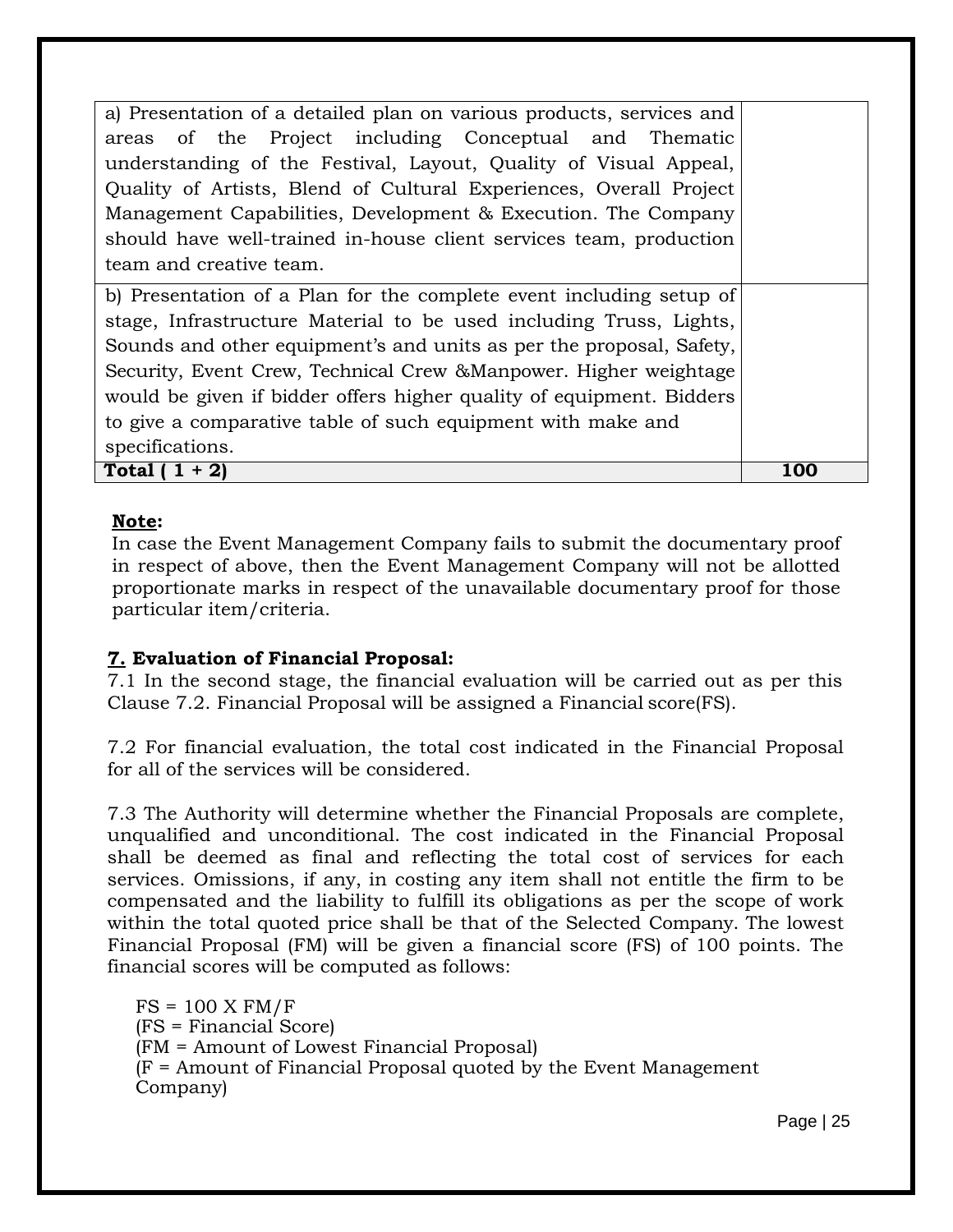# **7.4 Combined and Final Evaluation:**

7.4.1 Proposals will finally be ranked according to their combined technical (TS) and financial (FS) scores as follows:

#### $S = TS X Tw + FS X Fw$

Where S is the combined score and Tw and Fw are weights assigned to Technical Proposal and Financial Proposal that shall be 0.70 and 0.30 respectively.

7.4.2 The combined scores of the Company will be added to arrive at the final combined score.

7.4.3 The Selected Bidder will be the first ranked Bidder having the highest final combined score. The second ranked Bidder shall be kept in reserve and may be invited for negotiations in case the first ranked Bidder withdraws, or fails to comply with the requirements specified in the RFP, as the case maybe.

#### **7.5 Negotiations**

Negotiations will be scheduled with the first ranked bidder. If negotiations do not reach any conclusions with the first ranked bidder, the Authority may then invite the second ranked bidder for negotiations.

#### **7.6 Commencement of Services**

The bidder with whom the negotiation is successful shall be issued the LoA. On issue of LoA the bidder shall have to enter into a contract with the Authority on or before next 7-days from the date of receipt of such LoA.

#### **8. PAYMENT SCHEDULE AND TIMELINE**

#### **8.1 Payments**

The Bidder who successfully qualify, and selected to work on the Project would be paid as per the terms agreed with the successful bidder.

#### **8.2 Additional Work**

If, in the opinion of the Authority, it is necessary to carry out any work outside of the Terms of Reference for the purposes of the Assignment in addition to the Services, the Bidder, shall carry out such additional work and with the prior authorization of the Authority. Fees for such additional work shall be decided by mutual agreement at rate similar to that finalized for other similar project.

#### **9. MISCELLANEOUS**

i. The Selection Process shall be governed by, and construed in accordance with, the laws of UT of Daman & Diu and the Courts at Daman shall have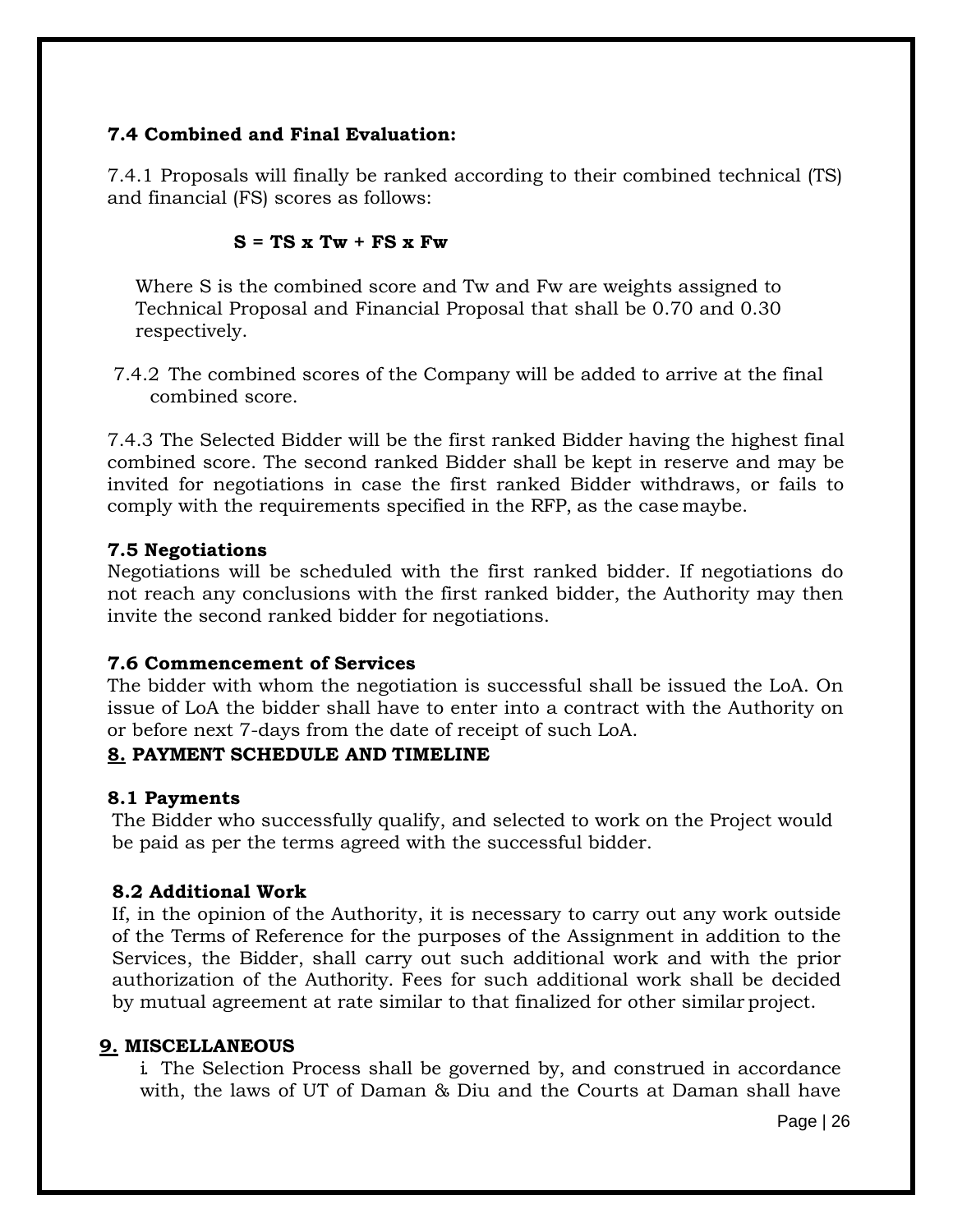exclusive jurisdiction over all disputes arising under, pursuant to and/or in connection with the Selection Process and execution of the project.

ii. The Authority, in its sole discretion and without incurring any obligation or liability, reserves the right, at any time,to:

(a) suspend and/or cancel the Selection Process and/or amend and/or supplement the Selection Process or modify the dates or other terms and conditions relating thereto;

(b) consult with any Bidder in order to receive clarification or further information;

(c) retain any information and/or evidence submitted to the Authority by, on behalf of and/or in relation to any Bidder;and/or

(d) independently verify, disqualify, reject and/or accept any and all submissions or other information and/or evidence submitted by or on behalf of any Bidder.

iii. It shall be deemed that by submitting the Proposal, the Bidder agrees and releases the Authority, its employees, agents and advisers, irrevocably, unconditionally, fully and finally from any and all liability for claims, losses, damages, costs, expenses or liabilities in any way related to or arising from the exercise of any rights and/or performance of any obligations hereunder, pursuant hereto and/or in connection herewith and waives any and all rights and/or claims it may have in this respect, whether actual or contingent, whether present or future.

iv. All documents and other information supplied by the Authority or submitted by a Bidder shall remain or become, as the case may be, the property of the Authority. The Authority will not return any submissions made hereunder. Bidders are required to treat all such documents and information as strictly confidential.

v. The Authority reserves the right to make inquiries with any of the clients listed by the Bidders in their previous experience record.

vi. After selection, a Letter of Award (LOA) shall be issued in duplicate, by the Authority to the Selected Bidder and the Selected Bidder shall sign and return the duplicate copy of the LOA in acknowledgement thereof. In the event of the duplicate copy of the LOA duly signed by the Selected Bidder is not received by the stipulated date, the Authority may, unless it consents to extension of time for submission thereof, cancel the LOA and the next highest ranking Bidder may be considered.

vii. After acknowledgement of the LOA as aforesaid by the Selected Bidder, it shall execute the Agreement and the Selected Bidder shall not be entitled to seek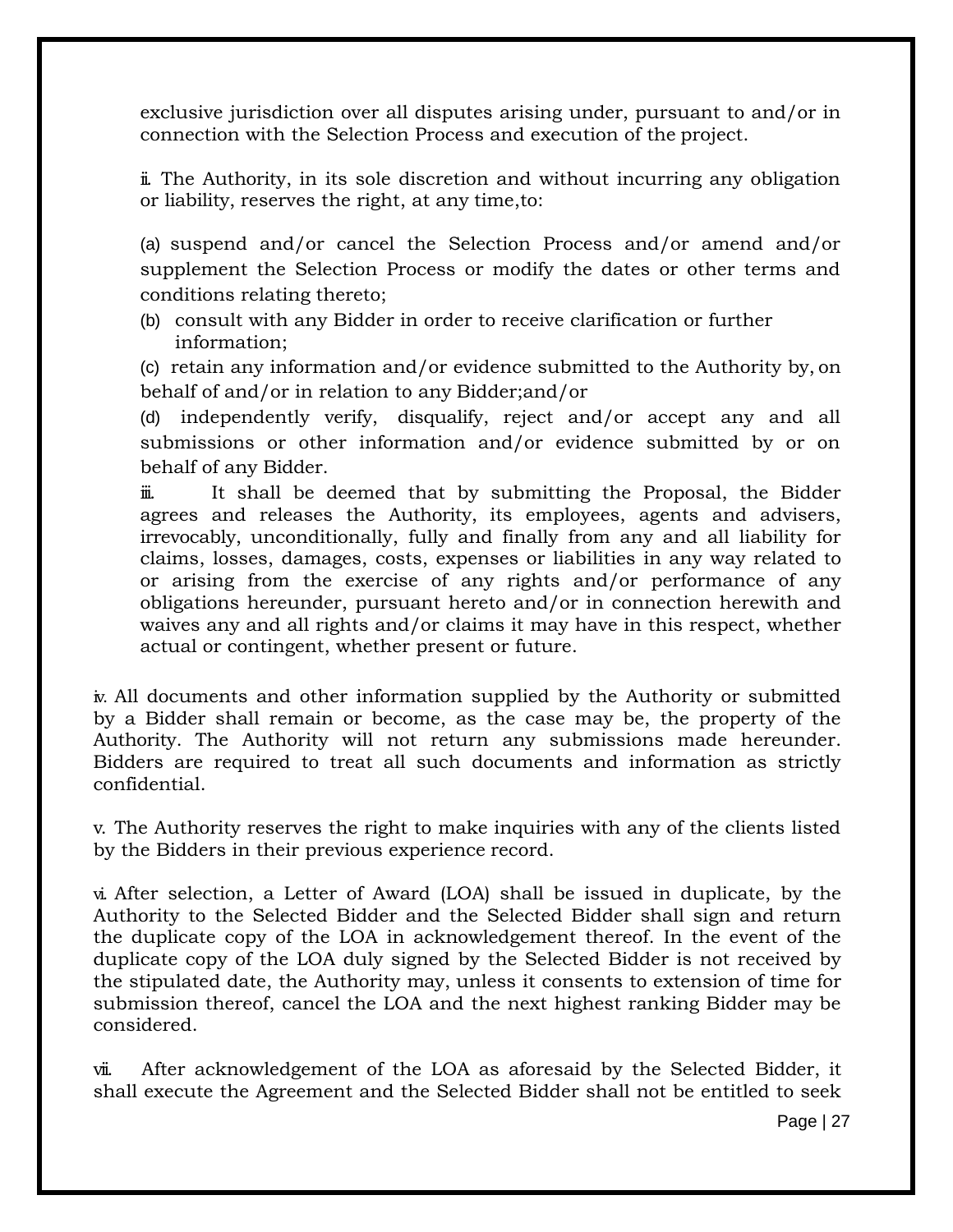any deviation in the Agreement.

viii. The Bidder shall commence the work within seven days of the date of the Agreement, or such other date as may be mutually agreed. If the Bidder fails to either sign the Agreement or commence the assignment as specified, the Authority may invite the second ranked Bidder for negotiations. In such an event, the LOA or the Agreement, as the case may be, may be cancelled /terminated.

ix. Information relating to evaluation of Proposals and recommendations concerning awards shall not be disclosed to the Bidders who submitted the Proposals or to other persons not officially concerned with the process, until the publication of the award of Contract. The undue use by any Bidder of confidential information related to the process may result in the rejection of its Proposal and may be subject to the provisions of the Authority's antifraud and corruption policy.

x. Authority will have the right to terminate the contract by giving fifteen (15) days written notice. In the event of termination for no fault of Bidder, the Authority will reimburse all the expenses incurred by the Bidder (upon submission of proof) including closing up of the Project. If the contract is terminated due to the fault of the Bidder or in case of termination of the contract by the Bidder not attributable to the Authority, the Authority will forfeit the performance security of the Bidder.

xi. The Authority reserves the right to add or reduce the scope of work at its discretion.

xii. Any entity which has been barred by the Central Government, any State Government, a statutory authority or a public sector undertaking, as the case may be, from participating in any project and the bar subsists as on the date of the Proposal Due Date, would not be eligible to submit a Proposal.

xiii. A Bidder should have, during the last three years, neither failed to perform on any agreement, as evidenced by imposition of a penalty by an arbitral or judicial authority or a judicial pronouncement or arbitration award against the Bidder, nor been expelled from any project or agreement nor have had any agreement terminated for breach by such Bidder.

#### **xiv. Force Majeure**

Neither party will be liable in respect of failure to fulfill its obligations, if the said failure is entirely due to Acts of God, Governmental restrictions or instructions, natural calamities or catastrophe, epidemics or disturbances in the country. Force Majeure shall not include (i) any event which is caused by the negligence or intentional action of a Party or by or of such Party's agents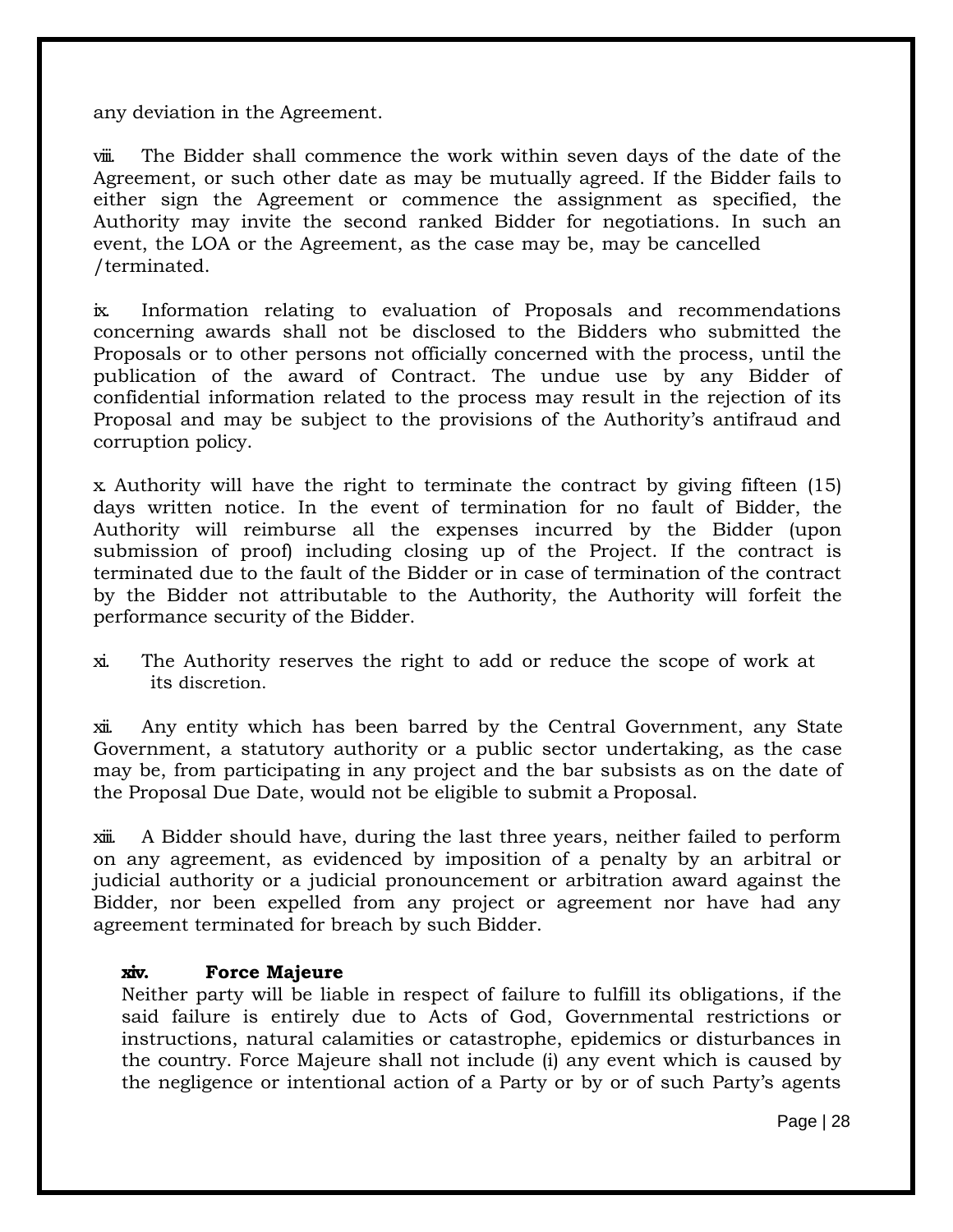or employees, nor (ii) any event which a diligent Party could reasonably have been expected both to take into account at the time of being assigned the work, and avoid or overcome with utmost persistent effort in the carrying out of its obligations hereunder. Force Majeure shall not include insufficiency of funds or manpower or inability to make any payment required for execution of services under this Contract.

A Party affected by an event of Force Majeure shall immediately notify the other Party of such event, providing sufficient and satisfactory evidence of the nature and cause of such event, and shall similarly give written notice of the restoration of normal as soon as possible.

#### **xv. Arbitration**

Hon'ble Courts of Daman shall have the jurisdiction and the venue of arbitration shall be Daman and will be governed by provisions of the Indian Arbitration & Reconciliation Act.

# **10. LIQUIDATED DAMAGES AND PENALTIES**

#### **Liquidated Damages**

# **10.1.1 Liquidated Damages for error/variation**

In case any error or variation is detected in the work of the Bidder and such error or variation is the result of negligence or lack of due diligence on the part of the Bidder, the consequential damages thereof shall be quantified by

the Authority in a reasonable manner and recovered from the Bidder by way of deemed liquidated damages, subject to a maximum of 50% (fifty per cent) of the Agreement Value.

#### **10.1.2 Liquidated Damages for delay**

In case of delay in completion of Services, liquidated damages not exceeding an amount equal to 2% (two per cent) of the Agreement Value per day, subject to a maximum of 25% (twenty five per cent) of the Agreement Value will be imposed and shall be recovered by appropriation from the Performance Security or otherwise. However, in case of delay due to reasons beyond the control of the Bidder, suitable extension of time shall be granted.

# **10.1.3 Encashment and appropriation of Performance Security**

Page | 29 The Authority shall have the right to invoke and appropriate the proceeds of the Performance Security, in whole or in part, without notice to the Bidder in the event of breach of this Agreement or for recovery of liquidated damages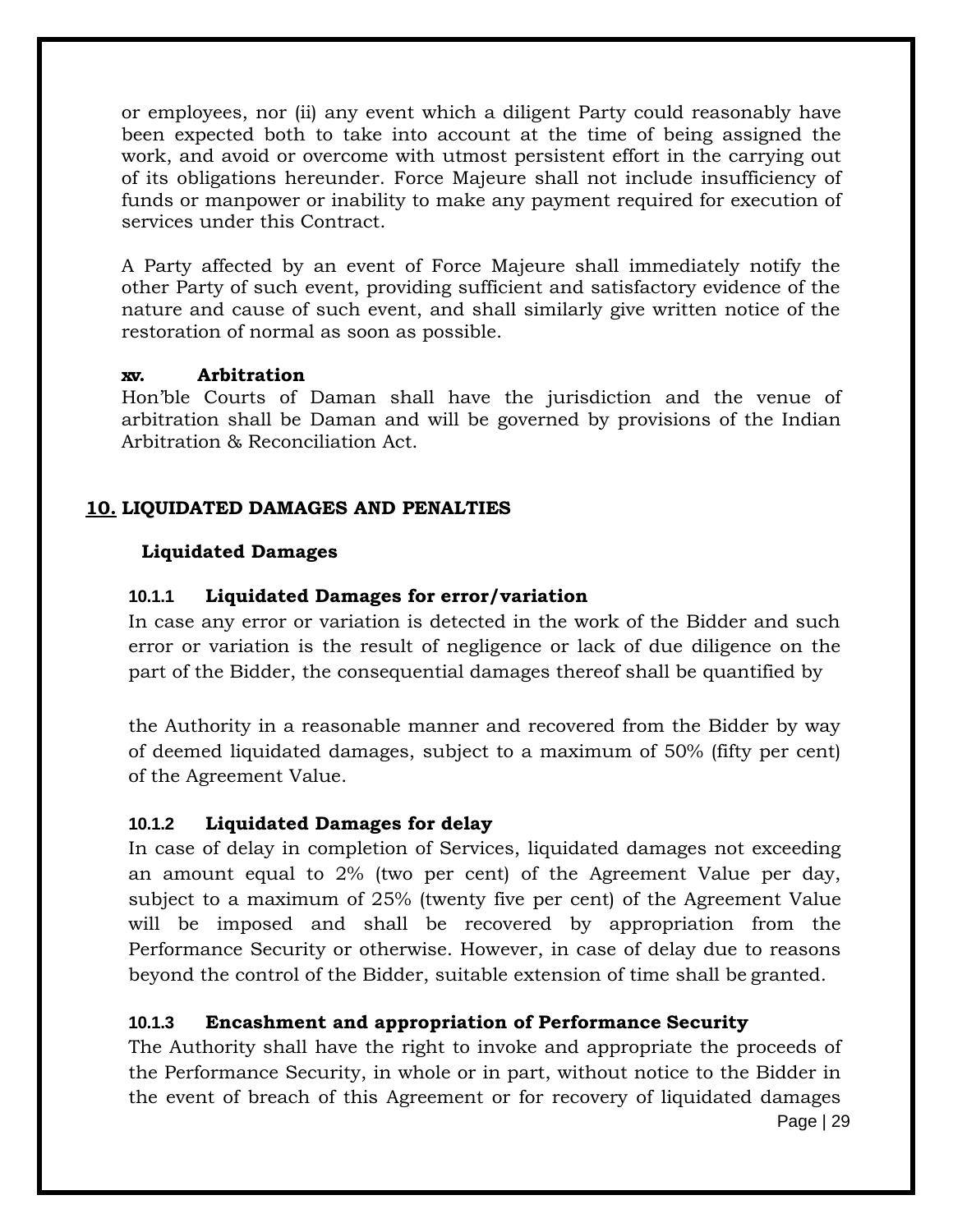specified in this Clause 10.

# **10.1.4 Penalty for deficiency in Services**

In addition to the liquidated damages not amounting to penalty, as specified in Clause 10, warning may be issued to the Bidder for minor deficiencies on its part. In the case of significant deficiencies in Services causing adverse effect on the Event or on the reputation of the Authority, civil, criminal and other penal actions including debarring for a specified period may also be initiated as per policy of the Authority and blacklist the Bidder for all future projects.

# **11.Conflict of Interest**

**11.1.1** The Bidder shall not have a Conflict of Interest and any breach hereof shall constitute a breach of the Agreement.

# **11.1.2 The Bidder and its Affiliates not be otherwise interested in the Project**

The Bidder agrees that, during the term of this Agreement and after its termination, the Bidder shall be disqualified from providing goods, works, services, loans or equity for any project resulting from or closely related to the Services and any breach of this obligation shall amount to a Conflict of Interest; provided that the restriction therein shall not apply after a period of three years from the completion of this assignment or to agency/consulting assignments granted by banks / lenders at any time; provided further that this restriction shall not apply to consultancy / advisory services provided to the Authority in continuation of this Bidder or to any subsequent consultancy / agency services provided to the Authority in accordance with the rules of the Authority. For the avoidance of doubt, an entity affiliated with the Bidder shall include a partner in the firm of the Bidder or a person who holds more than 5% (five percent) of the subscribed and paid up share capital of the Bidder, as the case may be & any associate thereof.

# **11.1.3 Prohibition of conflicting activities**

The Bidder nor the Personnel shall engage, either directly or indirectly, in any of the following activities:

- (a) During the term of this Agreement, any business or professional activities which would conflict with the activities assigned to them under this Agreement
- Page | 30 (b) After the termination of this Agreement, such other activities as may be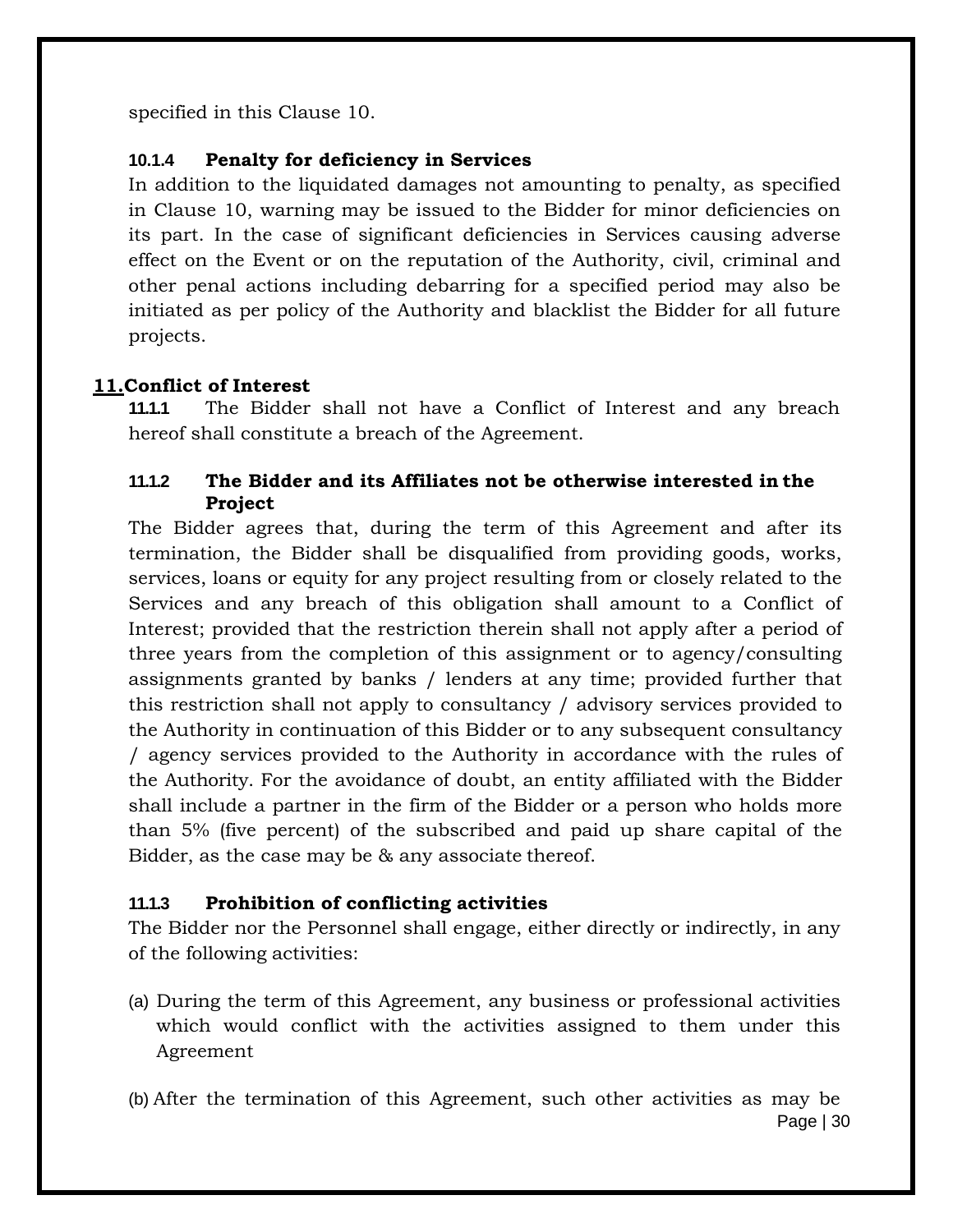specified in the Agreement; or

(c) At any time, such other activities as have been specified in the RFP as Conflict of Interest.

**11.1.4** The Bidder and its Personnel shall observe the highest standard of ethics and should not have engaged in and shall not hereafter engage in any corrupt practice, fraudulent practice, coercive practice, undesirable practice or restrictive practice (collectively the "Prohibited Practices"). Notwithstanding anything to the contrary contained in this Agreement, the Authority shall be entitled to terminate this Agreement forthwith by a communication in writing to the Bidder, if it determines that the Bidder has directly or indirectly or through an agent,

engaged in any Prohibited Practices in the Selection ProcessorbeforeorafterenteringintoofthisAgreement.Insuchanevent,theAuthority shall forfeit and appropriate the Performance Security, if any, as mutually agreed genuine pre-estimated compensation and damages payable to the Authority towards, inter alia, time, cost and effort the Authority, without prejudice to the Authority's any other rights or remedy hereunder or in law.

**11.1.5** Without prejudice to the rights of the Authority under Clause above and the other rights and remedies which the Authority may have under this Agreement, if the Bidder is found by the Authority to have directly or indirectly or through an agent, engaged or indulged in any Prohibited Practices, during the Selection Process or before or after the execution of this Agreement, the Bidder shall not be eligible to participate in any tender or RFP issued during a period of 2 (two) years from the date the Bidder is found by the Authority to have directly or indirectly or through an agent, engaged or indulged in any Prohibited Practices.

**11.1.6** The following terms shall have the meaning hereinafter respectively assigned to them:

(a) **"corrupt practice"** means the offering, giving, receiving or soliciting, directly or indirectly, of anything of value to influence the actions of any person connected with the Selection Process (for removal of doubt, offering of employment or employing or engaging in any manner whatsoever, directly or indirectly, any official of the Authority who is or has been associated in any manner, directly or indirectly with the Selection Process or LOA or dealing with matters concerning the Agreement before or after the execution thereof, at any time prior to the expiry of one year from the date such official resigns or retires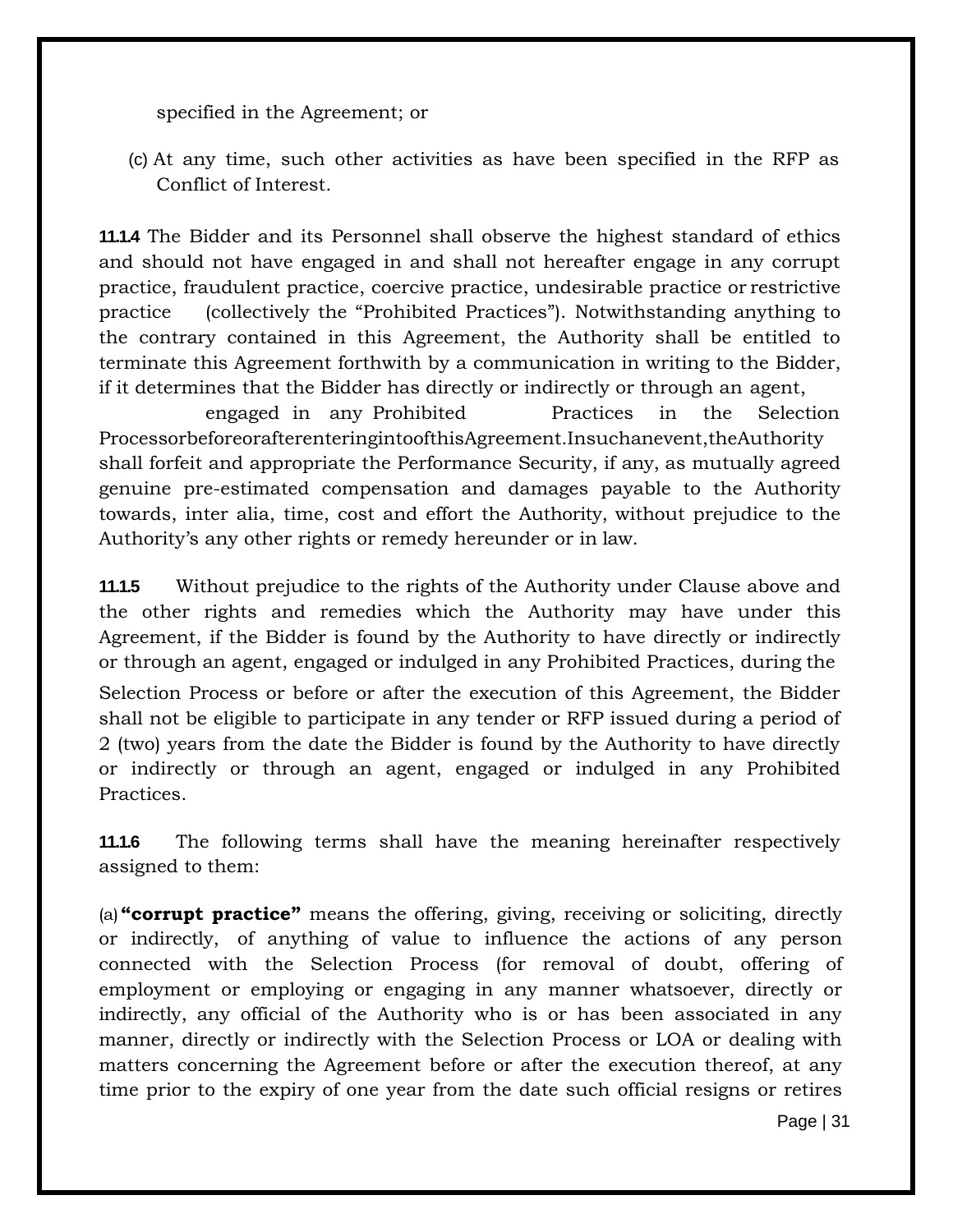from or otherwise ceases to be in the service of the Authority, shall be deemed to constitute influencing the actions of a person connected with the Selection Process); or (ii) engaging in any manner whatsoever, whether during the Selection Process or after the issue of LOA or after the execution of the Agreement, as the case may be, any person in respect of any matter relating to the Project or the LOA or the Agreement, who at any time has been or is a legal, financial or technical adviser to the Authority in relation to any matter concerning the Project.

(b)**"fraudulent practice"** means a misrepresentation or omission of facts or suppression of facts or disclosure of incomplete facts, in order to influence the Selection Process;

(c)**"coercive practice"** means impairing or harming, or threatening to impair or harm, directly or indirectly, any person or property to influence any person's participation or action in the Selection Process or the exercise of its rights or performance of its obligations by the Authority under this Agreement;

(d)**"undesirable practice"** means (i) establishing contact with any person connected with or employed or engaged by the Authority with the objective of canvassing, lobbying or in any manner influencing or attempting to influence the Selection Process; or (ii) having a Conflict of Interest; and

(e)**"restrictive practice"** means forming a cartel or arriving at any understanding or arrangement among Bidders with the objective of restricting or manipulating a full and fair competition in the Selection Process.

# **11.1.7 Disclosure obligation**

Bidders have an obligation to disclose any situation of actual or potential conflict that impacts their capacity to serve the best interest of their Authority, or that may reasonably be perceived as having this effect. Failure to disclose said situations may lead to the disqualification of the Bidder or the termination of its Contract.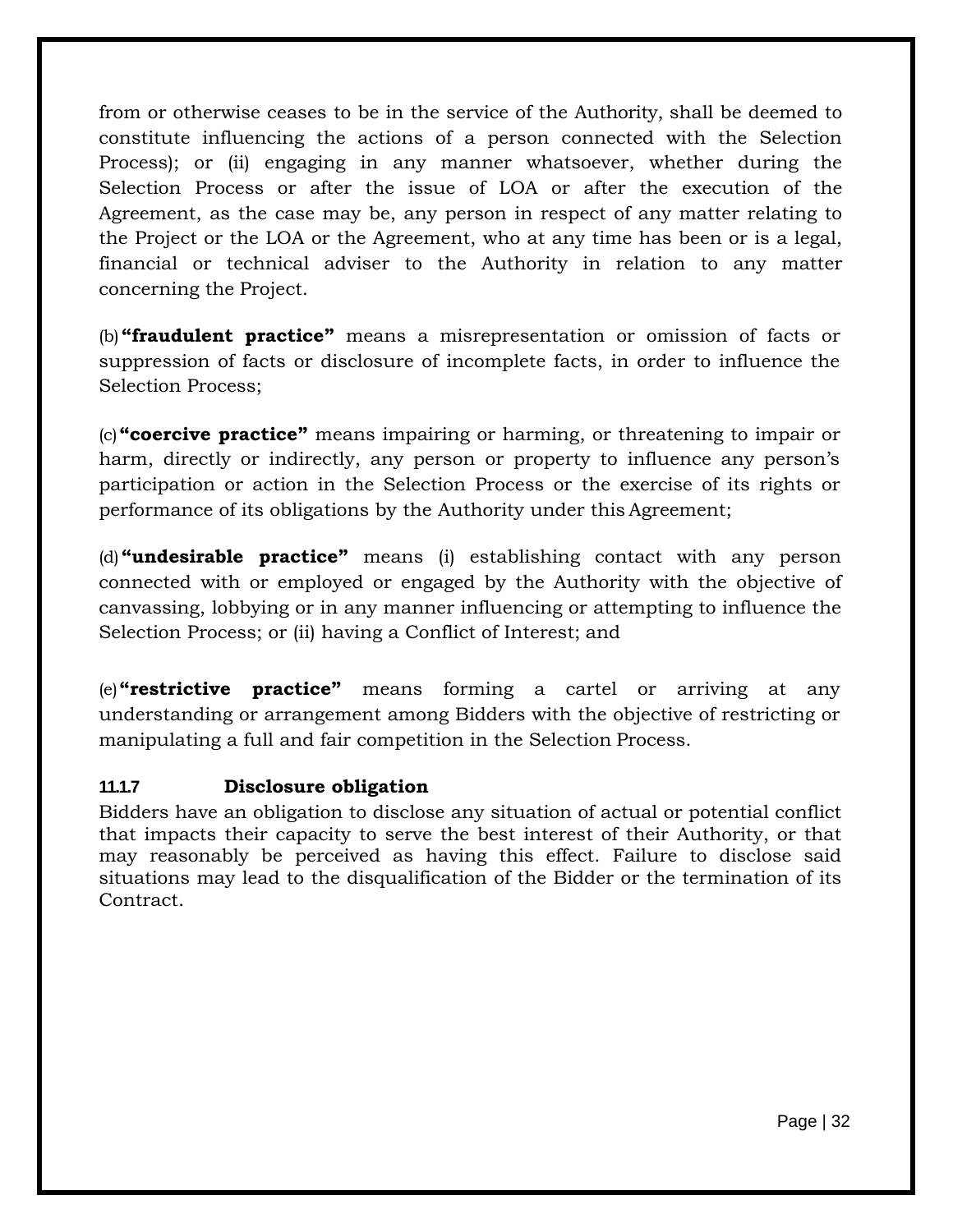#### **IMPORTANT DATES FOR SUBMISSION OF PROPOSAL**

| TIMELINES FOR THE RFP                                        |             |             |  |  |  |  |  |  |  |  |
|--------------------------------------------------------------|-------------|-------------|--|--|--|--|--|--|--|--|
| <b>Item</b>                                                  | <b>Date</b> | <b>Time</b> |  |  |  |  |  |  |  |  |
| <b>Online Bid Document Downloading Starts</b>                | 17/11/18    | 13.00 hrs   |  |  |  |  |  |  |  |  |
| Pre-Bid Conference at Conference Hall, Secretariat,<br>Daman | 26/11/18    | 11.30 hrs   |  |  |  |  |  |  |  |  |
| Last Date for Online Submission of Bids                      | 07/12/18    | 12.00 hrs   |  |  |  |  |  |  |  |  |
| Last Date of submission of Hard Copy of Technical            | 07/12/18    | 12.00 hrs   |  |  |  |  |  |  |  |  |
| <b>Online Technical Bid Opening</b>                          | 07/12/18    | 12.30 hrs   |  |  |  |  |  |  |  |  |
| Presentation                                                 | 10/12/18    | 11.30 hrs   |  |  |  |  |  |  |  |  |
| <b>Financial Bid Opening</b>                                 | 10/12/18    | 15.30 hrs   |  |  |  |  |  |  |  |  |

**The dates mentioned above are subject to change at Authority's discretion with prior notice to the Bidders. No offer will be accepted after the Proposal Due Date (PDD)**

**Sd/-**

**(Member Secretary-SPOTAC)**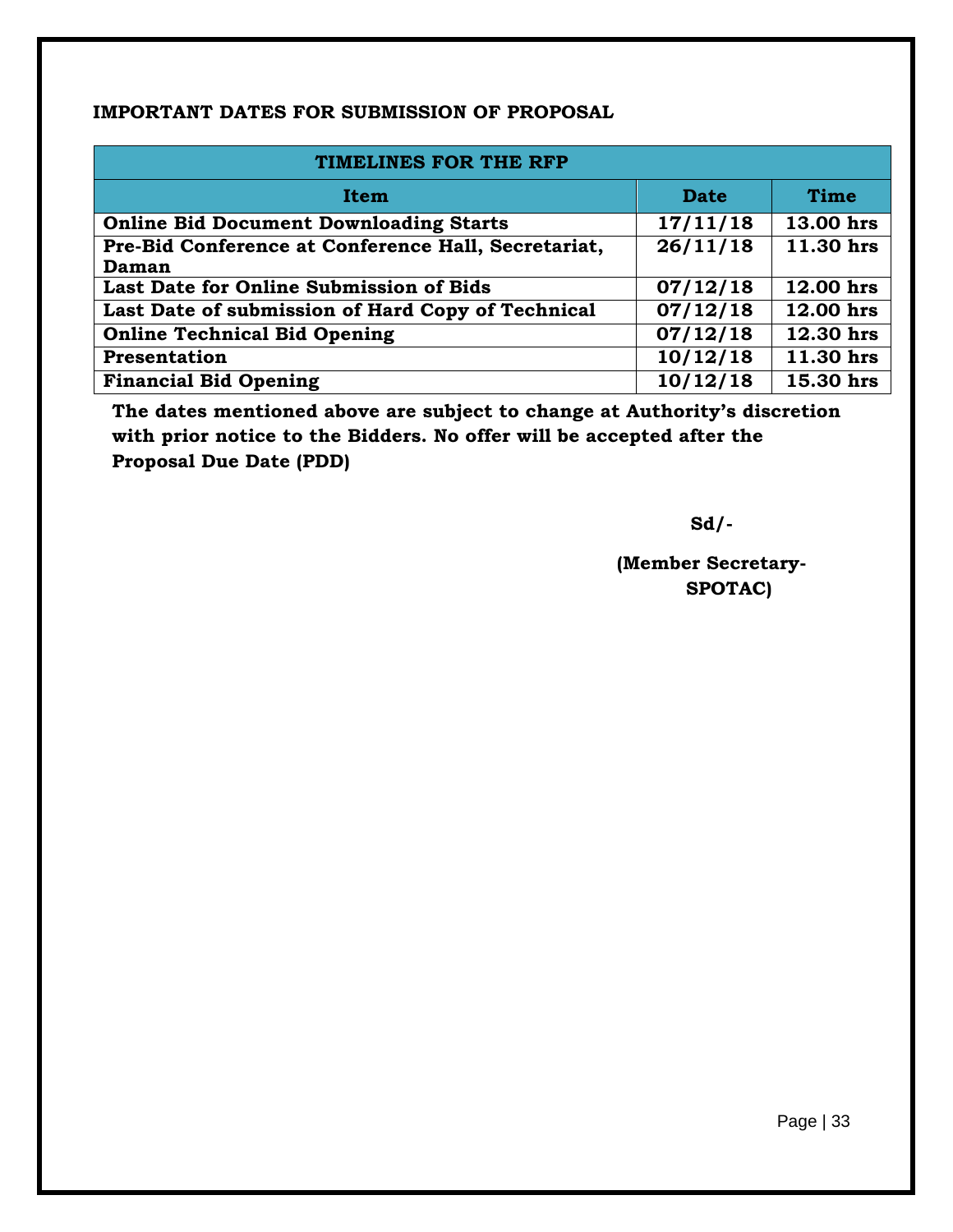# **Technical Proposal: Standard Forms Bank Guarantee for Performance Security**

#### **To**

**The Member Secretary Society for Promotion of Tourism, Art & Culture (SPOTAC) Department of Tourism UT Administration of Daman & Diu Paryatan Bhawan, Nani Daman Daman– 396 210**

In consideration of acting on behalf of the Society for Promotion of Tourism, Art & Culture (SPOTAC), Department of Tourism, U.T. Administration of Daman & Diu (hereinafter referred to as "Authority"), which expression shall, unless repugnant to the context or meaning thereof, include its successors, administrators and assigns) having awarded to M/s. , having its office at (herein after referred as the "Event Management Company" which expression shall, unless repugnant to the context or meaning thereof, include its successors, administrators, executors and assigns), vide the [Authority]'s Agreement no. **dated** valued at Rs. (Rupees ), (hereinafter referred to as the "Agreement") Event Management Services for Diu Festival 2018 and the Event Management Company having agreed to furnish a Bank Guarantee amounting to Rs.  $/$ - (Rupees Lacs Only) to the[Authority]for performance of the said Agreement. (The Bank Guarantee should be 5% of the Agreement Value rounded off to the next lac)

1. We, (hereinafter referred to as the "Bank") at the request of the Event Management Company do hereby undertake to pay to the  $[Authority]$  an amount not exceeding Rs.  $\angle$  -(Rupees Lacs Only) against any loss or damage caused to or suffered or would be caused to or suffered by the [Authority] by reason of any breach by the said Event Management Company of any of the terms or conditions contained in the said Agreement.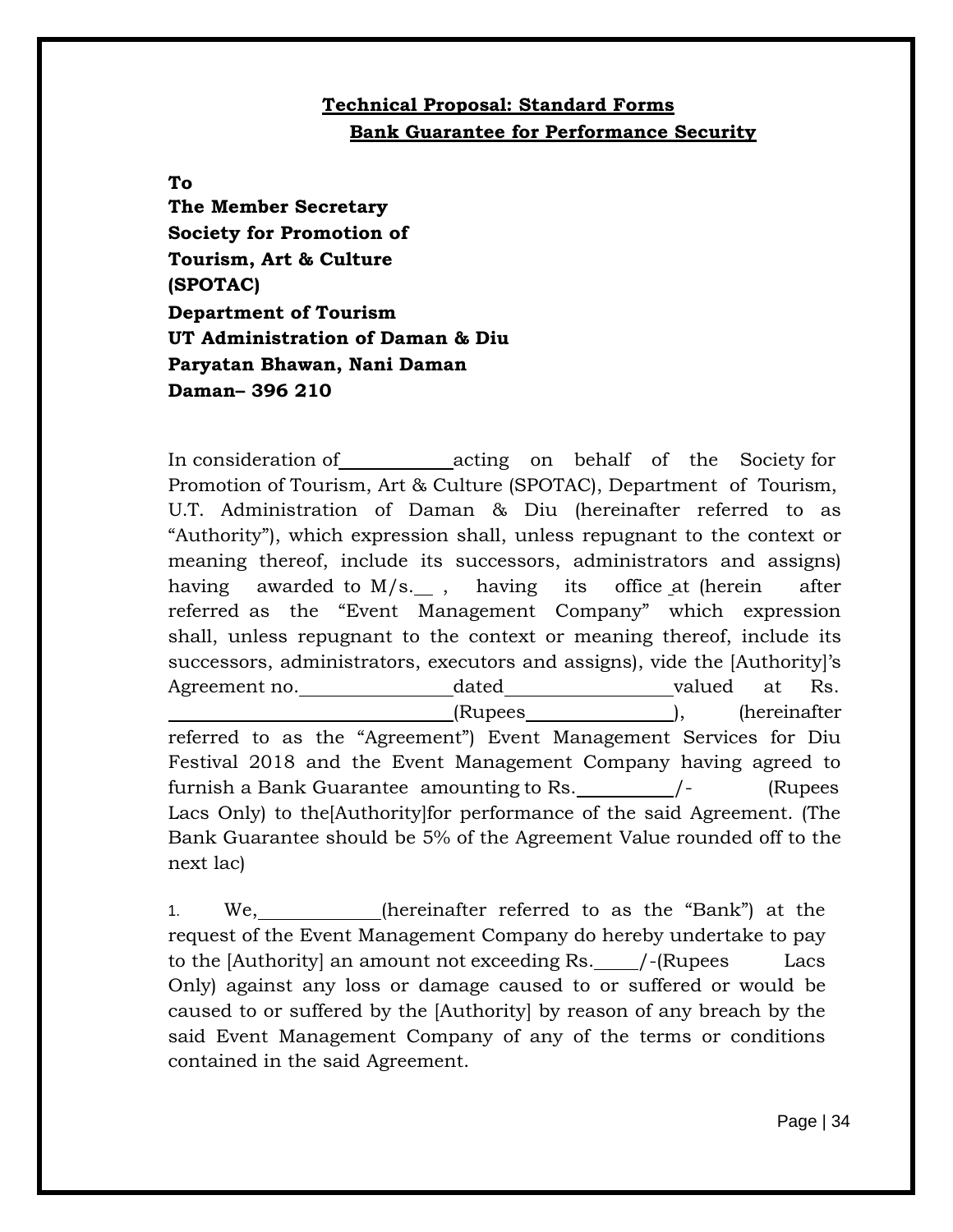2. We, (indicate the name of the Bank)do here by undertake to pay the amounts due and payable under this Guarantee without any demur, merely on a demand from the [Authority] stating that the amount/claimed is due by way of loss or damage caused to or would be caused to or suffered by the [Authority] by reason of breach by the said Event Management Company of any of the terms or conditions contained in the said Agreement or by reason of the Event Management Company's failure to perform the said Agreement. Any such demand made on the bank shall be conclusive as regards the amount due and payable by the Bank under this Guarantee. However, our liability under this Guarantee shall be restricted to an amount not exceeding Rs. /- (Rupees Lacs Only).

3. We, (indicate the name of Bank) undertake to pay to the[Authority]any money so demanded notwithstanding any dispute or disputes raised by the Event Management Company in any suit or proceeding pending before any court or tribunal relating thereto, our liability under this present being absolute and unequivocal. The payment so made by us under this bond shall be a valid discharge of our liability for payment there under and the Event Management Company shall have no claim against us for making such payment.

4. We, (indicate the name of Bank) further agree that the Guarantee herein contained shall remain in full force and effect during the period that would be taken for the performance of the said Agreement and that it shall continue to be enforceable till all the dues of the [Authority] under or by virtue of the said Agreement have been fully paid and its claims satisfied or discharged or till the [Authority] certifies that the terms and conditions of the said Agreement have been fully and properly carried out by the said Event Management Company and accordingly discharges this Guarantee. Unless a demand or claim under this Guarantee is made on us in writing on or before a period of one year from the date of this Guarantee, we shall be discharged from all liability under this Guarantee thereafter.

5. We,

(indicate the name of Bank)further agree with the[Authority]that the[Authority] shall have the fullest liberty without our consent and without affecting in any manner our obligations hereunder to vary any of the terms and conditions of the said Agreement or to extend time of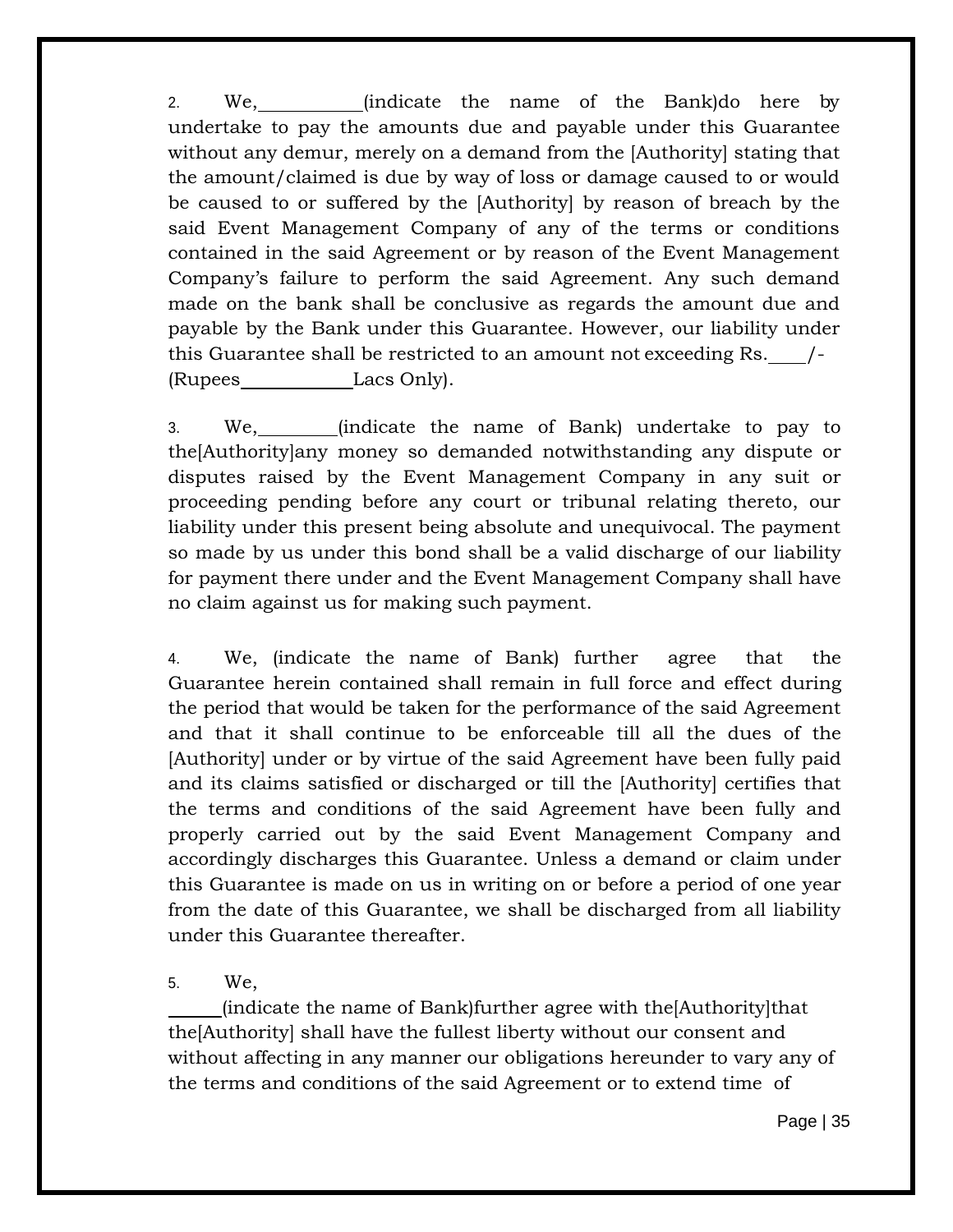performance by the said Event Management Company from time to time or to postpone for any time or from time to time any of the powers exercisable by the [Authority] against the said Event Management Company and to forbear or enforce any of the terms and conditions relating to the said Agreement and we shall not be relieved from our liability by reason of any such variation, or extension being granted to the said Event Management Company or for any forbearance, act or omission on the part of the [Authority] or any indulgence by the [Authority] to the said Event Management Company or any such matter or thing whatsoever which under the law relating to sureties would, but for this provision, have the effect of so relieving us.

6. This Guarantee will not be discharged due to the change in the constitution of the Bank or the Event Management Company(s).

7. We, (indicate the name of Bank)lastly undertake not to revoke this Guarantee during its currency except with the previous consent of the [Authority] in writing.

8. For the avoidance of doubt, the Bank's liability under this Guarantee shall be restricted to Rs. /-(Rupees Lacs) only. The Bank shall be liable to pay the said amount or any part thereof only if the [Authority] serves a written claim on the Bank in accordance with paragraph 2 hereof, on or before[ (indicate date falling 180 days after the date of this Guarantee)].

For ..............................................................

Name of Bank: Seal of the Bank: Dated, the ………. day of ,20

(Signature, name and designation of the

authorized signatory) NOTES:

- (i) The Bank Guarantee should contain the name, designation and code number of the officer(s) signing theGuarantee.
- (ii) The address, telephone no. and other details of the Head Office of the Bank as well as of issuing Branch should be mentioned on the covering letter of issuingBranch.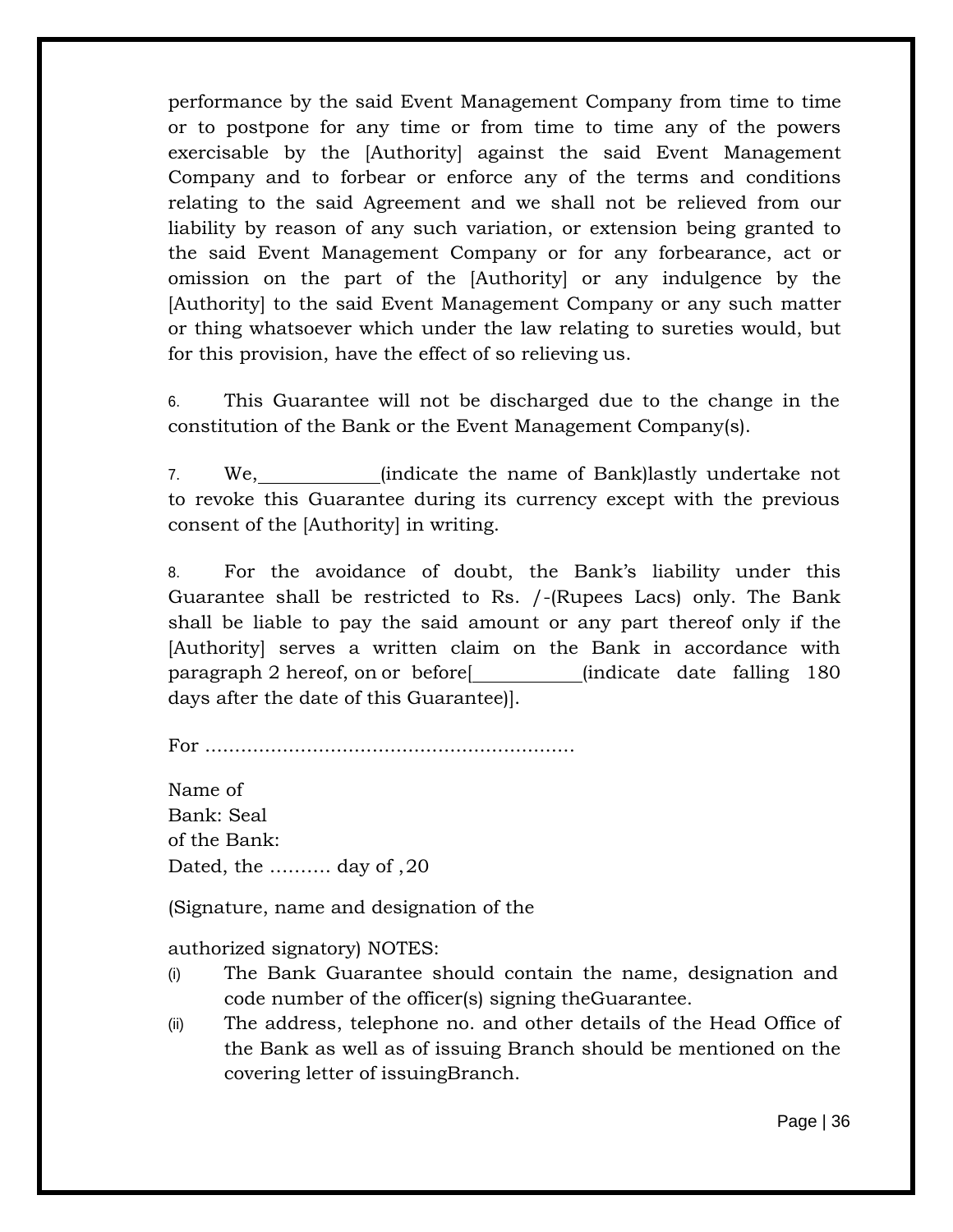# **APPENDIX-I TECHNICAL PROPOSAL**

**Form-1**

# **Letter of Proposal (On Bidder's letter head)**

(Date and Reference) **To The Member Secretary Society for Promotion of Tourism, Art & Culture (SPOTAC) Department of Tourism UT Administration of Daman & Diu Paryatan Bhawan, Nani Daman Daman– 396 210**

# **Sub: Appointment of Event Management Company for Diu Festival 2018.**

Dear Sir,

- 1. With reference to your RFP Document dated ………….., I/we, having examined all relevant documents and understood their contents, hereby submit our Proposal for selection as **Event Management Company** for **Diu Festival 2018**. The proposal is unconditional and unqualified.
- 2. All information provided in the Proposal and in the Appendices is true and correct and all documents accompanying such Proposal are true copies of their respective originals.
- 3. This statement is made for the express purpose of appointment as the **Event Management Company** for the aforesaid Project.
- 4. I/We shall make available to the [Authority] any additional information it may deem necessary or require for supplementing or authenticating the Proposal.

Page | 37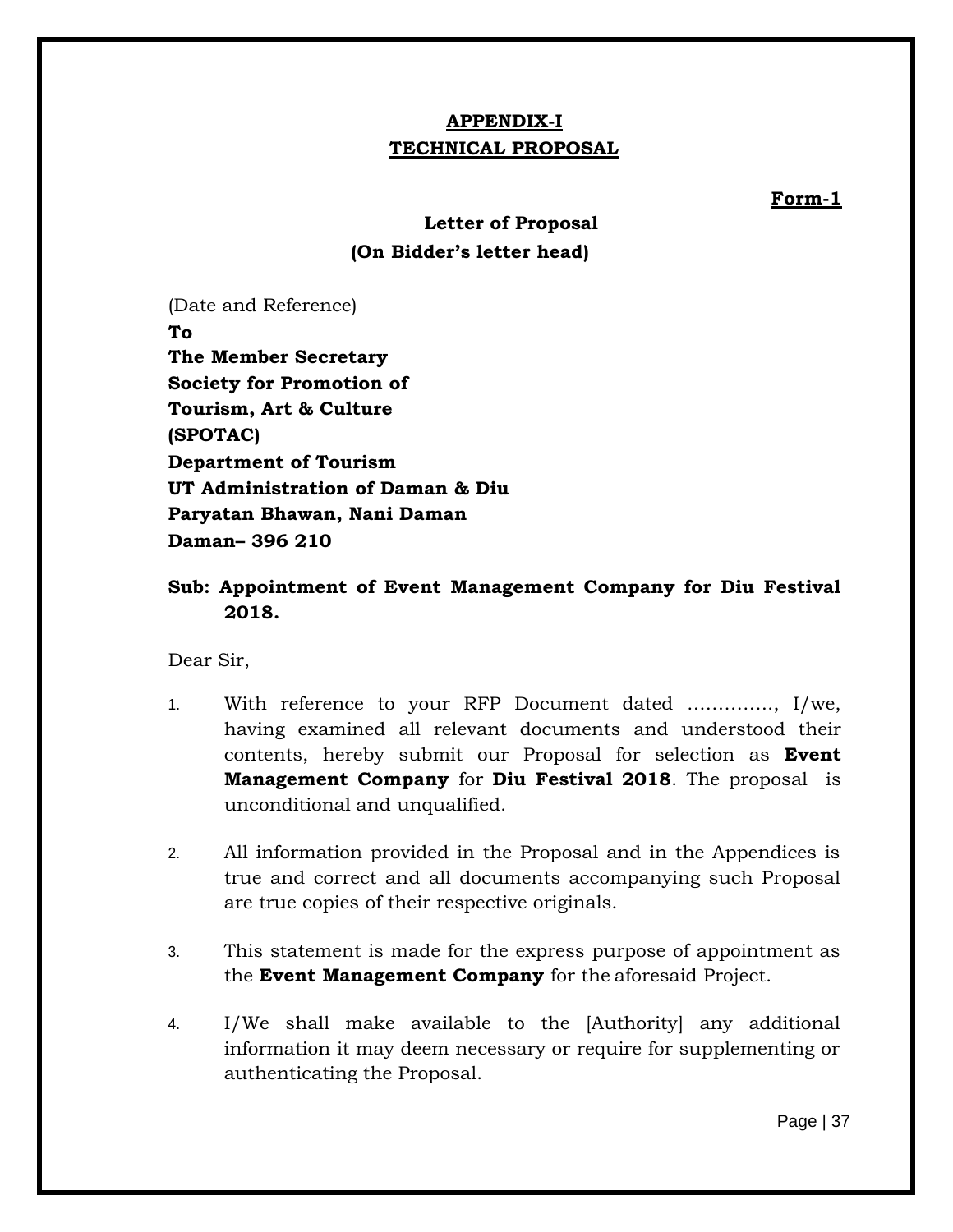- 5. I/We acknowledge the right of the [Authority] to reject our application without assigning any reason or otherwise and hereby waive our right to challenge the same on any account whatsoever.
- 6. I/We certify that in the last three years, we or any of our Associates have neither failed to perform on any contract, as evidenced by imposition of a penalty by an arbitral or judicial authority or a judicial pronouncement or arbitration award against the Bidder, nor been expelled from any project or contract by any public authority nor have had any contract terminated by any public authority for breach on our part.
- 7. I/We declare that:
	- (a) I/We have examined and have no reservations to the RFP Documents, including any Addendum issued by the Authority;
	- (b) I/We do not have any conflict of interest in accordance with Clause of the RFP Document;
	- (c) I/We have not directly or indirectly or through an agent engaged or indulged in any corrupt practice, fraudulent practice, coercive practice, undesirable practice or restrictive practice, as defined in the RFP document, in respect of any tender or request for proposal issued by or any agreement entered into with the [Authority] or any other public sector enterprise or any government, Central or State; and
	- (d) I/We hereby certify that we have taken steps to ensure that in conformity with the provisions of the RFP, no person acting for us or on our behalf will engage in any corrupt practice, fraudulent practice, coercive practice, undesirable practice or restrictive practice.
- 8. I/We understand that you may cancel the Selection Process at any time and that you are neither bound to accept any Proposal that you may receive nor to select the **Event Management Company**, without incurring any liability to the Bidders in accordance with Clause of the RFP document.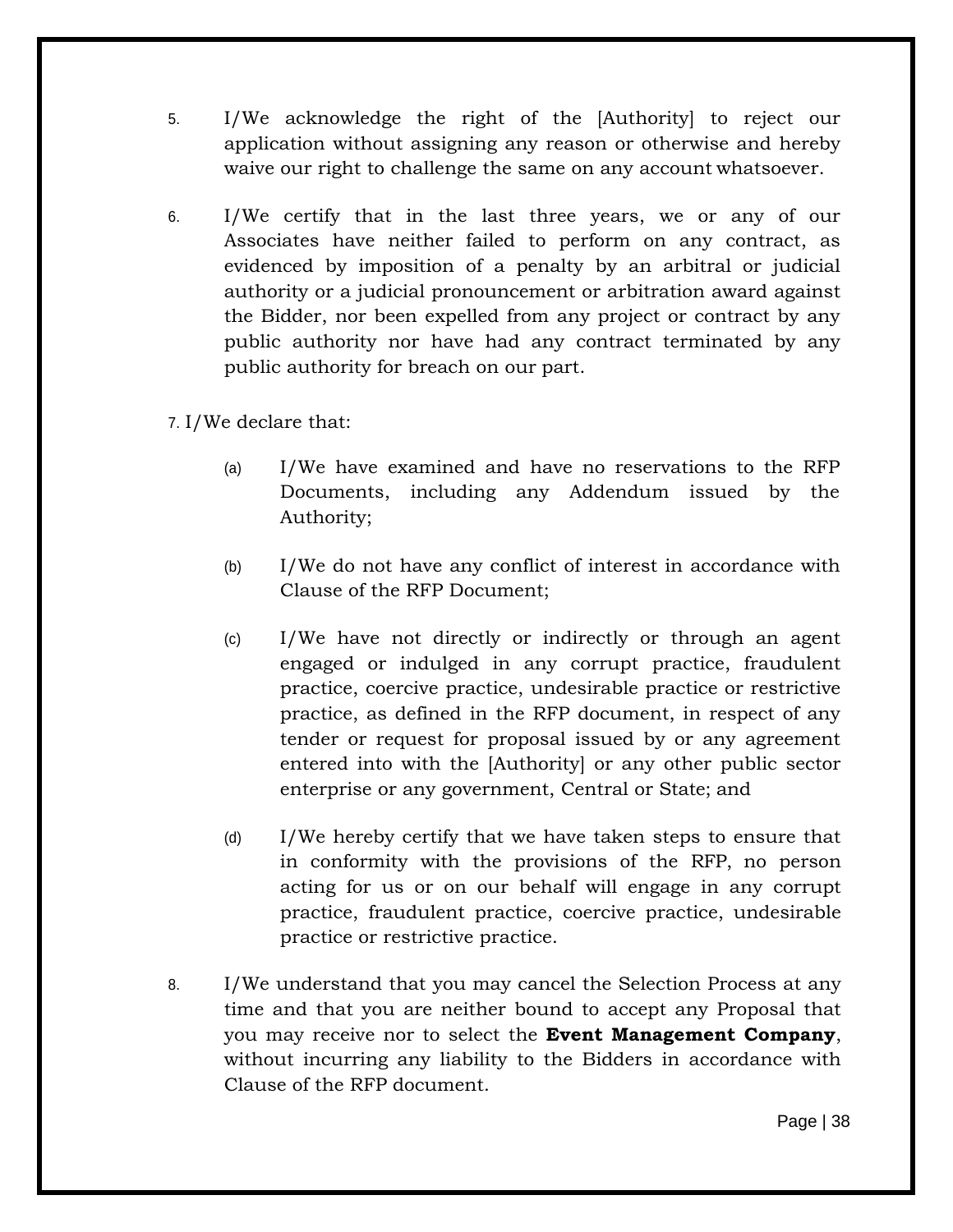- 9. I/We certify that in regard to matters other than security and integrity of the country, we or any of our Associates have not been convicted by a Court of Law or indicted or adverse orders passed by a regulatory authority which would cast a doubt on our ability to undertake the Consultancy for the Project or which relates to a grave offence that outrages the moral sense of the community.
- 10. I/We further certify that in regard to matters relating to security and integrity of the country, we have not been charge-sheeted by any agency of the Government or convicted by a Court of Law for any offence committed by us or by any of our Associates.
- 11. I/We further certify that no investigation by a regulatory authority is pending either against us or against our Associates or against our CEO or any of our Directors/Managers/ employees.
- 12. I/We hereby irrevocably waive any right or remedy which we may have at any stage at law or howsoever otherwise arising to challenge or question any decision taken by the in connection with the selection of **Event Management Company** or in connection with the Selection Process itself in respect of the above mentioned Project.
- 13. The EMD of Rs. 60,000/- (Rupees Sixty Thousand only) in the form of a Demand Draft is attached, in accordance with the RFP document.
- 14. I/We agree and understand that the proposal is subject to the provisions of the RFP document. In no case, shall I/we have any claim or right of whatsoever nature if the **Event Management Services** for the Project is not awarded to me/us or our proposal is not opened or rejected.
- 15. I/We agree to keep this offer valid for 180 (One hundred eighty) days from the Proposal Due Date specified in the RFP.
- 16. A Power of Attorney in favour of the authorized signatory to sign and submit this Proposal and documents is attached herewith in Form2.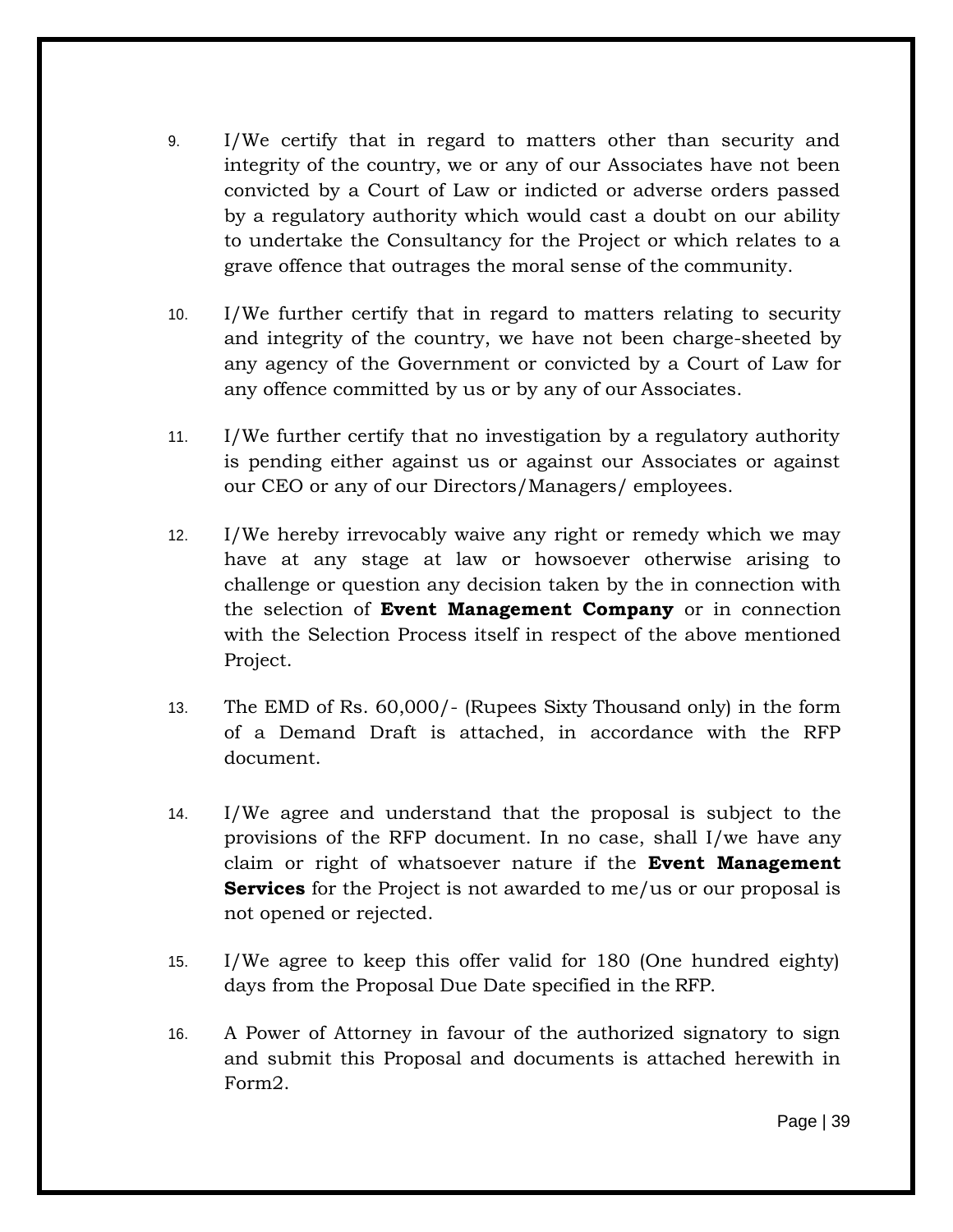- 17. In the event of my/our firm being selected as the **Event Management Company**, I/we agree to enter into an Agreement with the Authority.
- 18. I/We have studied RFP and all other documents carefully and also surveyed the Project site. We understand that except to the extent as expressly set forth in the Agreement, we shall have no claim, right or title arising out of any documents or information provided to us by the [Authority] or in respect of any matter arising out of or concerning or relating to the Selection Process including the award of Contract /Project.
- 19. The Financial Proposal is being submitted ONLINE. This Technical Proposal read with the Financial Proposal shall constitute the Application which shall be binding onus.
- 20. I/We agree and undertake to abide by all the terms and conditions of the RFP Document. In witness thereof, I/we submit this Proposal under and in accordance with the terms of the RFP Document.

Yours faithfully,

(Signature, name and designation of the authorized

signatory) (Name and seal of the Bidder)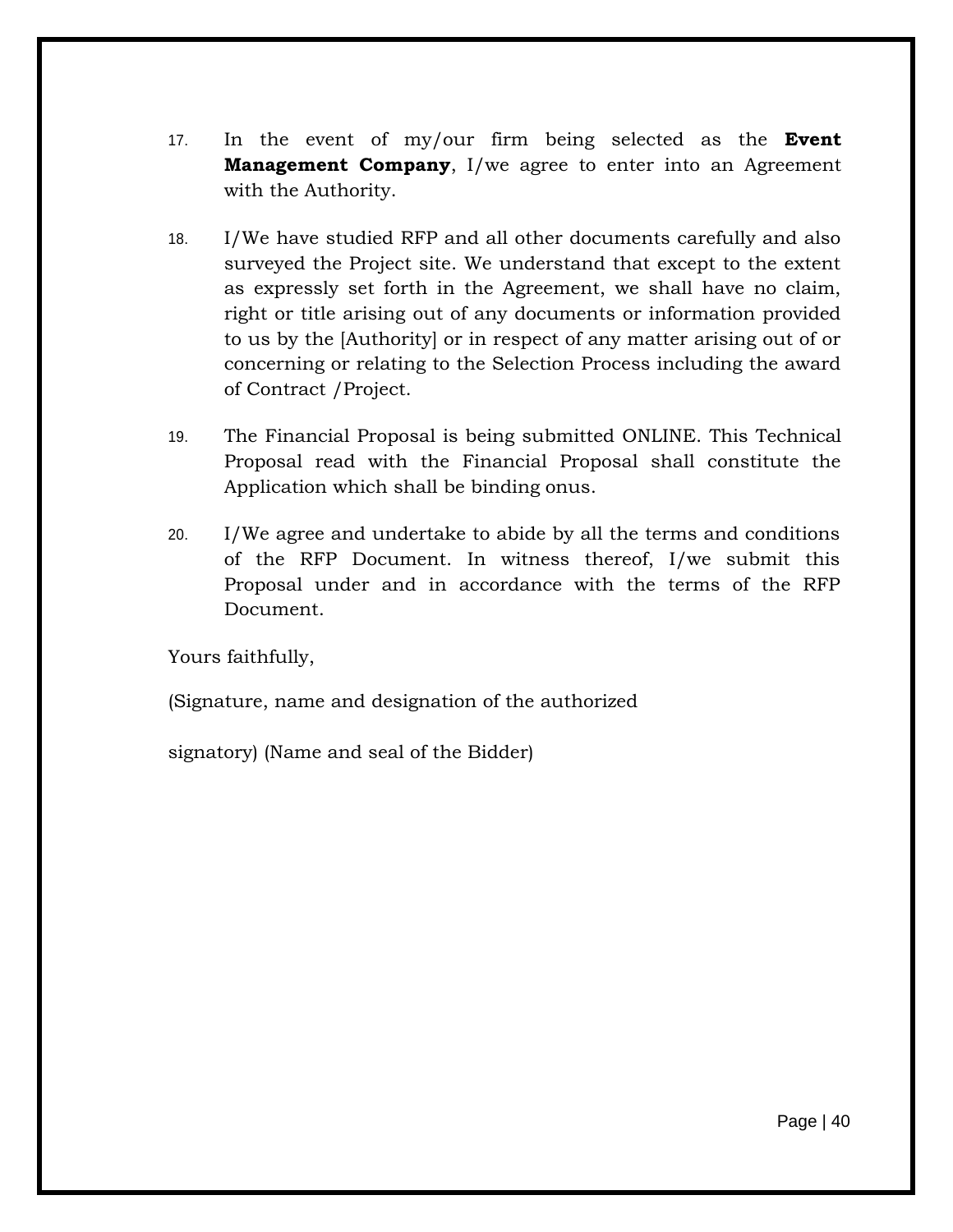#### **APPENDIX-I**

# **Power of Attorney Form-2**

Know all men by these presents, we, (name of Firm and address of the registered office) do hereby constitute, nominate, appoint and authorize Mr./Ms. son/daughter/wife of and presently residing at the contract of the contract of the contract of the contract of the contract of the contract of the contract of the contract of the contract of the contract of the contract of the contract of the contract of the contrac with us and holding the position of as our true and lawful attorney(hereinafter referred to as the "Authorized Representative") to do in our name and on our behalf, all such acts, deeds and things as are necessary or required in connection with or incidental to submission of our Proposal for and selection as the **Event Management Company** for Diu Festival 2018, proposed to [be organized by the Society for Promotion of Tourism, Art & Culture (SPOTAC), **Department of Tourism, UT Administration of Daman & Diu, Daman – 396 210**] including but not limited to signing and submission of all applications, proposals and other documents and writings, participating in pre-bid and other conferences and providing information/ responses to the [Authority], representing us in all matters before the [Authority], signing and execution of all contracts and undertakings consequent to acceptance of our proposal and generally dealing with the [Authority] in all matters in connection with or relating to or arising out of our Proposal for the said Project and/or upon award thereof to us till the entering into of the Agreement with the [Authority].

AND, we do hereby agree to ratify and confirm all acts, deeds and things lawfully done or caused to be done by our said Authorized Representative pursuant to and in exercise of the powers conferred by this Power of Attorney and that all acts, deeds and things done by our said Authorized Representative in exercise of the powers hereby conferred shall and shall always be deemed to have been done by us.

IN WITNESS WHEREOF WE, THE ABOVE NAMED PRINCIPAL HAVE EXECUTED THIS POWER OF ATTORNEYONTHIS DAYOF ,2018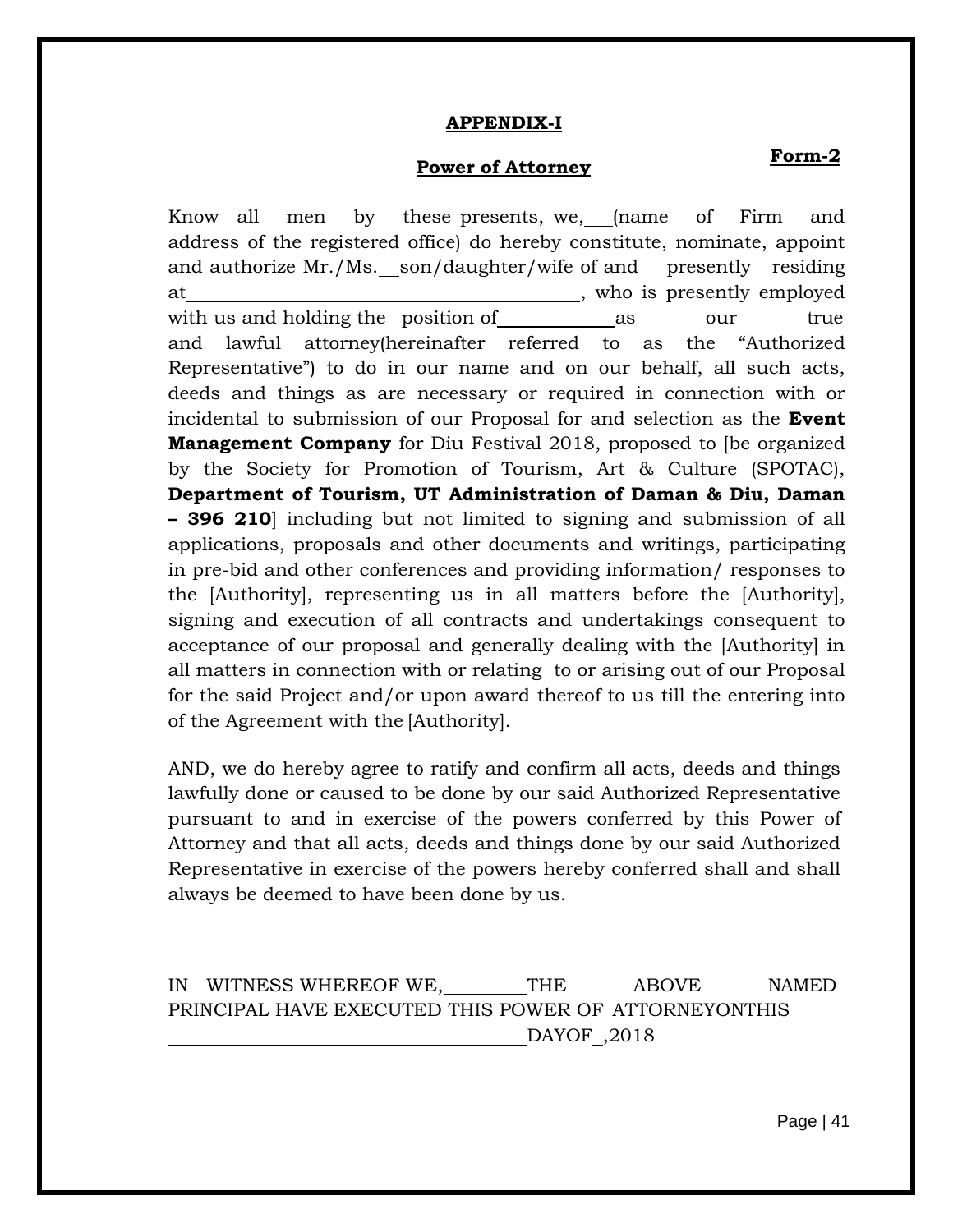For\_\_\_\_\_\_\_\_\_\_\_\_\_\_\_\_\_\_\_\_\_(Signature, name, designation and address)

Witnesses: 1. 2.

Notarized Accepted

(Signature, name, designation and address of the Attorney)

Page | 49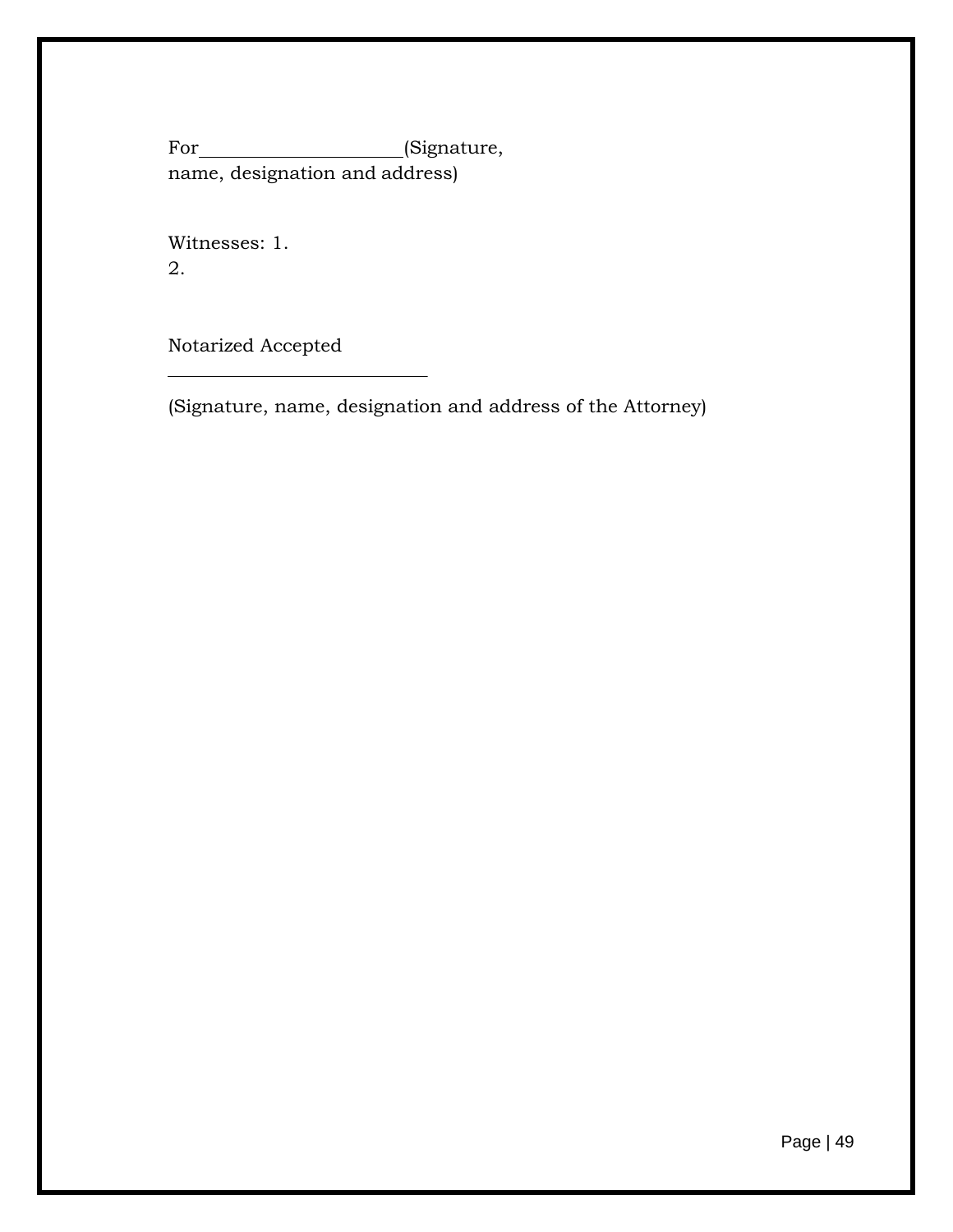#### **Notes:**

The mode of execution of the Power of Attorney should be in accordance with the procedure, if any, laid down by the applicable law and the charter documents of the executants (s) and when it is so required the same should be under common seal affixed in accordance with the required procedure. The Power of Attorney should be executed on a nonjudicial stamp paper of Rs. 100 (Rupees One Hundred) and duly notarized by a notary public. Wherever required, the Bidder should submit for verification the extract of the charter documents and other documents such as a resolution/power of attorney in favour of the person executing this Power of Attorney for the delegation of power hereunder on behalf of the Bidder.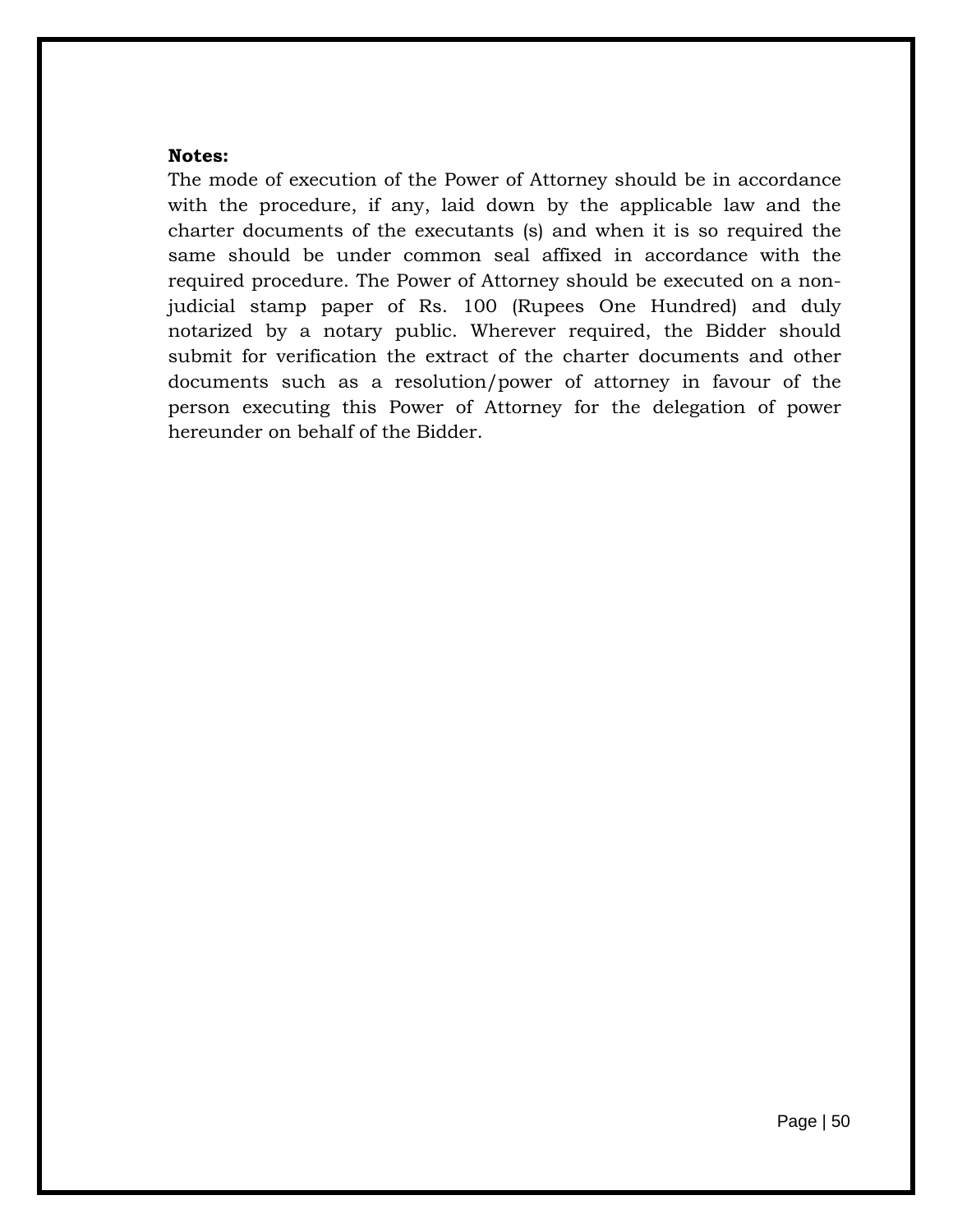#### **APPENDIX–I**

#### **Form 3**

#### **ORGANIZATION AND EXPERIENCE**

# **(a) Organization details:**

**[**Provide here a brief description of the background and organization of your firm / entity and each associate for this Assignment / job. The brief description should include ownership details, date and place of incorporation of the firm, objectives of the firm etc.]

| Your Name (Company or Individual)     |  |
|---------------------------------------|--|
| <b>Parent Company (If Applicable)</b> |  |

| <b>Your Address</b>                |  |
|------------------------------------|--|
| <b>Contact Name</b>                |  |
| <b>Contact Telephone Number(s)</b> |  |
| <b>E-Mail Address</b>              |  |

**(b) Years in Business (Please attach scanned copy of Certificate of Incorporation)**

#### **(c) Turnover:**

What was your company's total annual turnover in Indian Rs. (

Lacs)for the

last three years?

**One year ago?** 

**requested under this Assignment:**

**Two years ago? Three years ago? Please attached CA Certificate along with audited balance sheet for each year (d) Company's Experience [Using the format below, provide information on each Assignment for which your firm, was legally contracted either individually or as a corporate entity or as one of the major partners within an association, for carrying out the Assignment similar to the ones**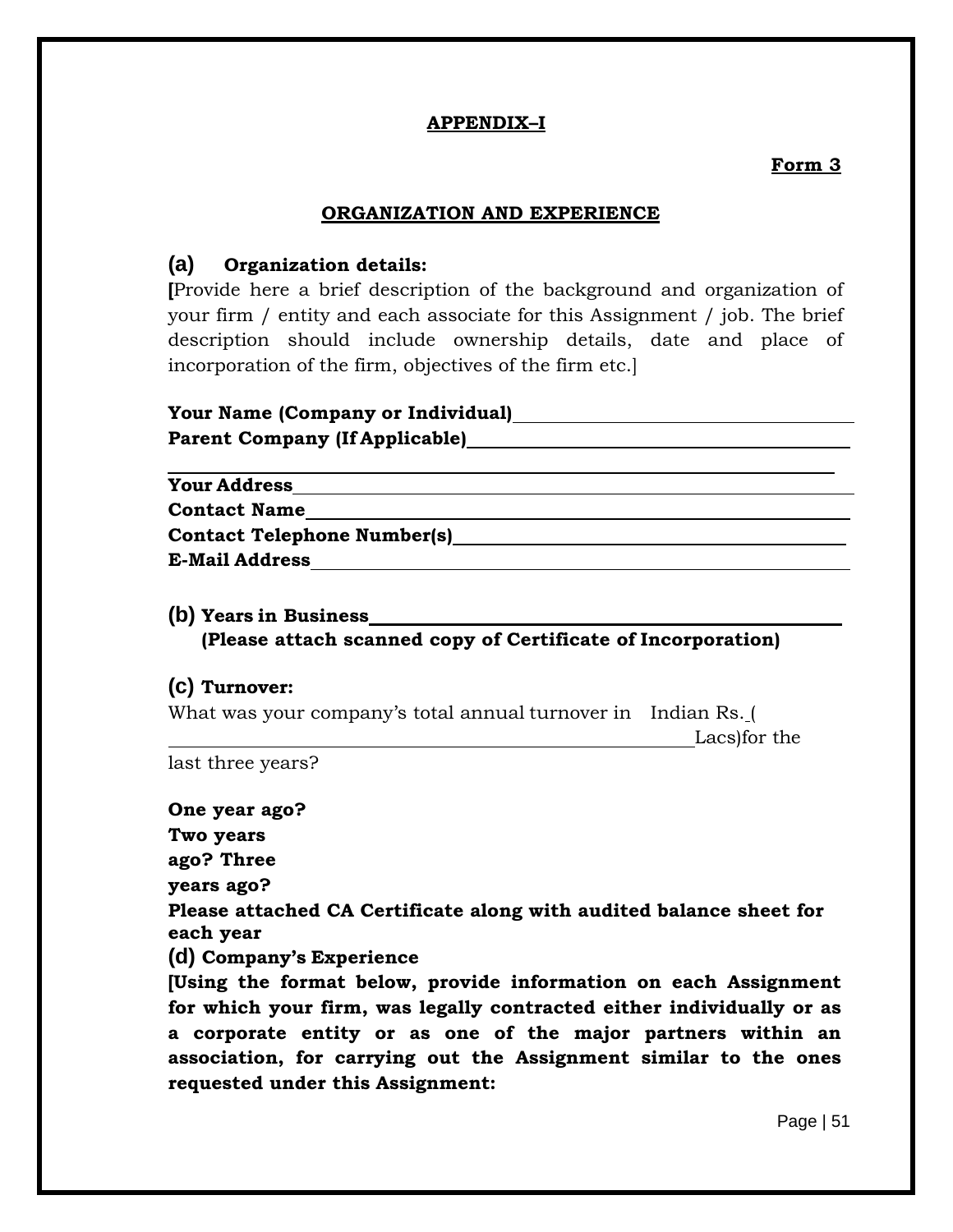#### **(1) ELIGIBLE ASSIGNMENTDETAILS:**

| Sr.<br>No. | Eligible<br>Assignment<br><b>Name</b> | Year of<br>Eligible<br>Assignme<br>nt | Name of<br><b>Client</b> | <b>Value of</b><br>Eligible<br>Assignment |
|------------|---------------------------------------|---------------------------------------|--------------------------|-------------------------------------------|
|            |                                       |                                       |                          |                                           |
|            |                                       |                                       |                          |                                           |
|            |                                       |                                       |                          |                                           |

#### **(2) OTHER ASSIGNMENTDETAILS:**

| No. | Sr. Other<br>Assignment<br><b>Name</b> | Year of<br><b>Other</b><br>Assignment | Name of<br><b>Client</b> | <b>Value of</b><br><b>Other</b><br>Assignment |
|-----|----------------------------------------|---------------------------------------|--------------------------|-----------------------------------------------|
|     |                                        |                                       |                          |                                               |
|     |                                        |                                       |                          |                                               |
|     |                                        |                                       |                          |                                               |

**Note: Please provide documentary evidence from the client i.e. copy of work order, contract for each of above mentioned assignment. The experience shall not be considered for evaluation if such requisite support documents are not provided with the proposal.**

#### **(e) Awards:**

**[Please provide details of awards won by your company, if any. You are requested to upload scanned copy of the award certificate alongwith the Technical Bid].**

> **Name and Signature of Authorized Signatory**

> > Page | 52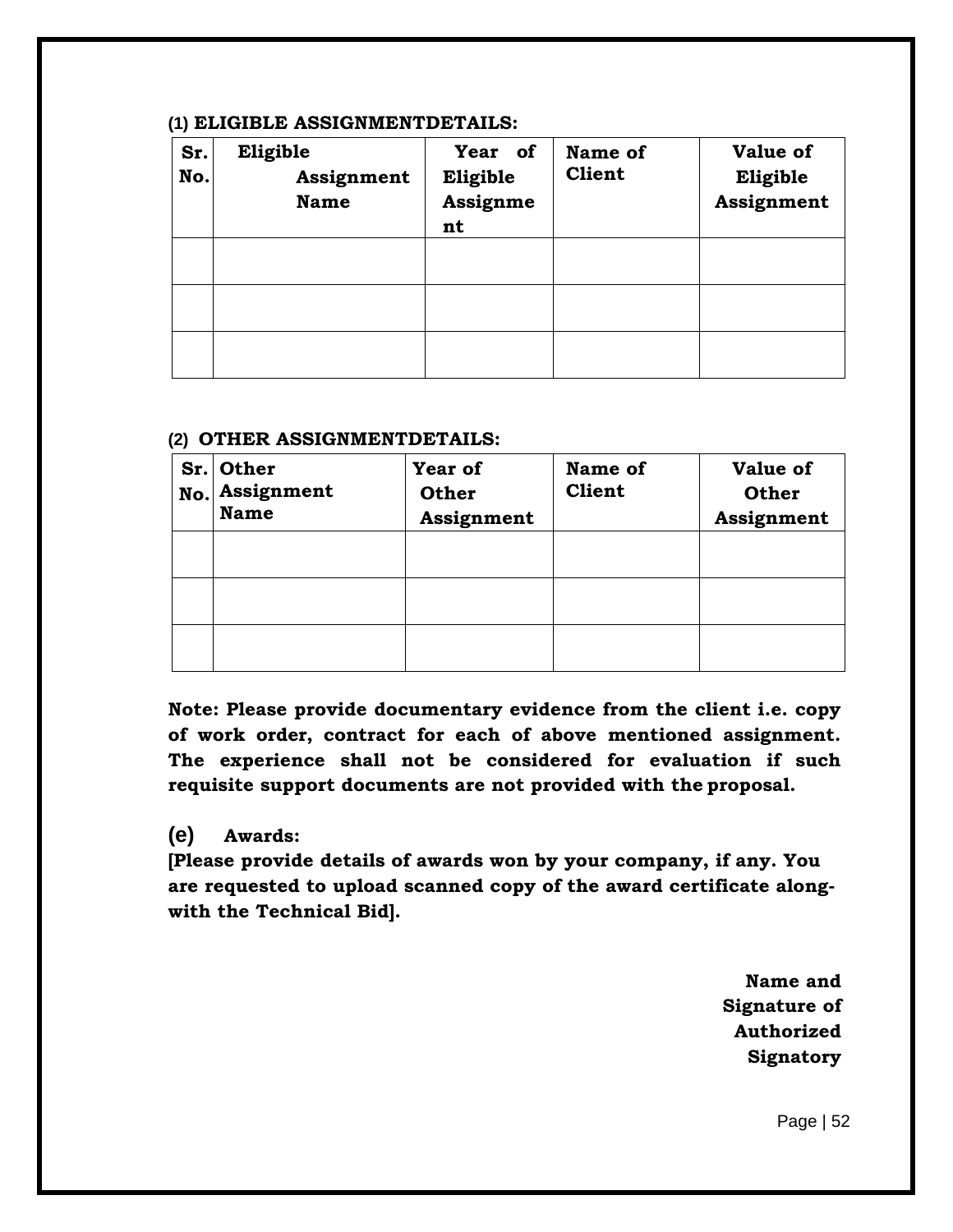#### **APPENDIX-I**

#### **Form-4**

# **INFORMATION REGARDING ANY CONFLICTING ACTIVITIES AND DECLARATION THEREOF**

We hereby declare that our firm, is not indulged in any such activities which can be termed as the conflicting activities. We also acknowledge that in case of misrepresentation of the information, our proposals / contract shall be rejected / terminated by the Authority which shall be binding on us.

#### **Authorised Signatory [In full and initials]**

**Name:**

|  |  |  | and the contract of the contract of the contract of the contract of the contract of the contract of the contract of |  |  |  |  |
|--|--|--|---------------------------------------------------------------------------------------------------------------------|--|--|--|--|

#### **Title of Signatory:**

#### **Name of Firm:**

#### **Address:**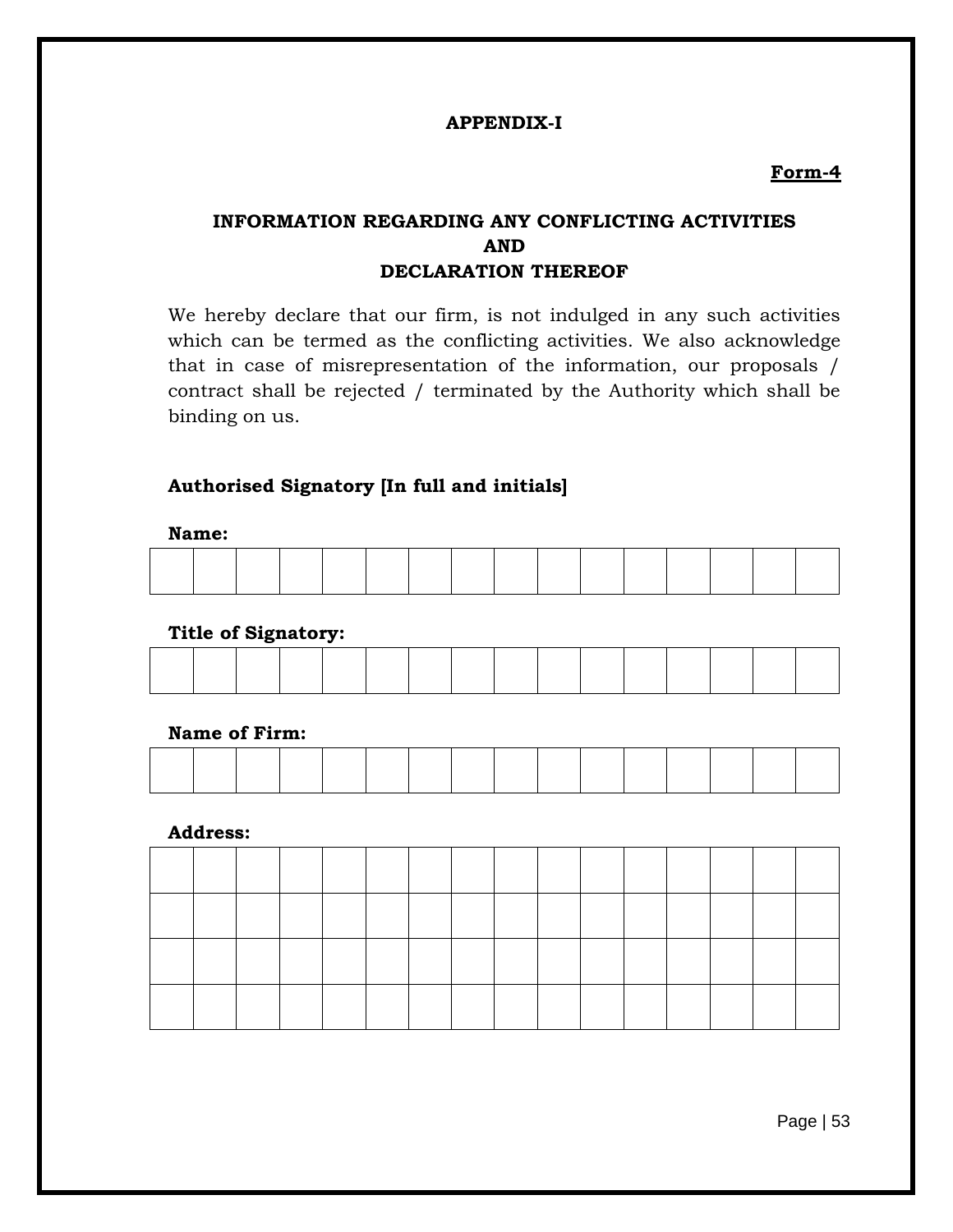#### **ANNEXURE-I FINANCIAL BIDS FOR DIU FESTIVAL**

| S.No. | <b>Particulars</b>                                                                         | Amount (Rs.) |
|-------|--------------------------------------------------------------------------------------------|--------------|
|       | Amount quoted for entire scope of work<br>for successful execution of Diu Festival<br>2018 |              |
|       | Additional Taxes (if any)                                                                  |              |
|       | <b>GRAND TOTAL</b>                                                                         |              |
|       | TOTAL COST (in words)                                                                      |              |

 **Please note the BOQ sheet for the above price quoted bythe agency must be enclosed along with this bid.**

Signature &

Seal of the

Bidder Date: